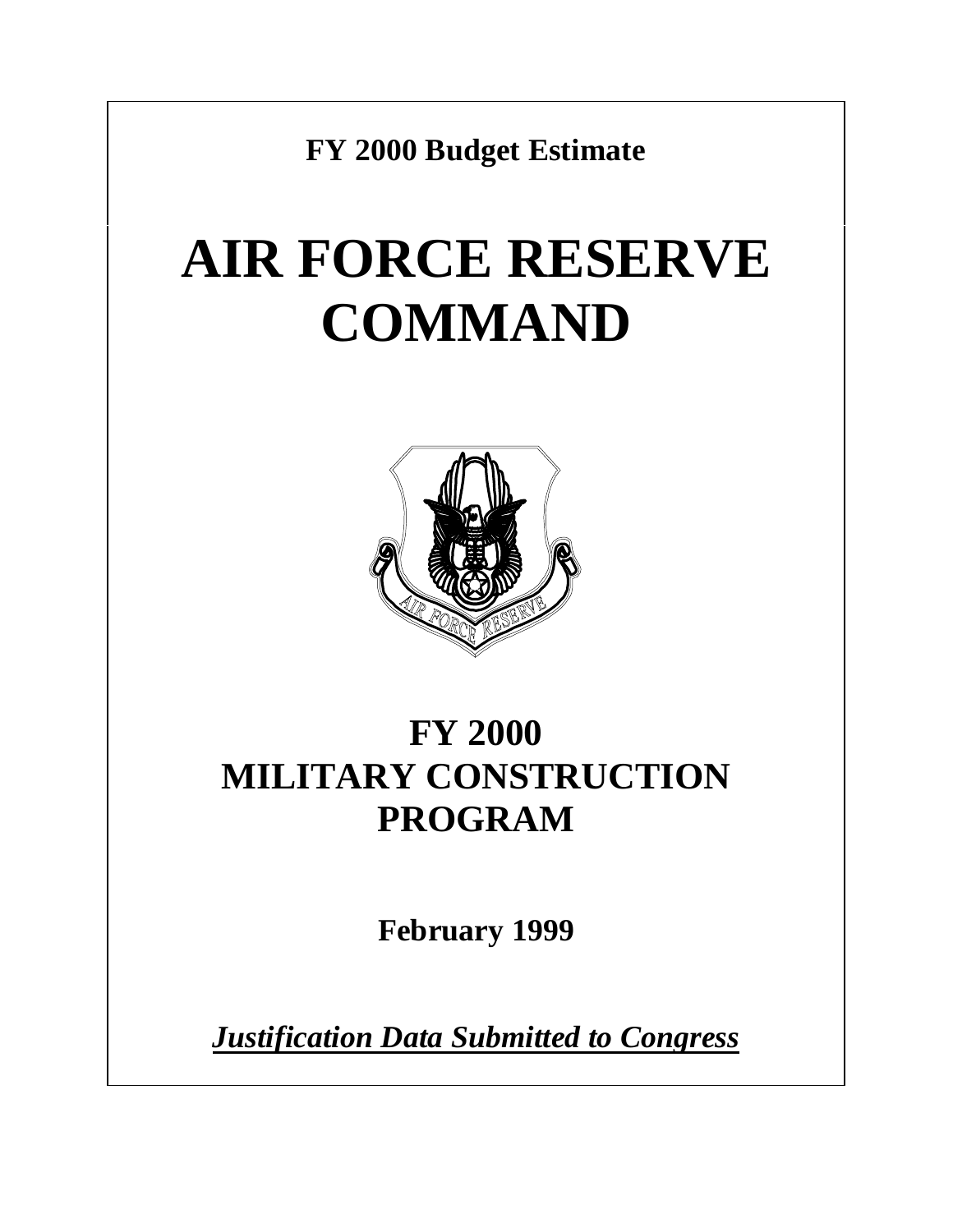#### **DEPARTMENT OF THE AIR FORCE AIR FORCE RESERVE COMMAND JUSTIFICATION OF ESTIMATES FOR FISCAL YEAR 2000 MILITARY CONSTRUCTION PROGRAM**

#### TABLE OF CONTENTS

#### *SECTION 1 - SPECIAL PRGRAM CONSIDERATIONS*

#### *SECTION 2 - BUDGET APPENDIX EXTRACT*

#### *SECTION 3 - INSTALLATION AND PROJECT JUSTIFICATION DATA DD FORMS 1390 AND 1391*

#### *SECTION 4 – OTHER PROGRAM REQUIREMENTS*

#### *SECTION 5 - FUTURE-YEARS DEFENSE PROGRAM (FYDP)*

Air Force Reserve Command Military Construction Funding: Inclusion in FYDP.................... 31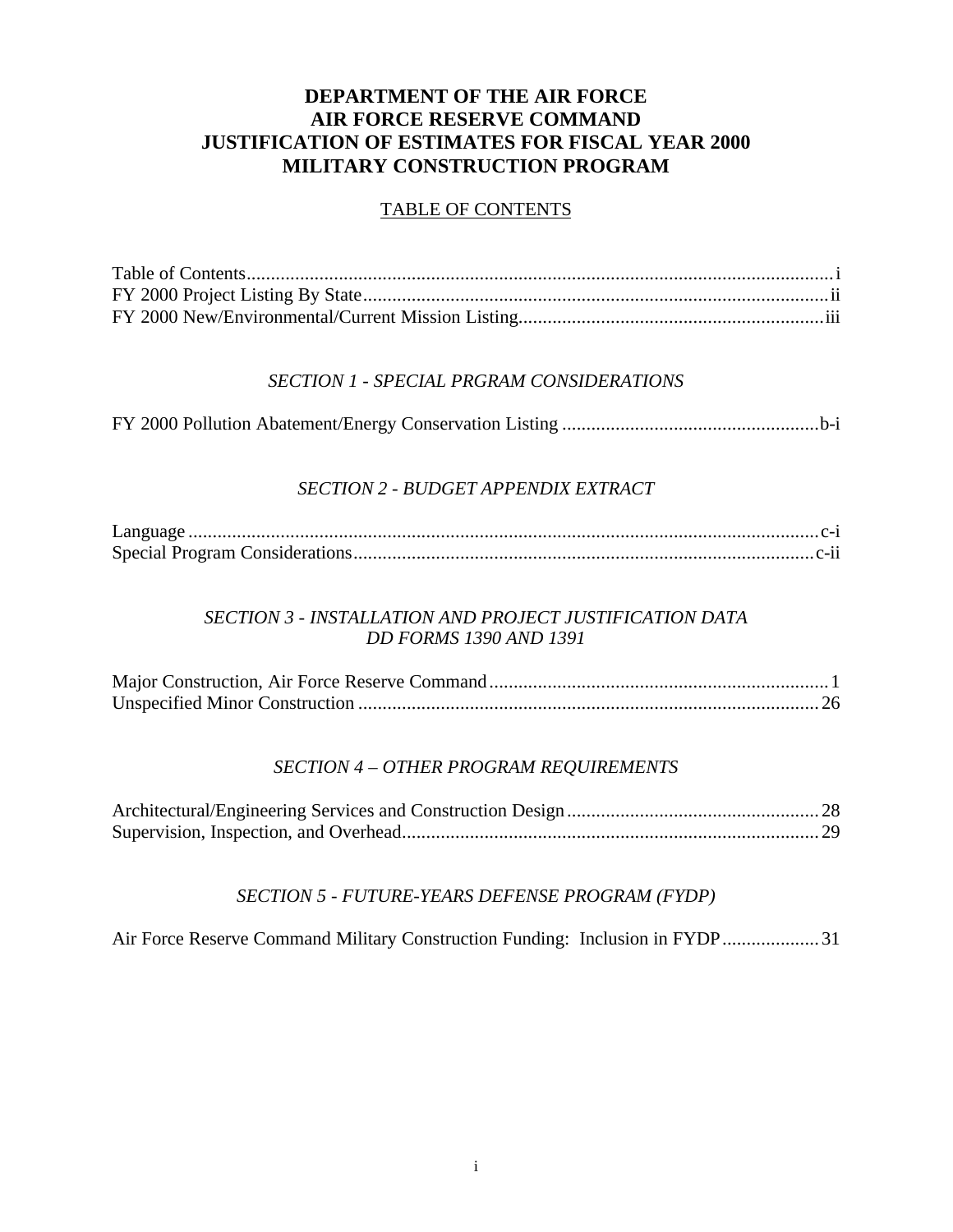#### **DEPARTMENT OF THE AIR FORCE AIR FORCE RESERVE COMMAND MILITARY CONSTRUCTION PROGRAM (DOLLARS IN THOUSANDS)**

#### **MAJOR CONSTRUCTION**

#### FY 2000 MILITARY CONSTRUCTION STATE LIST

| STATE/         |                                                                | <b>AUTH</b>   | <b>APPROP</b> | <b>DD FORM</b><br>1391 |
|----------------|----------------------------------------------------------------|---------------|---------------|------------------------|
| <b>COUNTRY</b> | <b>INSTALLATION AND PROJECT</b>                                | <b>AMOUNT</b> | <b>AMOUNT</b> | PAGE #                 |
| Arkansas       | <b>Little Rock AFB</b>                                         |               |               |                        |
|                | Alter Aerial Port Training Facility                            | 800           | <u>209</u>    | 3                      |
|                | <b>SUBTOTAL</b>                                                | 800           | 209           |                        |
| Florida        | <b>Homestead ARS</b>                                           |               |               |                        |
|                | Fire Fighter Training Facility                                 | 2,000         | <u>524</u>    | 8                      |
|                | <b>SUBTOTAL</b>                                                | 2,000         | 524           |                        |
| Georgia        | <b>Dobbins ARB</b><br>Add/Alter Facilities for C-130H Aircrew  |               |               |                        |
|                | Training                                                       | 2,130         | 558           | 13                     |
|                | <b>Robins AFB</b><br>Add/Alter AFRC Headquarters and Alternate |               |               |                        |
|                | Tanker Airlift Control Center (ATACC)                          | <u>14,000</u> | <u>3,666</u>  | 18                     |
|                | <b>SUBTOTAL</b>                                                | 16,130        | 4,224         |                        |
| Washington     | McChord AFB<br>Add/Alter C-17 Squadron Operations/Aircraft     |               |               |                        |
|                | Maintenance Unit (AMU) Facility                                | 3,300         | 864           | 23                     |
|                | <b>SUBTOTAL</b>                                                | 3,300         | 864           |                        |
|                | <b>TOTAL IN THE UNITED STATES</b>                              | 22,230        | 5,821         |                        |
| Worldwide      | <b>Unspecified Minor Construction</b>                          | 4,467         | 4,467         |                        |
|                | Arch & Eng Svsc and Const Design                               | 1,867         | 1,867         |                        |
|                | <b>GRAND TOTAL</b>                                             | 28,564        | 12,155        |                        |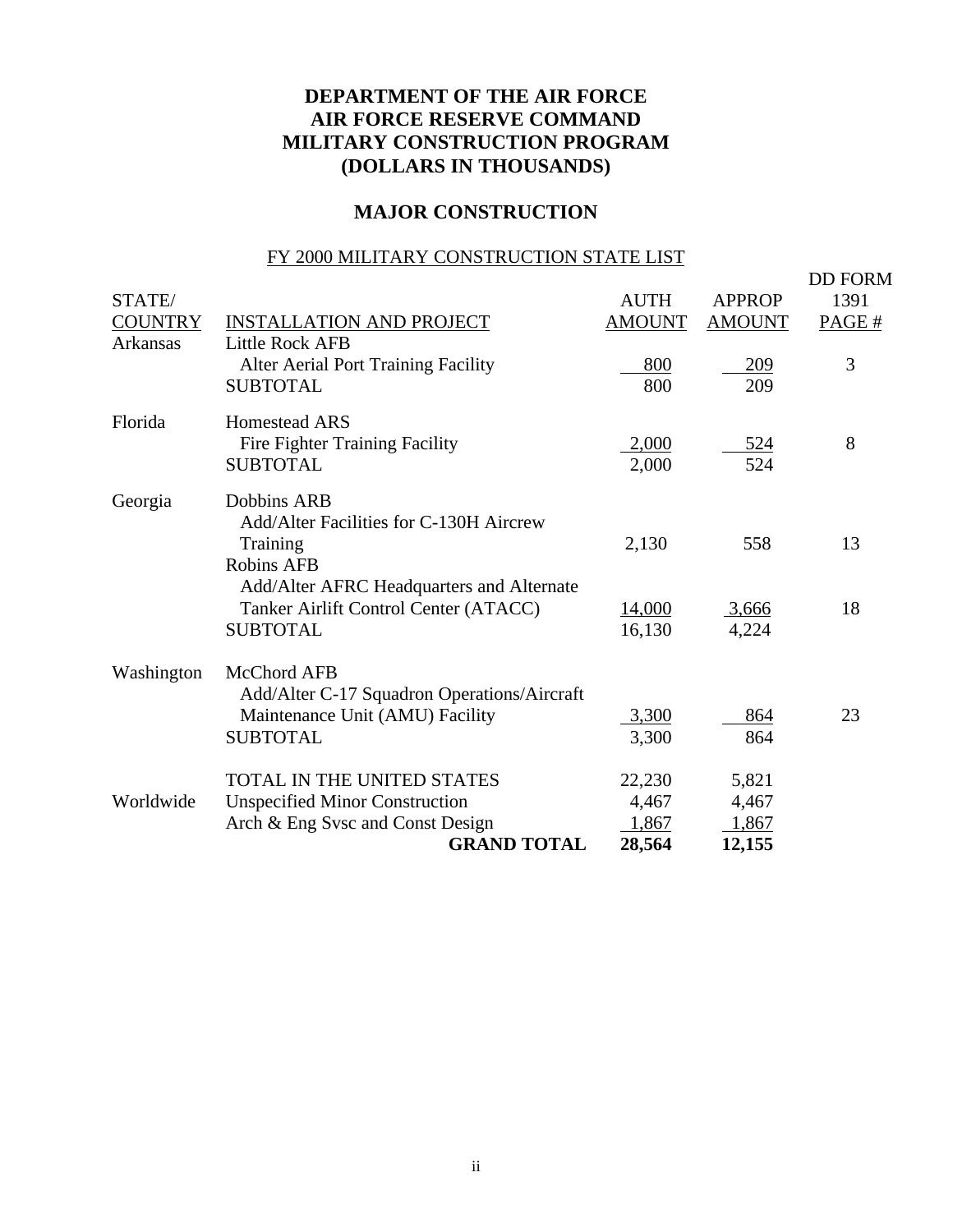#### **DEPARTMENT OF THE AIR FORCE AIR FORCE RESERVE COMMAND MILITARY CONSTRUCTION PROGRAM (DOLLARS IN THOUSANDS)**

#### **MAJOR CONSTRUCTION**

#### FY 2000 NEW MISSION/ENVIRONMENTAL/CURRENT MISSION LISTING

|                     |                                                  |             | NEW/ENVIR/     |
|---------------------|--------------------------------------------------|-------------|----------------|
| <b>LOCATION</b>     | <b>PROJECT</b>                                   | <b>APPR</b> | <b>CURRENT</b> |
| Little Rock AFB, AR | <b>Alter Aerial Port Training Facility</b>       | 209         | Current        |
| Homestead ARS, FL   | <b>Fire Fighter Training Facility</b>            | 524         | Environmental  |
| Dobbins ARB, GA     | Add/Alter Facilities for C-130H Aircrew Training | 558         | <b>New</b>     |
| Robins AFB, GA      | Add/Alter AFRC Headquarters and ATACC            | 3,666       | Current        |
| McChord AFB, WA     | Add/Alter C-17 Squadron Operations/AMU Facility  | 864         | <b>New</b>     |
|                     | <b>TOTAL</b>                                     | 5,821       |                |
|                     | Subtotals:                                       |             |                |
|                     | <b>New Mission</b>                               | 1,422       |                |
|                     | <b>Current Mission</b>                           | 3,875       |                |
|                     | <b>Environmental Work</b>                        | 524         |                |
|                     | <b>Unspecified Minor Construction</b>            | 4,467       |                |
|                     | Arch & Eng Svcs and Const Design                 | 1,867       |                |

**GRAND TOTAL 12,155**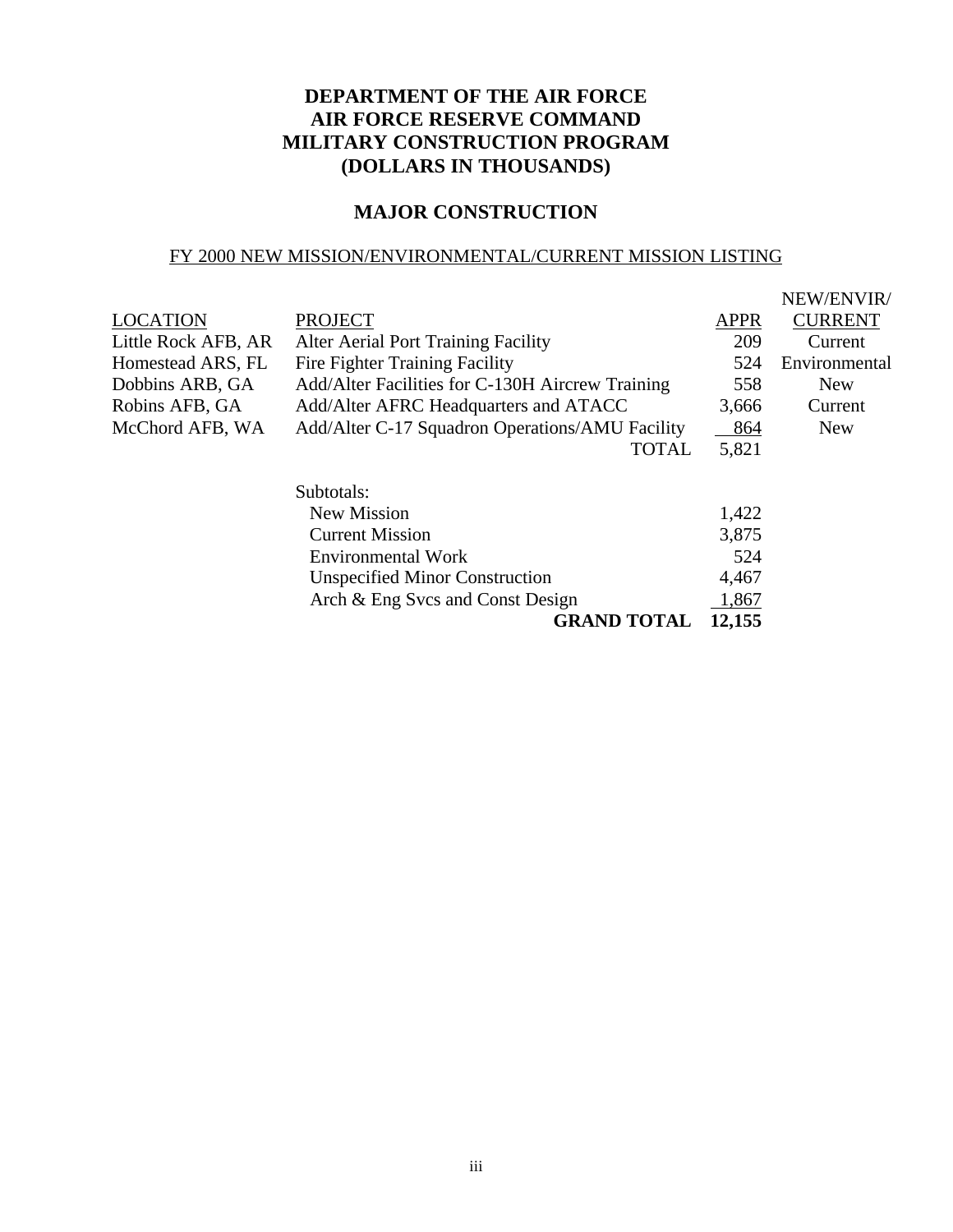#### **SPECIAL PROGRAM CONSIDERATIONS**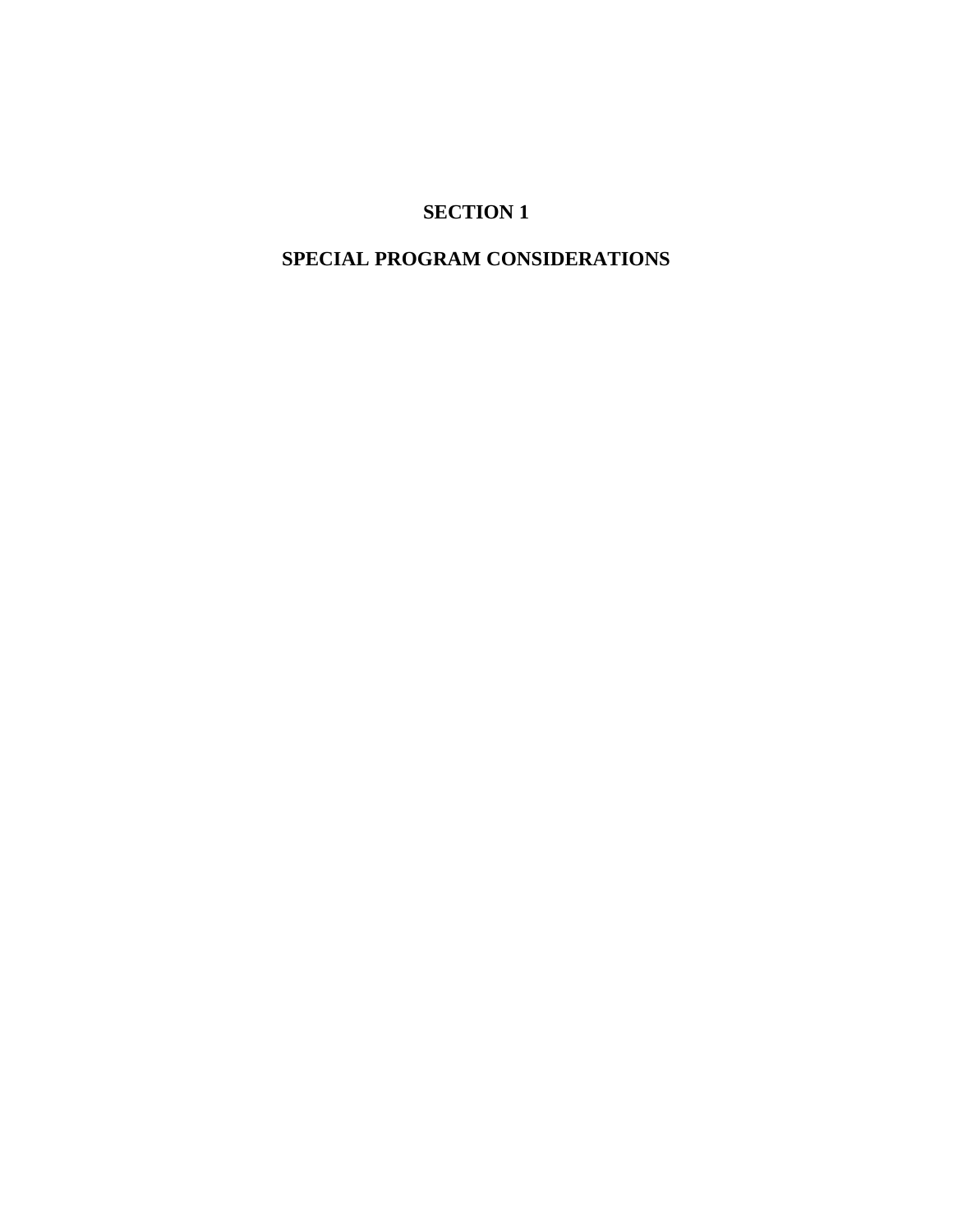#### **DEPARTMENT OF THE AIR FORCE AIR FORCE RESERVE COMMAND MILITARY CONSTRUCTION PROGRAM (DOLLARS IN THOUSANDS)**

#### **MAJOR CONSTRUCTION**

#### FY 2000 POLLUTION ABATEMENT/ENERGY CONSERVATION LISTING

|                   |                                       |                    |             |             | DD Form<br>1391 |
|-------------------|---------------------------------------|--------------------|-------------|-------------|-----------------|
| <b>LOCATION</b>   | <b>PROJECT</b>                        |                    | <b>APPR</b> | <b>TYPE</b> | Page $#$        |
| Homestead ARS, FL | <b>Fire Fighter Training Facility</b> |                    | 524         | Abatement   | 8               |
|                   |                                       | <b>TOTAL</b>       | 524         |             |                 |
|                   | Subtotals:                            |                    |             |             |                 |
|                   | <b>Pollution Abatement</b>            |                    | 524         |             |                 |
|                   | <b>Energy Conservation</b>            |                    | $\sqrt{0}$  |             |                 |
|                   |                                       | <b>GRAND TOTAL</b> | 524         |             |                 |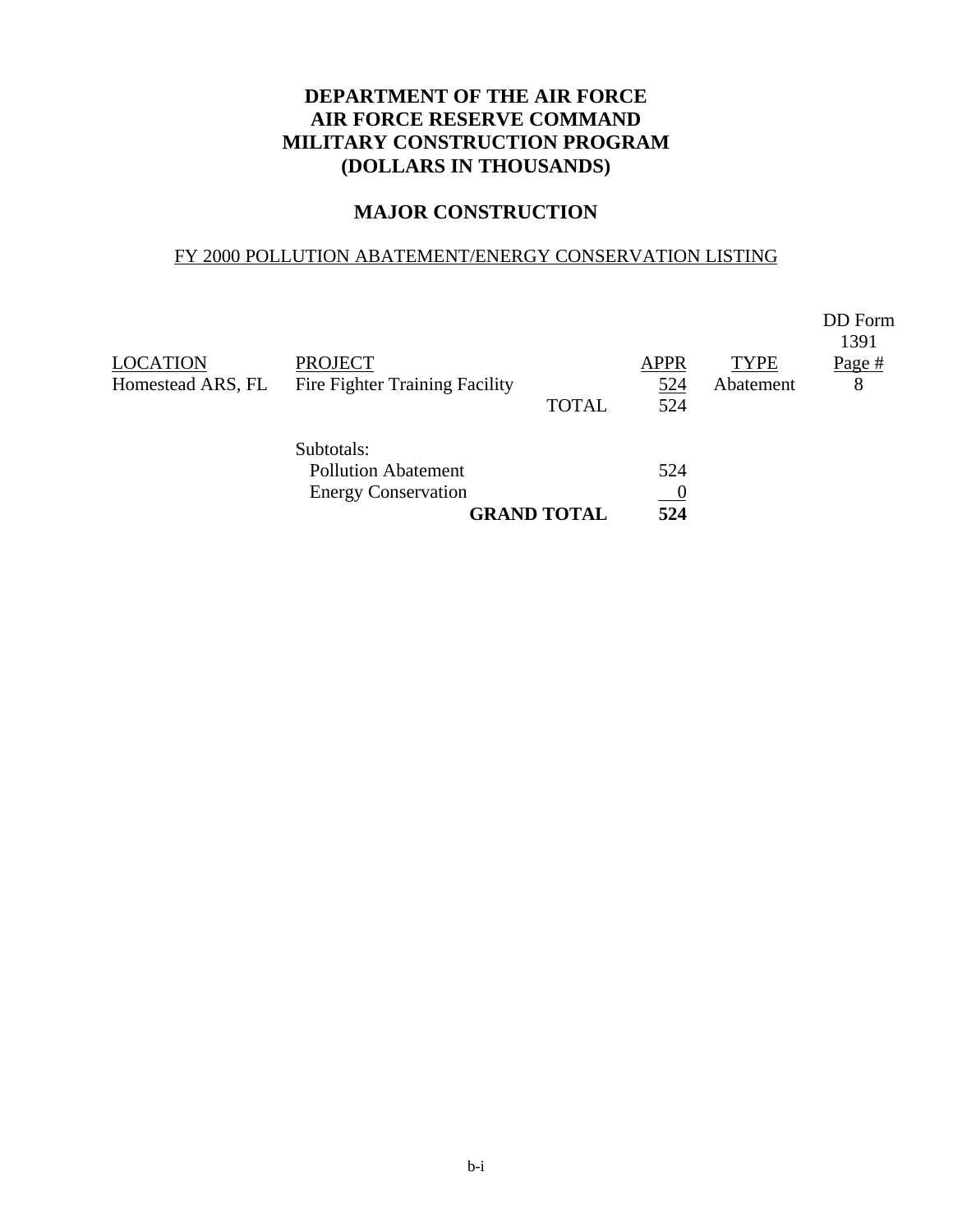#### **BUDGET APPENDIX EXTRACT**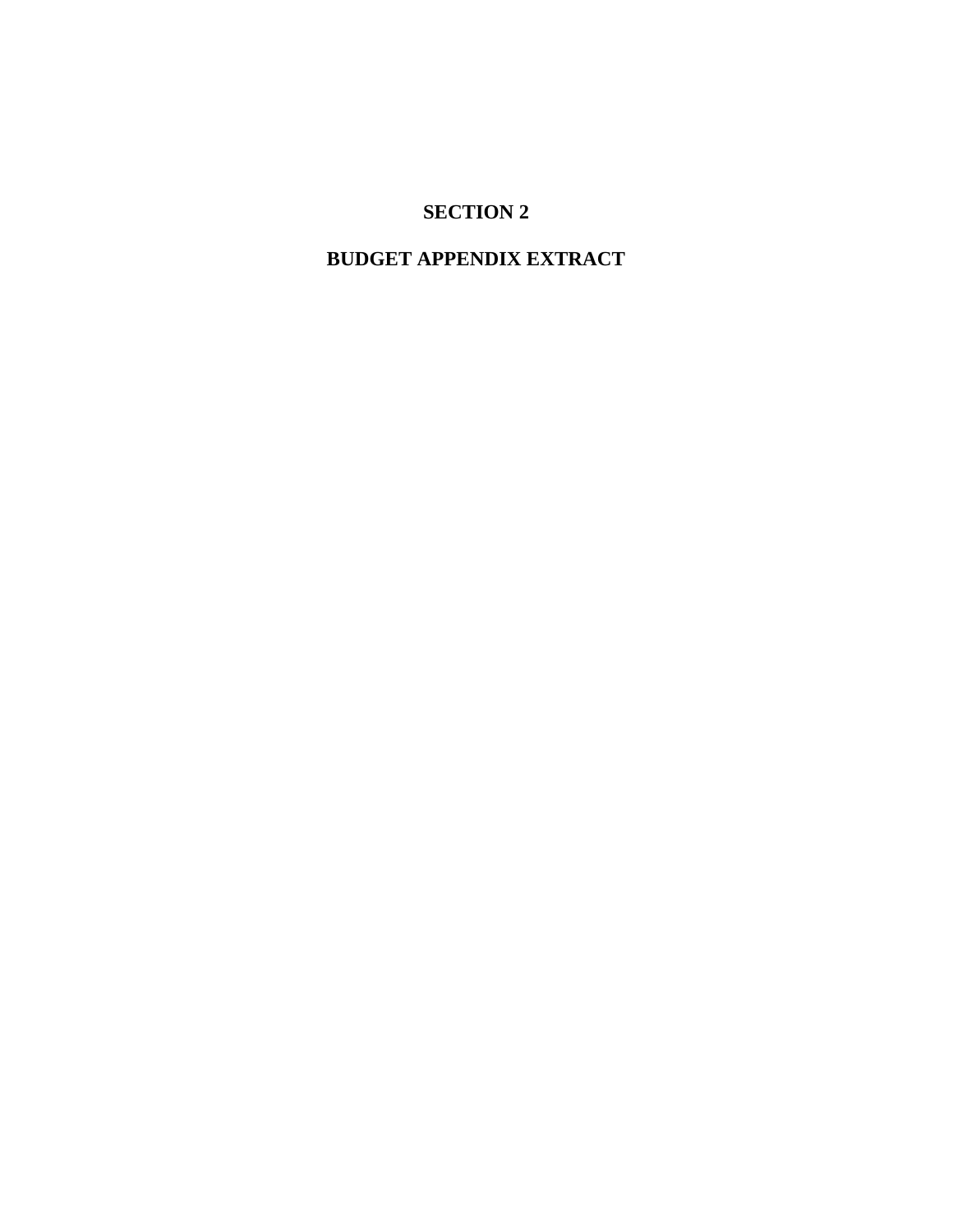#### **DEPARTMENT OF THE AIR FORCE AIR FORCE RESERVE COMMAND MILITARY CONSTRUCTION PROGRAM**

#### FY 2000 APPROPRIATION LANGUAGE

#### MILITARY CONSTRUCTION, AIR FORCE RESERVE COMMAND

For construction, acquisition, expansion, rehabilitation, and conversion of facilities for the training and administration of the Air Force Reserve as authorized by Chapter 1803 of Title 10, United States Code, and military construction authorization acts, \$12,155,000 to remain available until 30 September 2004. In addition, for completion of projects begun in fiscal year 2000, \$15,165,000 to become available on October 1, 2000 and to remain available until September 30, 2005. Further, for the foregoing purposes, \$20,014,000 to become available on October 1, 2000 and remain available until September 30, 2005.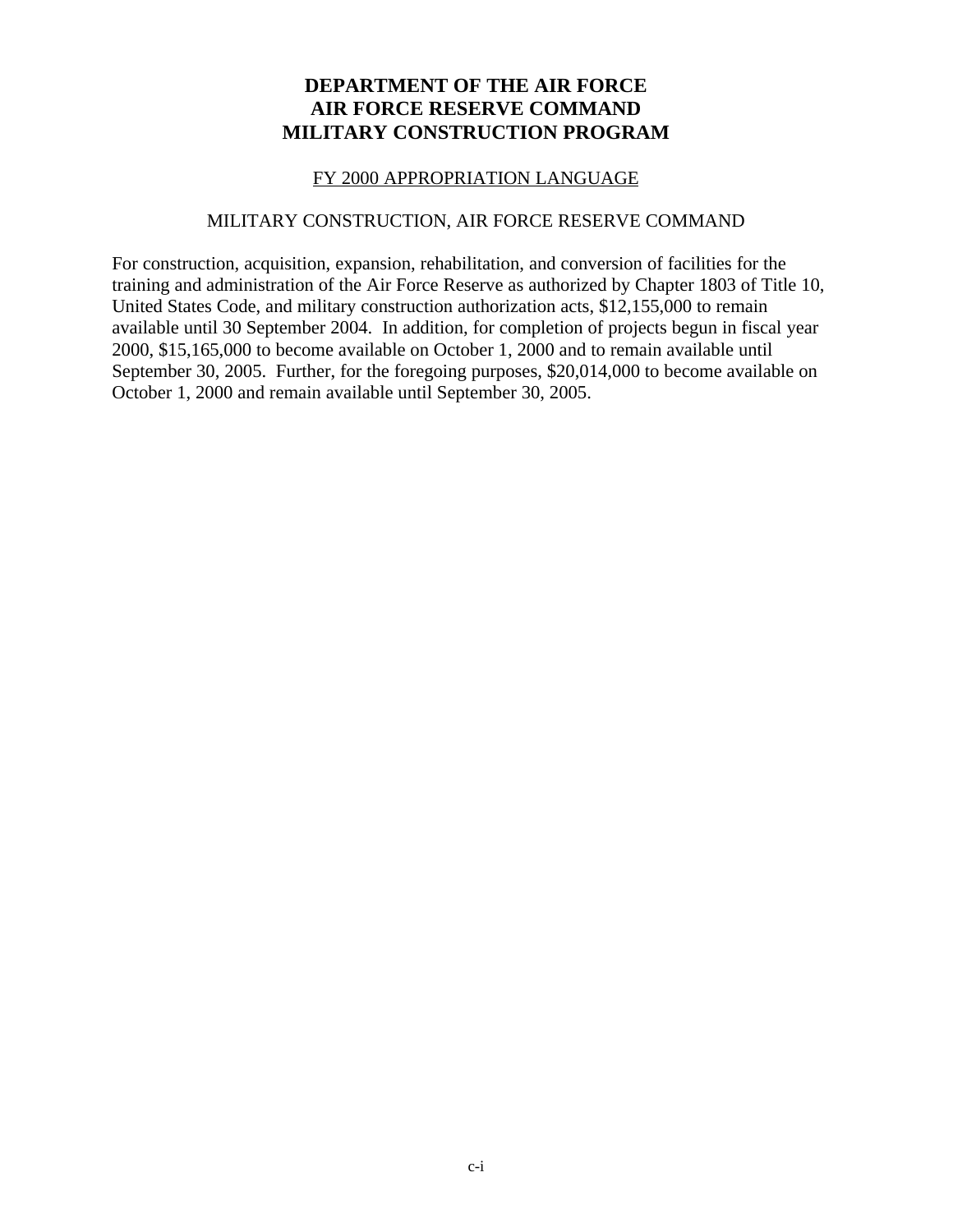#### **DEPARTMENT OF THE AIR FORCE AIR FORCE RESERVE COMMAND MILITARY CONSTRUCTION PROGRAM - FISCAL YEAR 2000**

#### SPECIAL PROGRAM CONSIDERATIONS

#### Pollution Abatement

The military construction projects proposed in this program will be designed to meet environmental standards. Military construction projects proposed primarily for abatement of existing pollution problems at installations have been reviewed to ensure that corrective action is accomplished in accordance with applicable standards and criteria.

#### Energy Conservation

Military construction projects specifically designed for energy conservation at installations have been developed, reviewed and selected with prioritization by energy savings per investment costs. Projects include improvements to existing facilities and utility systems to upgrade design, eliminate waste, and install energy saving devices. Projects are designed for minimum energy consumption.

#### Flood Plain Management and Wetlands Protection

Proposed land acquisitions, disposals and installation construction projects have been planned to allow for the proper management of flood plains and protection of wetlands by avoiding long term impacts, reducing the risk of flood losses, and minimizing the loss or degradation of wetlands. Project planning is in accordance with the requirements of Executive Order Nos. 11988 and 22990.

#### Design for Accessibility of Physically Handicapped Personnel

In accordance with Public Law 900-400, provisions for physically handicapped personnel will be provided for, where appropriate, in the design of facilities included in this program.

#### Preservation of Historical Sites and Structures

Facilities in this program do not directly or indirectly affect any district, site, building, structure, object or setting listed in the National Register of Historic Places, except as noted on DD Form 1391.

#### Environmental Protection

In accordance with Section 102(2)(c) of the National Environmental Protection Act of 1969 (PL 91-190), the environmental impact analysis process has been completed or is actively underway for all projects in this Military Construction Program.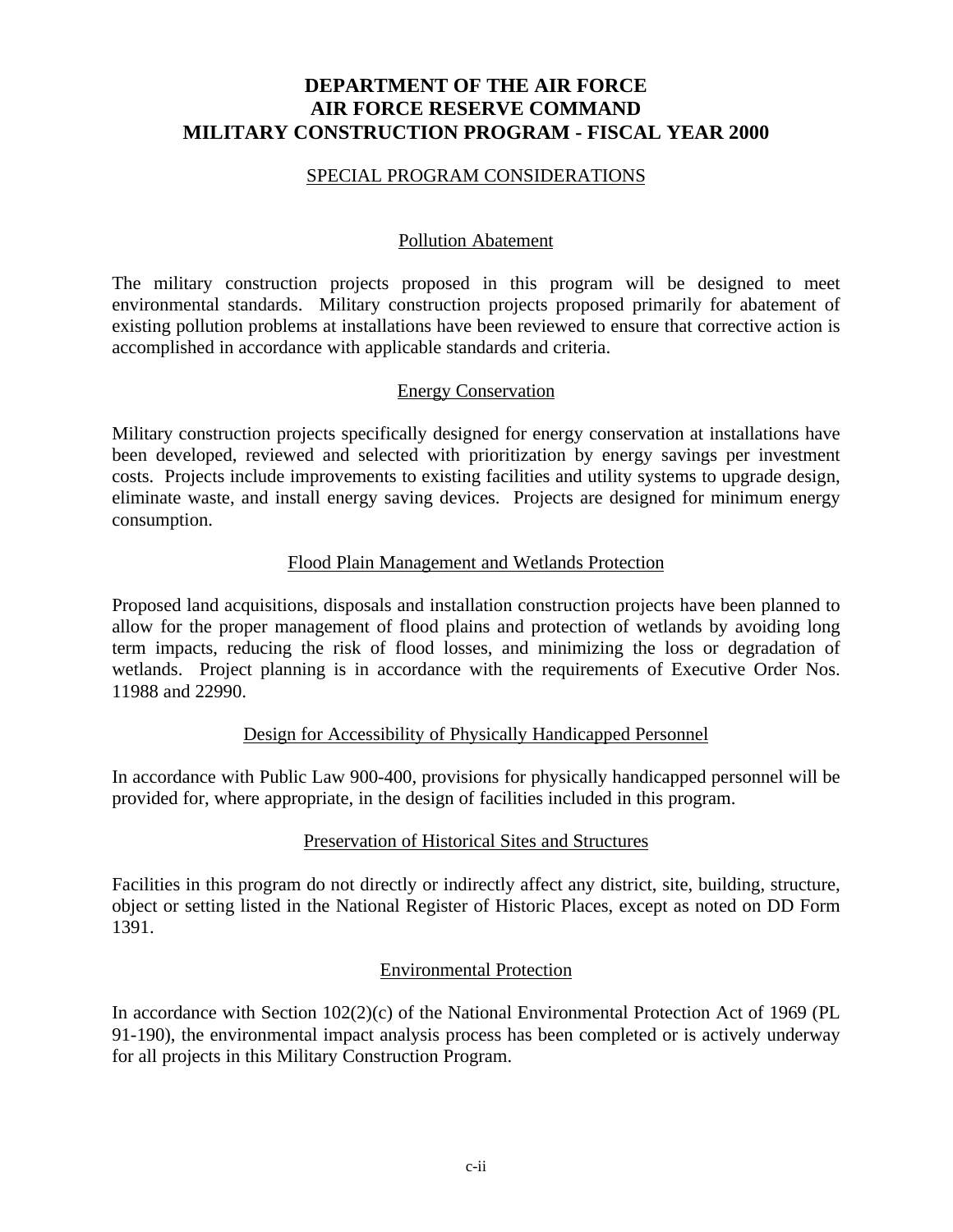#### Economic Analysis

Economics are an inherent aspect of project development and design of military construction projects included in this program. This program represents the most economical use of resources.

#### Reserve Manpower Potential

The Reserve manpower potential to meet and maintain authorized strengths of all Reserve flying/non-flying units in those areas in which these facilities are to be located has been reviewed. It has been determined, in coordination with all other services having Reserve flying/non-flying units in these areas, that the number of units of the Reserve components of the Armed Forces presently located in these areas, and those which have been allocated to the areas for future activation, is not and will not be larger than the number that can reasonably be expected to be maintained at authorized strength levels considering the number of persons living in these areas who are qualified for membership in those Reserve units.

#### Potential Use of Vacant Schools & Other State & Local Facilities

The potential use of vacant schools and other state and local owned facilities has been reviewed and analyzed for each facility to be constructed under this program.

#### Congressional Reporting Requirements

Page iii, titled "New Mission/Environmental/Current Mission Listing," is in response to a Senate Appropriations Committee requirement contained on page 10 (New and Current Mission Activities) of Report #100-380.

Section 4, titled "Future-Years Military Construction Program," is in response to a House of Representatives Authorization Conference requirement contained on page 287, Section 1257 (Information on Proposed Funding for the Guard and Reserve Components in Future-Years Defense Programs) of Report #104-724.

Unless otherwise noted, the projects comply with the scope and design criteria prescribed in Part II of Military Handbook 1190, "Facilities Planning and Design Guide."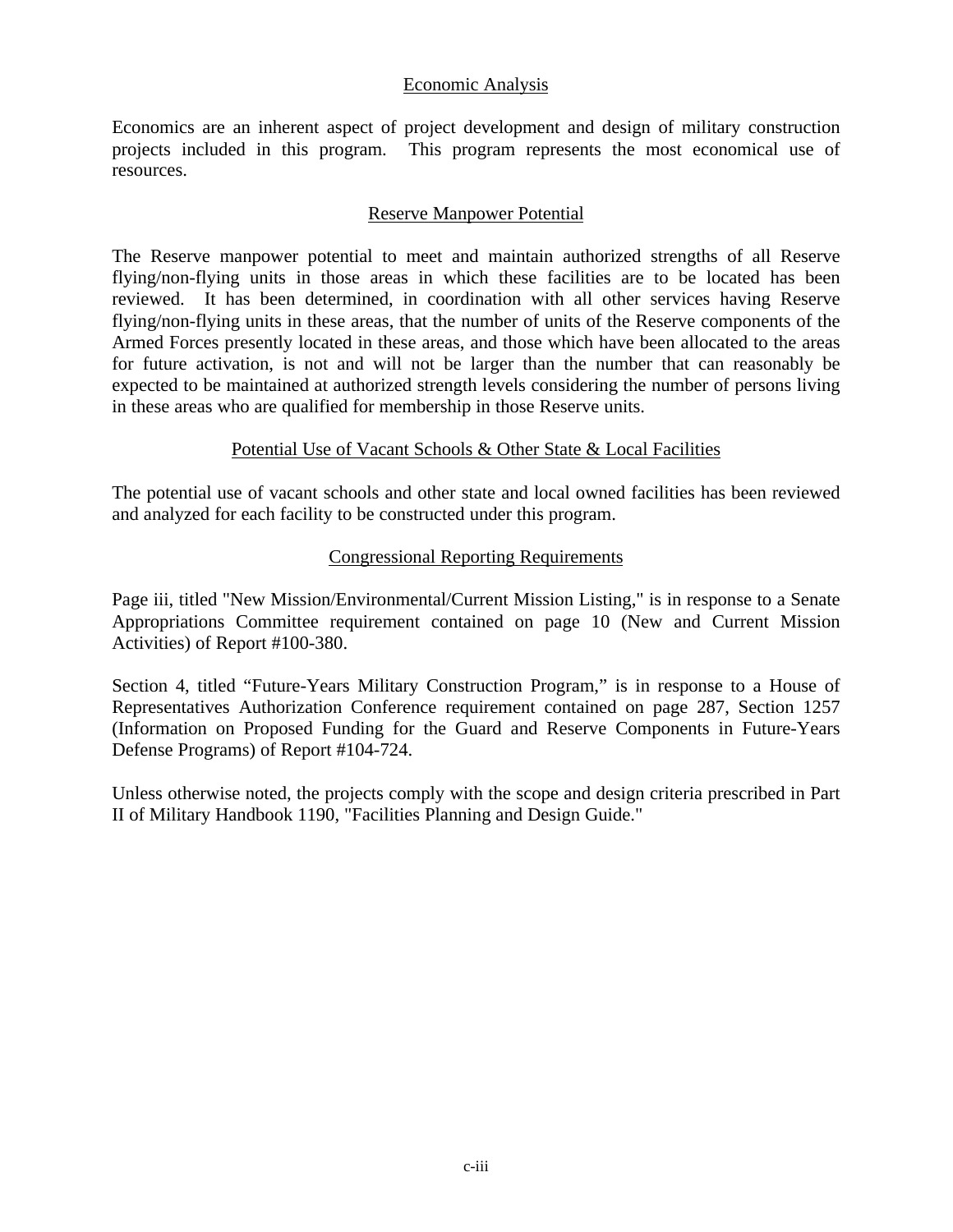#### **INSTALLATION AND PROJECT JUSTIFICATION DATA DD FORMS 1390 AND 1391**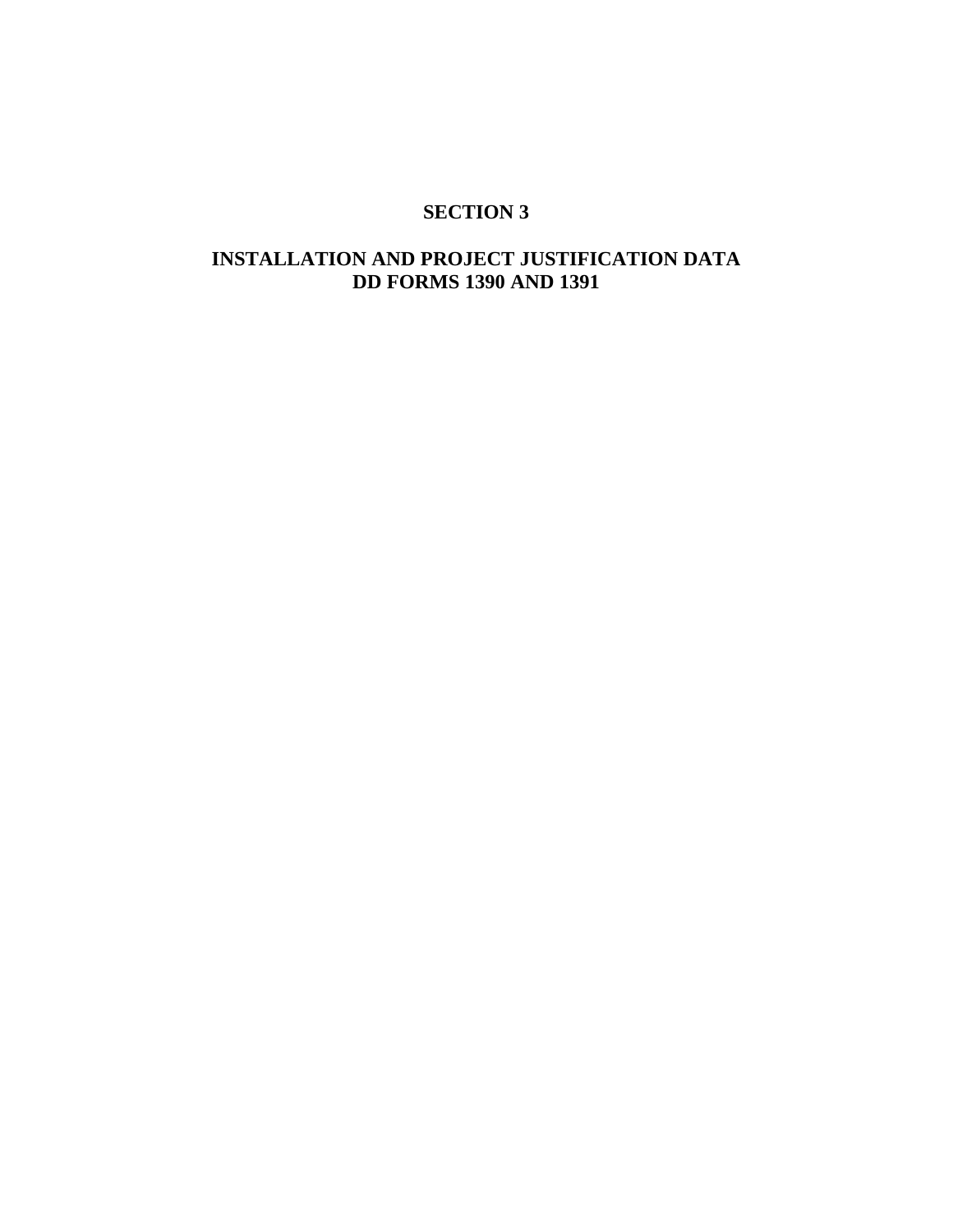| 1. COMPONENT                 |                                                                                                  |              |              | 2. DATE       |                           |  |  |  |  |
|------------------------------|--------------------------------------------------------------------------------------------------|--------------|--------------|---------------|---------------------------|--|--|--|--|
|                              | FY 2000 GUARD AND RESERVE                                                                        |              |              |               |                           |  |  |  |  |
| <b>AFRC</b>                  | <b>MILITARY CONSTRUCTION</b>                                                                     |              |              |               | <b>FEB 99</b>             |  |  |  |  |
| 3. INSTALLATION AND LOCATION |                                                                                                  |              |              |               | <b>4. AREA CONSTR</b>     |  |  |  |  |
|                              |                                                                                                  |              |              |               | <b>COST INDEX</b><br>0.80 |  |  |  |  |
|                              | LITTLE ROCK AIR FORCE BASE, ARKANSAS<br>5. FREQUENCY AND TYPE UTILIZATION                        |              |              |               |                           |  |  |  |  |
|                              |                                                                                                  |              |              |               |                           |  |  |  |  |
|                              | Facility to be used daily. Unit training assemblies are two days per month and field training is |              |              |               |                           |  |  |  |  |
| conducted 15 days per year.  |                                                                                                  |              |              |               |                           |  |  |  |  |
|                              |                                                                                                  |              |              |               |                           |  |  |  |  |
|                              |                                                                                                  |              |              |               |                           |  |  |  |  |
|                              |                                                                                                  |              |              |               |                           |  |  |  |  |
|                              | 6. OTHER ACTIVE/GUARD/RESERVE INSTALLATIONS WITHIN 15 MILE RADIUS                                |              |              |               |                           |  |  |  |  |
| 1 Air National Guard Unit    |                                                                                                  |              |              |               |                           |  |  |  |  |
|                              |                                                                                                  |              |              |               |                           |  |  |  |  |
|                              |                                                                                                  |              |              |               |                           |  |  |  |  |
|                              |                                                                                                  |              |              |               |                           |  |  |  |  |
|                              | 7. PROJECTS REQUESTED IN THIS PROGRAM                                                            |              |              |               |                           |  |  |  |  |
|                              |                                                                                                  |              |              |               |                           |  |  |  |  |
| <b>CATEGORY</b>              |                                                                                                  |              | <b>AUTH</b>  | <b>DESIGN</b> | <b>DESIGN</b>             |  |  |  |  |
| <b>CODE</b>                  | <b>PROJECT TITLE</b>                                                                             | <b>SCOPE</b> | (\$000)      | <b>START</b>  | <b>COMPLETE</b>           |  |  |  |  |
| 171-443                      | Alter Aerial Port Training Fac                                                                   | 744 SM       | 800          | 05/94         | 06/99                     |  |  |  |  |
|                              |                                                                                                  |              |              |               |                           |  |  |  |  |
|                              |                                                                                                  |              |              |               |                           |  |  |  |  |
|                              |                                                                                                  |              |              |               |                           |  |  |  |  |
|                              |                                                                                                  |              |              |               |                           |  |  |  |  |
|                              |                                                                                                  |              |              |               |                           |  |  |  |  |
|                              |                                                                                                  |              |              |               |                           |  |  |  |  |
|                              | 8. STATE RESERVE FORCES FACILITIES BOARD RECOMMENDATION                                          |              |              |               | 22 Oct 97                 |  |  |  |  |
|                              |                                                                                                  |              |              |               | (Date)                    |  |  |  |  |
| 9. LAND ACQUISITION REQUIRED | Approved for unilateral construction.                                                            |              |              |               |                           |  |  |  |  |
|                              |                                                                                                  |              |              | <b>NONE</b>   | (Number of Acres)         |  |  |  |  |
|                              | <b>10. PROJECTS PLANNED IN NEXT FOUR YEARS</b>                                                   |              |              |               |                           |  |  |  |  |
|                              |                                                                                                  |              |              |               |                           |  |  |  |  |
| <b>CATEGORY</b>              |                                                                                                  |              |              | <b>AUTH</b>   |                           |  |  |  |  |
| <b>CODE</b><br><b>NONE</b>   | <b>PROJECT TITLE</b>                                                                             |              | <b>SCOPE</b> | (\$000)       | <b>YEAR</b>               |  |  |  |  |
|                              |                                                                                                  |              |              |               |                           |  |  |  |  |
|                              |                                                                                                  |              |              |               |                           |  |  |  |  |
|                              |                                                                                                  |              |              |               |                           |  |  |  |  |
|                              |                                                                                                  |              |              |               |                           |  |  |  |  |
|                              |                                                                                                  |              |              |               |                           |  |  |  |  |
|                              |                                                                                                  |              |              |               |                           |  |  |  |  |
|                              |                                                                                                  |              |              |               |                           |  |  |  |  |
|                              |                                                                                                  |              |              |               |                           |  |  |  |  |
|                              | 11. RPM BACKLOG AT THIS INSTALLATION (\$000):                                                    |              |              |               | N/A                       |  |  |  |  |
|                              | RPM at an Active Air Force installation is the responsibility of the host.                       |              |              |               |                           |  |  |  |  |
|                              |                                                                                                  |              |              |               |                           |  |  |  |  |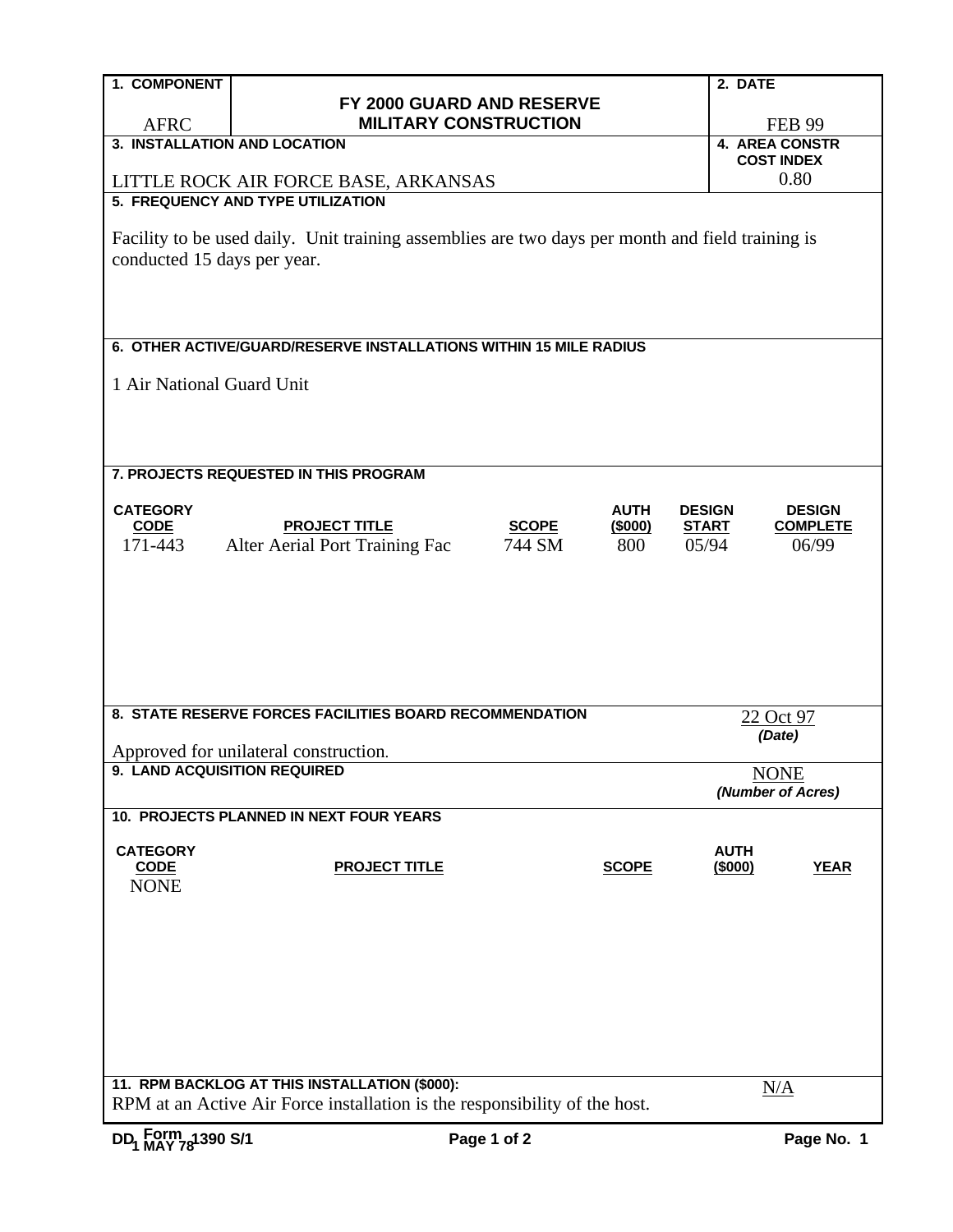| 1. COMPONENT                            | 2. DATE                      |                                                                         |                                       |               |                   |                                        |                 |
|-----------------------------------------|------------------------------|-------------------------------------------------------------------------|---------------------------------------|---------------|-------------------|----------------------------------------|-----------------|
|                                         | FY 2000 GUARD AND RESERVE    |                                                                         |                                       |               |                   |                                        |                 |
| <b>AFRC</b>                             | <b>MILITARY CONSTRUCTION</b> |                                                                         |                                       |               |                   |                                        | <b>FEB 99</b>   |
| 3. INSTALLATION AND LOCATION            |                              |                                                                         |                                       |               |                   |                                        |                 |
| LITTLE ROCK AIR FORCE BASE, ARKANSAS    |                              |                                                                         |                                       |               |                   |                                        |                 |
| 11. PERSONNEL STRENGTH AS OF 1 SEP 98   |                              |                                                                         |                                       |               |                   |                                        |                 |
|                                         |                              |                                                                         |                                       |               |                   |                                        |                 |
|                                         | <b>TOTAL</b>                 | <b>OFFICER</b>                                                          | <b>PERMANENT</b><br>ENLISTED CIVILIAN |               | <b>TOTAL</b>      | <b>GUARD/RESERVE</b><br><b>OFFICER</b> | <b>ENLISTED</b> |
| <b>AUTHORIZED</b>                       |                              | $\overline{0}$                                                          |                                       |               | $\underline{135}$ | $\overline{4}$                         | <u>131</u>      |
| <b>ACTUAL</b>                           | $\frac{4}{4}$                | $\overline{0}$                                                          | $\frac{2}{2}$                         | $\frac{2}{2}$ | 136               | $\overline{4}$                         | 132             |
|                                         |                              |                                                                         |                                       |               |                   |                                        |                 |
| <b>12. RESERVE UNIT DATA</b>            |                              |                                                                         |                                       |               |                   |                                        |                 |
|                                         |                              |                                                                         |                                       |               |                   | <b>STRENGTH</b>                        |                 |
|                                         |                              |                                                                         |                                       |               | <b>AUTHORIZED</b> |                                        | <b>ACTUAL</b>   |
|                                         |                              | <b>UNIT DESIGNATION</b><br>96 <sup>th</sup> Mobile Aerial Port Squadron |                                       |               | 135               |                                        | 136             |
|                                         |                              |                                                                         |                                       |               |                   |                                        |                 |
|                                         |                              |                                                                         |                                       |               |                   |                                        |                 |
|                                         |                              |                                                                         |                                       |               |                   |                                        |                 |
|                                         |                              |                                                                         |                                       |               |                   |                                        |                 |
|                                         |                              |                                                                         |                                       |               |                   |                                        |                 |
|                                         |                              |                                                                         |                                       |               |                   |                                        |                 |
|                                         |                              |                                                                         |                                       |               |                   |                                        |                 |
|                                         |                              |                                                                         |                                       |               |                   |                                        |                 |
|                                         |                              |                                                                         |                                       |               |                   |                                        |                 |
|                                         |                              |                                                                         |                                       |               |                   |                                        |                 |
|                                         |                              |                                                                         |                                       |               |                   |                                        |                 |
|                                         |                              |                                                                         |                                       |               |                   |                                        |                 |
|                                         |                              |                                                                         |                                       |               |                   |                                        |                 |
| <b>13. MAJOR EQUIPMENT AND AIRCRAFT</b> |                              |                                                                         |                                       |               |                   |                                        |                 |
|                                         |                              | <b>TYPE</b>                                                             |                                       |               | <b>AUTHORIZED</b> |                                        | <b>ASSIGNED</b> |
|                                         |                              | <b>NONE</b>                                                             |                                       |               |                   |                                        |                 |
|                                         |                              |                                                                         |                                       |               |                   |                                        |                 |
|                                         |                              |                                                                         |                                       |               |                   |                                        |                 |
|                                         |                              |                                                                         |                                       |               |                   |                                        |                 |
|                                         |                              |                                                                         |                                       |               |                   |                                        |                 |
|                                         |                              |                                                                         |                                       |               |                   |                                        |                 |
|                                         |                              |                                                                         |                                       |               |                   |                                        |                 |
|                                         |                              |                                                                         |                                       |               |                   |                                        |                 |
|                                         |                              |                                                                         |                                       |               |                   |                                        |                 |
|                                         |                              |                                                                         |                                       |               |                   |                                        |                 |
|                                         |                              |                                                                         |                                       |               |                   |                                        |                 |
|                                         |                              |                                                                         |                                       |               |                   |                                        |                 |
|                                         |                              |                                                                         |                                       |               |                   |                                        |                 |
|                                         |                              |                                                                         |                                       |               |                   |                                        |                 |
|                                         |                              |                                                                         |                                       |               |                   |                                        |                 |
|                                         |                              |                                                                         |                                       |               |                   |                                        |                 |
|                                         |                              |                                                                         |                                       |               |                   |                                        |                 |
|                                         |                              |                                                                         |                                       |               |                   |                                        |                 |
| DD <sub>1</sub> Form 1390 S/2           |                              |                                                                         |                                       | Page 2 of 2   |                   |                                        | Page No. 2      |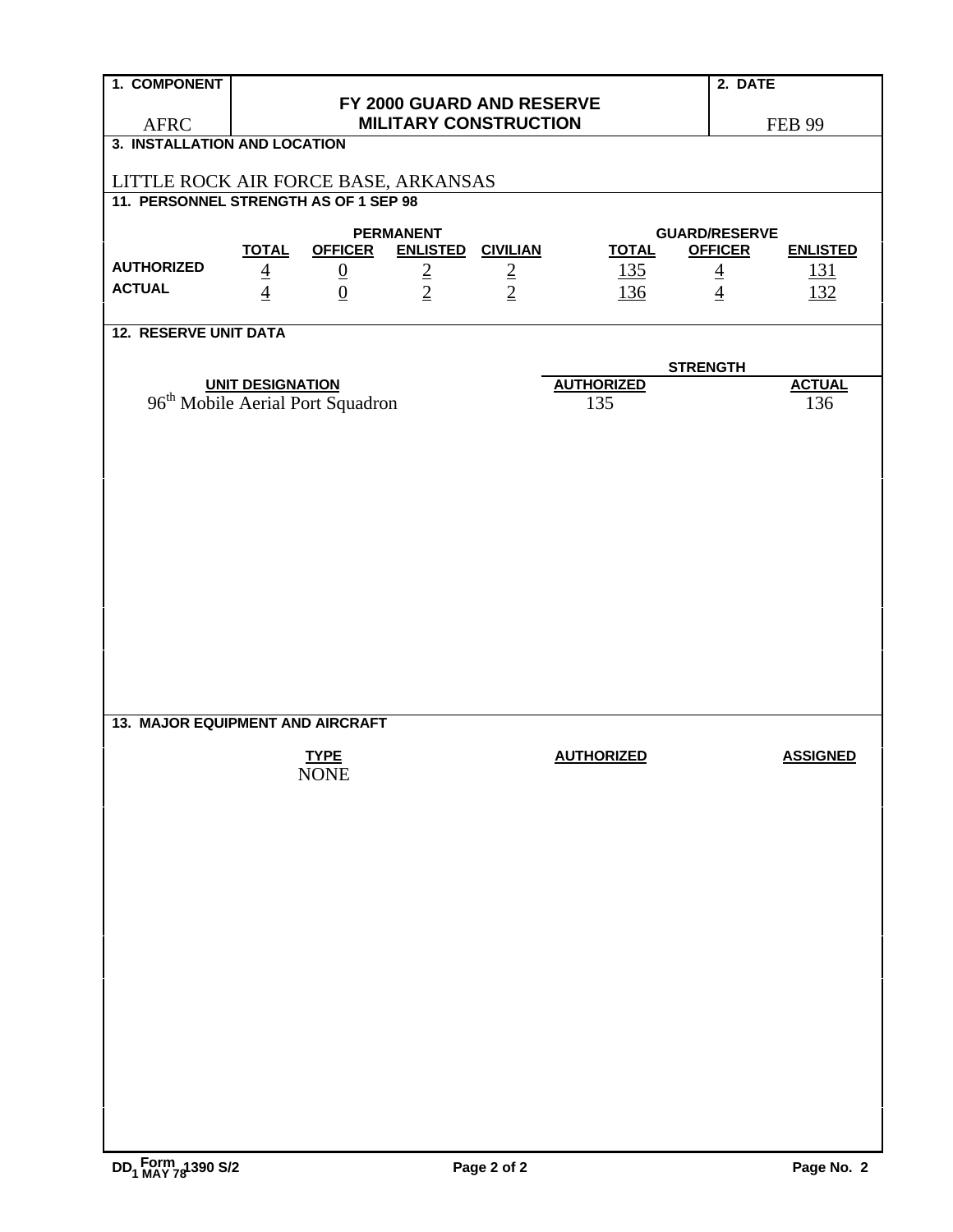| 1.                                                                                                                                                                                                        |  |                                                                                                                   |  |  |                          |  |                 | 2. DATE                    |               |
|-----------------------------------------------------------------------------------------------------------------------------------------------------------------------------------------------------------|--|-------------------------------------------------------------------------------------------------------------------|--|--|--------------------------|--|-----------------|----------------------------|---------------|
| <b>COMPONENT</b>                                                                                                                                                                                          |  | FY 2000 MILITARY CONSTRUCTION PROJECT DATA                                                                        |  |  |                          |  |                 |                            |               |
|                                                                                                                                                                                                           |  | (computer generated)                                                                                              |  |  |                          |  |                 |                            | <b>FEB 99</b> |
| <b>AFRC</b>                                                                                                                                                                                               |  |                                                                                                                   |  |  |                          |  |                 |                            |               |
| 3. INSTALLATION AND LOCATION                                                                                                                                                                              |  |                                                                                                                   |  |  | <b>4. PROJECT TITLE</b>  |  |                 |                            |               |
| ALTER AERIAL PORT TRAINING<br>LITTLE ROCK AIR FORCE BASE, ARKANSAS<br><b>FACILITY</b>                                                                                                                     |  |                                                                                                                   |  |  |                          |  |                 |                            |               |
| <b>5. PROGRAM ELEMENT</b>                                                                                                                                                                                 |  | <b>6. CATEGORY CODE</b>                                                                                           |  |  | <b>7. PROJECT NUMBER</b> |  |                 | 8. PROJECT COST (\$000)    |               |
|                                                                                                                                                                                                           |  |                                                                                                                   |  |  |                          |  | Auth:           | 800                        |               |
| 55396F                                                                                                                                                                                                    |  | 171-443                                                                                                           |  |  | <b>NKAK939100</b>        |  | Appr:           | 209                        |               |
|                                                                                                                                                                                                           |  | 9. COST ESTIMATES                                                                                                 |  |  |                          |  |                 |                            |               |
|                                                                                                                                                                                                           |  |                                                                                                                   |  |  |                          |  |                 | <b>UNIT</b>                | <b>COST</b>   |
|                                                                                                                                                                                                           |  | <b>ITEM</b>                                                                                                       |  |  | U/M                      |  | <b>QUANTITY</b> | <b>COST</b>                | (\$000)       |
|                                                                                                                                                                                                           |  | ALTER AERIAL PORT TRAINING FACILITY                                                                               |  |  | <b>SM</b>                |  | 744             | 735                        | 547           |
| <b>SUPPORTING FACILITIES</b>                                                                                                                                                                              |  |                                                                                                                   |  |  |                          |  |                 |                            | 141           |
| <b>UTILITIES</b>                                                                                                                                                                                          |  |                                                                                                                   |  |  | LS                       |  |                 |                            | (131)         |
| <b>SITE IMPROVEMENTS</b>                                                                                                                                                                                  |  |                                                                                                                   |  |  | LS                       |  |                 |                            | (10)          |
| <b>SUBTOTAL</b>                                                                                                                                                                                           |  |                                                                                                                   |  |  |                          |  |                 |                            | 688           |
| <b>CONTINGENCY (10%)</b>                                                                                                                                                                                  |  |                                                                                                                   |  |  |                          |  |                 |                            | 69            |
| TOTAL CONTRACT COST                                                                                                                                                                                       |  |                                                                                                                   |  |  |                          |  |                 |                            | 757           |
|                                                                                                                                                                                                           |  | SUPERVISION, INSPECTION & OVERHEAD (5.7%)                                                                         |  |  |                          |  |                 |                            | 43            |
| <b>TOTAL REQUEST</b>                                                                                                                                                                                      |  |                                                                                                                   |  |  |                          |  |                 |                            | 800           |
|                                                                                                                                                                                                           |  |                                                                                                                   |  |  |                          |  |                 |                            |               |
|                                                                                                                                                                                                           |  |                                                                                                                   |  |  |                          |  |                 |                            |               |
|                                                                                                                                                                                                           |  |                                                                                                                   |  |  |                          |  |                 |                            |               |
|                                                                                                                                                                                                           |  |                                                                                                                   |  |  |                          |  |                 |                            |               |
|                                                                                                                                                                                                           |  |                                                                                                                   |  |  |                          |  |                 |                            |               |
|                                                                                                                                                                                                           |  |                                                                                                                   |  |  |                          |  |                 |                            |               |
|                                                                                                                                                                                                           |  |                                                                                                                   |  |  |                          |  |                 |                            |               |
|                                                                                                                                                                                                           |  | Description of Proposed Construction: Alter existing facility for an Aerial Port Training Facility.               |  |  |                          |  |                 |                            |               |
|                                                                                                                                                                                                           |  | Work also includes constructing a means of access to an existing parking lot. Project includes all                |  |  |                          |  |                 |                            |               |
|                                                                                                                                                                                                           |  | necessary utilities and alterations to existing utilities.                                                        |  |  |                          |  |                 |                            |               |
|                                                                                                                                                                                                           |  | 11. REQUIREMENT: 1,860 SM ADEQUATE: 1,116 SM                                                                      |  |  |                          |  |                 | <b>SUBSTANDARD: 744 SM</b> |               |
|                                                                                                                                                                                                           |  | <b>PROJECT:</b> Alter Aerial Port Training Facility. (Current Mission)                                            |  |  |                          |  |                 |                            |               |
|                                                                                                                                                                                                           |  | REQUIREMENT: Alteration of an existing facility is required to support aerial port training                       |  |  |                          |  |                 |                            |               |
|                                                                                                                                                                                                           |  | requirements of the 96 <sup>th</sup> Mobile Aerial Port Squadron. The facility will include administrative space, |  |  |                          |  |                 |                            |               |
|                                                                                                                                                                                                           |  | classrooms, practice and load build-up space, and mobility and equipment secure storage areas.                    |  |  |                          |  |                 |                            |               |
|                                                                                                                                                                                                           |  | Alteration of approximately 744 SM of the facility is required to properly configure space for the                |  |  |                          |  |                 |                            |               |
| administrative function of the unit. Alteration of the HVAC and lighting systems are required                                                                                                             |  |                                                                                                                   |  |  |                          |  |                 |                            |               |
| throughout the entire facility. Construction of a means of access from the facility to an existing                                                                                                        |  |                                                                                                                   |  |  |                          |  |                 |                            |               |
| parking lot is also required.                                                                                                                                                                             |  |                                                                                                                   |  |  |                          |  |                 |                            |               |
| <b>CURRENT SITUATION:</b> The 96 <sup>th</sup> Mobile Aerial Port Squadron is now in its fourth interim location                                                                                          |  |                                                                                                                   |  |  |                          |  |                 |                            |               |
| since its activation in 1975. The unit currently occupies several facilities. The main facility is                                                                                                        |  |                                                                                                                   |  |  |                          |  |                 |                            |               |
| scheduled to be demolished to accommodate a new active duty control tower.                                                                                                                                |  |                                                                                                                   |  |  |                          |  |                 |                            |               |
| <b>IMPACT IF NOT PROVIDED:</b> The unit and host base have identified temporary work-arounds<br>until this project can be constructed. If not constructed when the unit loses use of the host facilities, |  |                                                                                                                   |  |  |                          |  |                 |                            |               |
|                                                                                                                                                                                                           |  |                                                                                                                   |  |  |                          |  |                 |                            |               |
|                                                                                                                                                                                                           |  | the unit will have inadequate space at Little Rock AFB. This will substantially degrade their combat              |  |  |                          |  |                 |                            |               |
| readiness.                                                                                                                                                                                                |  |                                                                                                                   |  |  |                          |  |                 |                            |               |
|                                                                                                                                                                                                           |  | ADDITIONAL: The cost of constructing new aircraft parking for the Active Air Force host exceeds                   |  |  |                          |  |                 |                            |               |
|                                                                                                                                                                                                           |  | the cost of providing new aerial port training space. POC: Mr. Edward Rodgers, HQ AFRC/CEPD,                      |  |  |                          |  |                 |                            |               |
|                                                                                                                                                                                                           |  | DSN 497-1056. ALTER AERIAL PORT TRAINING FACILITY: 744 SM = 8,004 SF.                                             |  |  |                          |  |                 |                            |               |
| <b>DD FORM 1391, DEC 76</b>                                                                                                                                                                               |  | Previous editions are obsolete.                                                                                   |  |  |                          |  |                 |                            | Page No. 3    |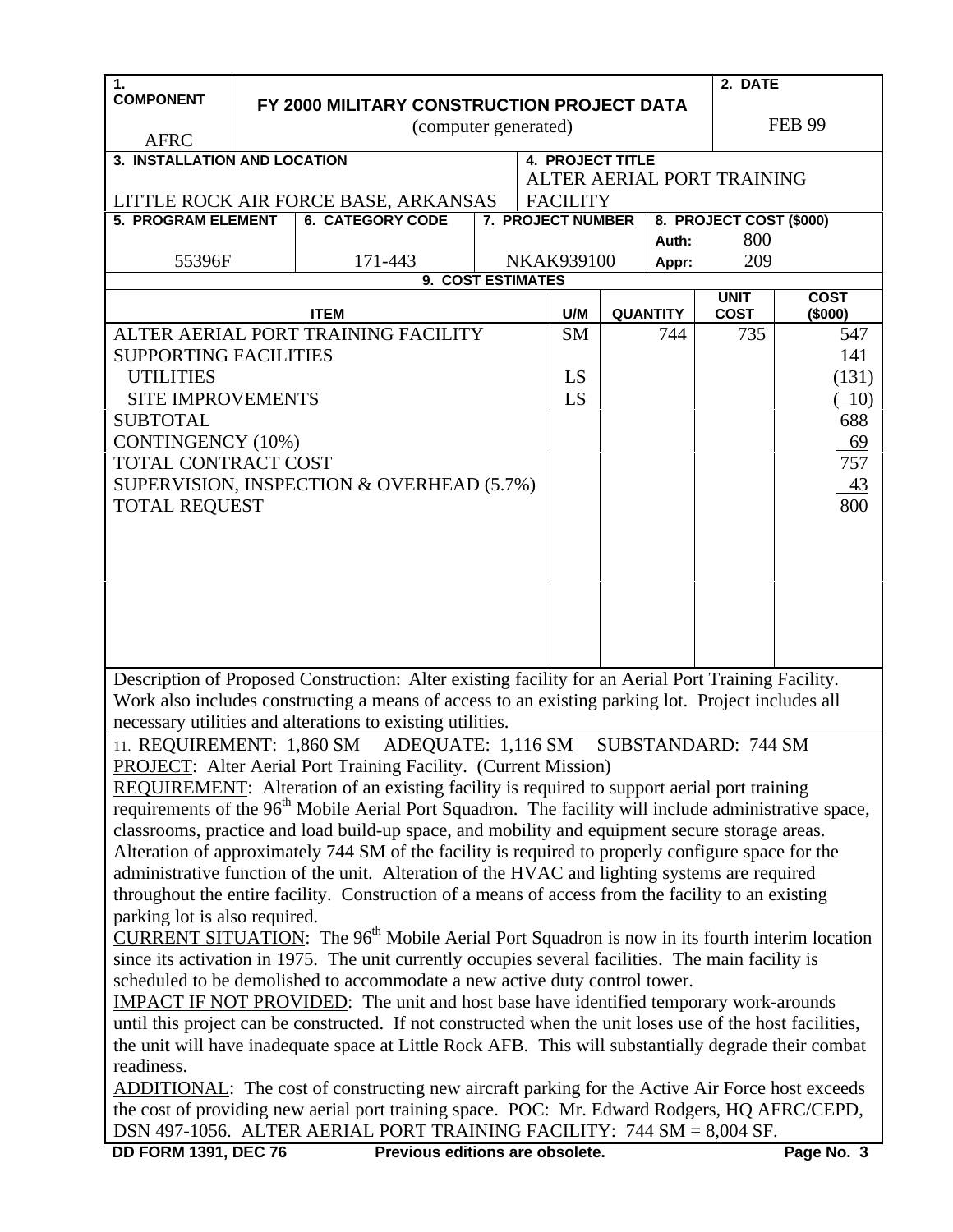|                                     | FY 2000 MILITARY CONSTRUCTION PROJECT DATA |                          |
|-------------------------------------|--------------------------------------------|--------------------------|
| <b>AFRC</b>                         |                                            | <b>FEB 99</b>            |
| <b>3. INSTALLATION AND LOCATION</b> |                                            |                          |
|                                     | LITTLE ROCK AIR FORCE BASE, ARKANSAS       |                          |
| 4. PROJECT TITLE                    |                                            | <b>5. PROJECT NUMBER</b> |
|                                     | ALTER AERIAL PORT TRAINING FACILITY        | NKAK939100               |

**2. DATE**

٦

ADDITIONAL (continued): This project is phased over two years. Both phases will be implemented as a continuous project using a single construction contract with full authorization amount of \$800 thousand in FY 2000. To finance both phases, an appropriation of \$209 thousand is requested in FY 2000 and an advance appropriation of \$591 thousand is requested for the balance of the project.

**1. COMPONENT**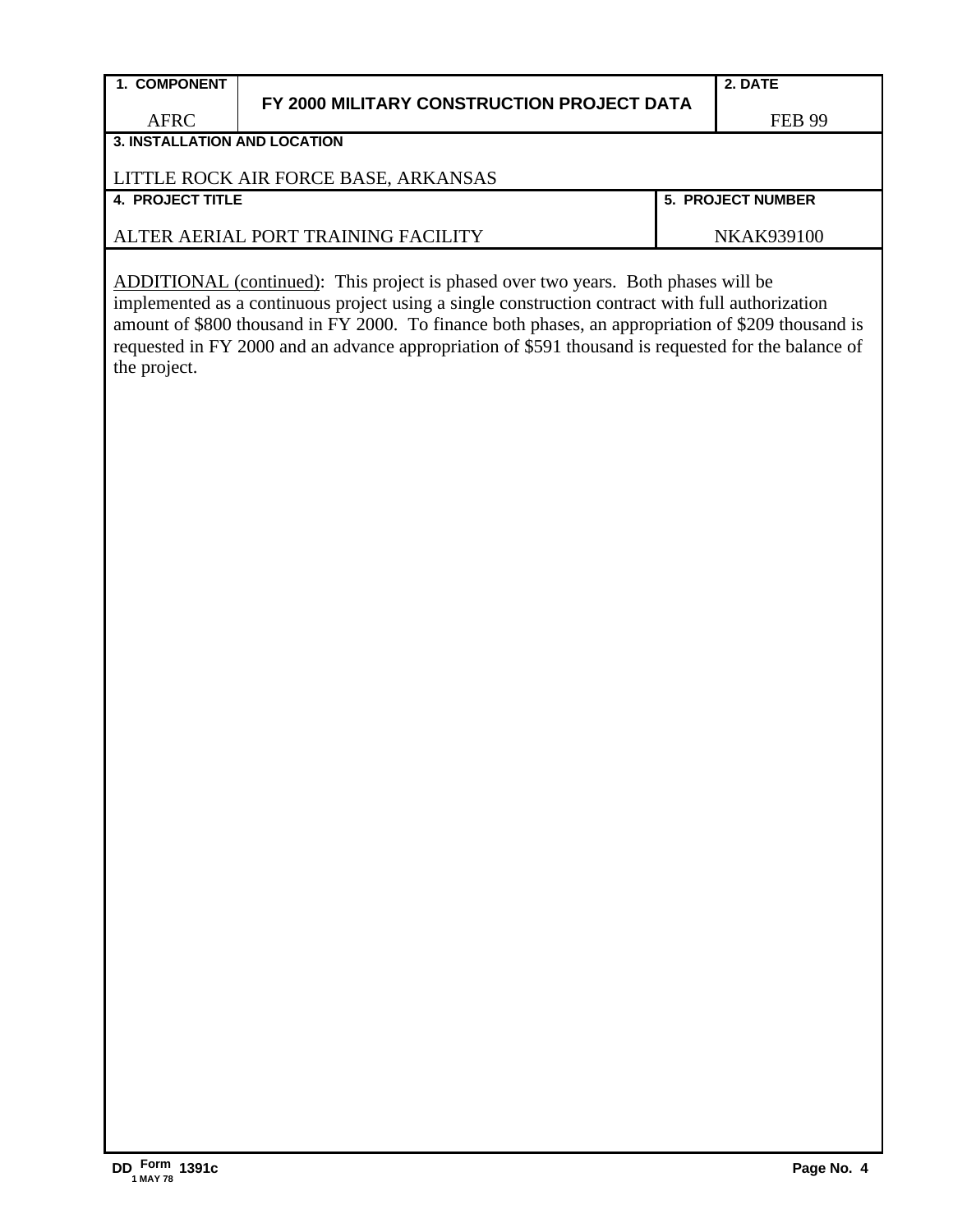| 1. COMPONENT                                             |                                                                                                                 | 2. DATE                                         |  |  |  |  |  |  |  |
|----------------------------------------------------------|-----------------------------------------------------------------------------------------------------------------|-------------------------------------------------|--|--|--|--|--|--|--|
| <b>AFRC</b>                                              | FY 2000 MILITARY CONSTRUCTION PROJECT DATA                                                                      | <b>FEB 99</b>                                   |  |  |  |  |  |  |  |
| <b>3. INSTALLATION AND LOCATION</b>                      |                                                                                                                 |                                                 |  |  |  |  |  |  |  |
|                                                          | LITTLE ROCK AIR FORCE BASE, ARKANSAS                                                                            |                                                 |  |  |  |  |  |  |  |
| <b>4. PROJECT TITLE</b>                                  |                                                                                                                 | <b>5. PROJECT NUMBER</b>                        |  |  |  |  |  |  |  |
| ALTER AERIAL PORT TRAINING FACILITY<br><b>NKAK939100</b> |                                                                                                                 |                                                 |  |  |  |  |  |  |  |
| 12. SUPPLEMENTAL DATA:                                   |                                                                                                                 |                                                 |  |  |  |  |  |  |  |
| Α.                                                       | <b>DESIGN DATA (Estimated)</b>                                                                                  |                                                 |  |  |  |  |  |  |  |
| <b>STATUS</b><br>1.                                      |                                                                                                                 |                                                 |  |  |  |  |  |  |  |
|                                                          | a. Date Design Started                                                                                          | 94 MAY 02                                       |  |  |  |  |  |  |  |
|                                                          | b. Parametric Cost Estimate used to develop costs                                                               | N                                               |  |  |  |  |  |  |  |
|                                                          | c. Percentage Complete as of January 1, 1999                                                                    | 35%                                             |  |  |  |  |  |  |  |
|                                                          | d. Date Design 35% Complete                                                                                     | 98 AUG 26                                       |  |  |  |  |  |  |  |
|                                                          | e. Date Design Complete                                                                                         | 99 JUN 01                                       |  |  |  |  |  |  |  |
| <b>BASIS</b><br>2.                                       |                                                                                                                 |                                                 |  |  |  |  |  |  |  |
|                                                          | a. Standard or Definitive Design - Yes $\_\text{No} \times$ .<br>b. Where Design Was Most Recently Used $N/A$ . |                                                 |  |  |  |  |  |  |  |
|                                                          | 3. COST (Total) = $c = a + b$ or $d + e$                                                                        | $(\$000)$                                       |  |  |  |  |  |  |  |
| Total<br>$C_{\bullet}$<br>d.<br>e. In-house              | a. Production of Plans and Specifications<br>b. All Other Design Costs<br>Contract                              | 48)<br>64)<br>112)<br>$\left( 0\right)$<br>112) |  |  |  |  |  |  |  |
| 4 <sup>1</sup>                                           | <b>CONSTRUCTION START</b>                                                                                       | <b>99 NOV</b><br>(year and month)               |  |  |  |  |  |  |  |
| <b>B.</b>                                                | EQUIPMENT ASSOCIATED WITH THIS PROJECT WHICH WILL BE PROVIDED FROM<br><b>OTHER APPROPRIATIONS:</b>              |                                                 |  |  |  |  |  |  |  |
| Equipment                                                | <b>Fiscal Year</b><br>Procuring<br>Appropriated                                                                 | Cost                                            |  |  |  |  |  |  |  |
| Nomenclature                                             | Appropriation<br><b>Or Requested</b>                                                                            | (5000)                                          |  |  |  |  |  |  |  |
| <b>NONE</b>                                              |                                                                                                                 |                                                 |  |  |  |  |  |  |  |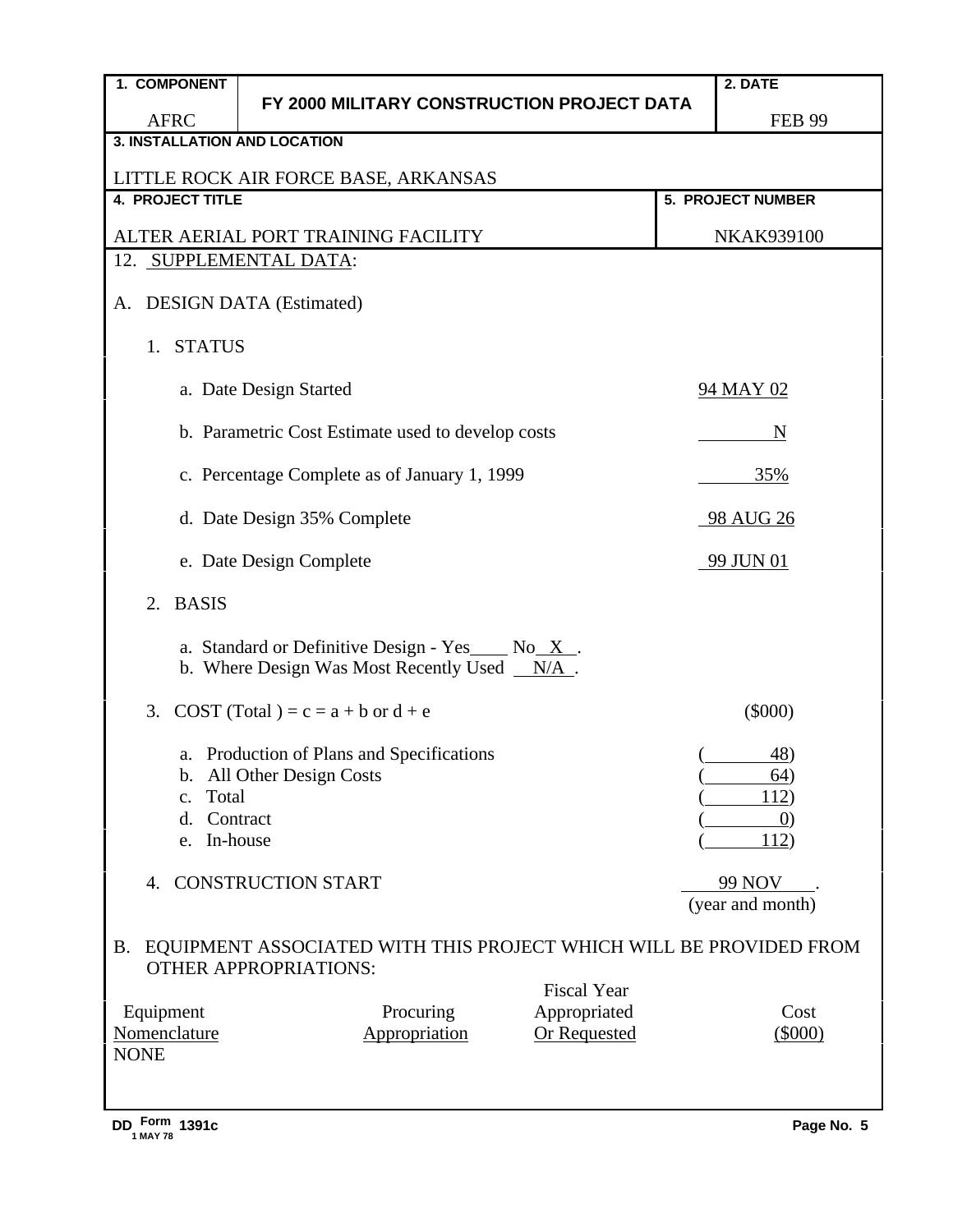| 1. COMPONENT                 |                                                                                            |                         | 2. DATE                                    |                 |
|------------------------------|--------------------------------------------------------------------------------------------|-------------------------|--------------------------------------------|-----------------|
|                              | FY 2000 GUARD AND RESERVE                                                                  |                         |                                            |                 |
| <b>AFRC</b>                  | <b>MILITARY CONSTRUCTION</b>                                                               |                         | <b>FEB 99</b>                              |                 |
| 3. INSTALLATION AND LOCATION |                                                                                            |                         | <b>4. AREA CONSTR</b><br><b>COST INDEX</b> |                 |
|                              | HOMESTEAD AIR RESERVE STATION, FLORIDA                                                     |                         | 0.94                                       |                 |
|                              | 5. FREQUENCY AND TYPE UTILIZATION                                                          |                         |                                            |                 |
|                              |                                                                                            |                         |                                            |                 |
|                              | Facility is to be used daily to train fire fighters and maintain their readiness standard. |                         |                                            |                 |
|                              |                                                                                            |                         |                                            |                 |
|                              |                                                                                            |                         |                                            |                 |
|                              |                                                                                            |                         |                                            |                 |
|                              | 6. OTHER ACTIVE/GUARD/RESERVE INSTALLATIONS WITHIN 15 MILE RADIUS                          |                         |                                            |                 |
|                              |                                                                                            |                         |                                            |                 |
| 1 Air National Guard Unit    |                                                                                            |                         |                                            |                 |
| 1 National Coast Guard Unit  |                                                                                            |                         |                                            |                 |
|                              |                                                                                            |                         |                                            |                 |
|                              |                                                                                            |                         |                                            |                 |
|                              | 7. PROJECTS REQUESTED IN THIS PROGRAM                                                      |                         |                                            |                 |
| <b>CATEGORY</b>              |                                                                                            | <b>AUTH</b>             | <b>DESIGN</b>                              | <b>DESIGN</b>   |
| <b>CODE</b>                  | <b>PROJECT TITLE</b>                                                                       | (\$000)<br><b>SCOPE</b> | <b>START</b>                               | <b>COMPLETE</b> |
| 179-511                      | Fire Fighter Training Facility                                                             | 1EA<br>2,000            | 08/94                                      | 06/99           |
|                              |                                                                                            |                         |                                            |                 |
|                              |                                                                                            |                         |                                            |                 |
|                              |                                                                                            |                         |                                            |                 |
|                              |                                                                                            |                         |                                            |                 |
|                              |                                                                                            |                         |                                            |                 |
|                              |                                                                                            |                         |                                            |                 |
|                              | 8. STATE RESERVE FORCES FACILITIES BOARD RECOMMENDATION                                    |                         |                                            |                 |
|                              |                                                                                            |                         | 28 Jan 99<br>(Date)                        |                 |
|                              | Re-approved for unilateral construction                                                    |                         |                                            |                 |
| 9. LAND ACQUISITION REQUIRED |                                                                                            |                         | <b>NONE</b>                                |                 |
|                              |                                                                                            |                         | (Number of Acres)                          |                 |
|                              | 10. PROJECTS PLANNED IN NEXT FOUR YEARS                                                    |                         |                                            |                 |
| <b>CATEGORY</b>              |                                                                                            |                         | <b>AUTH</b>                                |                 |
| <b>CODE</b>                  | <b>PROJECT TITLE</b>                                                                       | <b>SCOPE</b>            | (\$000)                                    | <b>YEAR</b>     |
| <b>NONE</b>                  |                                                                                            |                         |                                            |                 |
|                              |                                                                                            |                         |                                            |                 |
|                              |                                                                                            |                         |                                            |                 |
|                              |                                                                                            |                         |                                            |                 |
|                              |                                                                                            |                         |                                            |                 |
|                              |                                                                                            |                         |                                            |                 |
|                              |                                                                                            |                         |                                            |                 |
|                              | 11. RPM BACKLOG AT THIS INSTALLATION (\$000):                                              |                         | 54,600                                     |                 |
|                              |                                                                                            |                         |                                            |                 |
|                              |                                                                                            |                         |                                            |                 |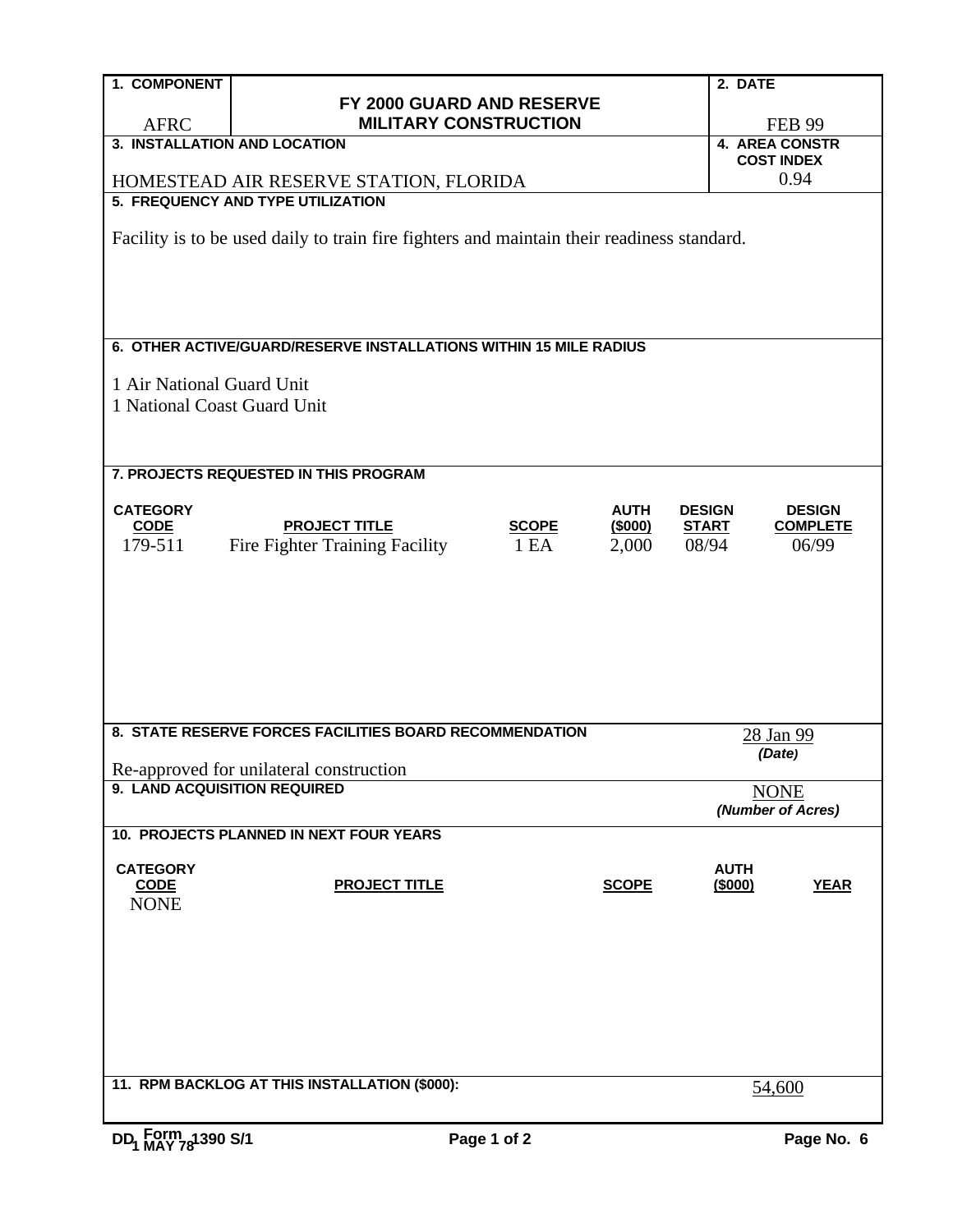| 1. COMPONENT                                                |                                       |                |                           |                   |                   |                 | 2. DATE              |                 |  |
|-------------------------------------------------------------|---------------------------------------|----------------|---------------------------|-------------------|-------------------|-----------------|----------------------|-----------------|--|
|                                                             |                                       |                | FY 2000 GUARD AND RESERVE |                   |                   |                 |                      |                 |  |
| <b>AFRC</b>                                                 | <b>MILITARY CONSTRUCTION</b>          |                |                           |                   |                   |                 |                      | <b>FEB 99</b>   |  |
| 3. INSTALLATION AND LOCATION                                |                                       |                |                           |                   |                   |                 |                      |                 |  |
| HOMESTEAD AIR RESERVE STATION, FLORIDA                      |                                       |                |                           |                   |                   |                 |                      |                 |  |
|                                                             | 11. PERSONNEL STRENGTH AS OF 1 SEP 98 |                |                           |                   |                   |                 |                      |                 |  |
|                                                             |                                       |                | <b>PERMANENT</b>          |                   |                   |                 | <b>GUARD/RESERVE</b> |                 |  |
|                                                             | <b>TOTAL</b>                          | <b>OFFICER</b> | <b>ENLISTED</b>           | <b>CIVILIAN</b>   | <b>TOTAL</b>      |                 | <b>OFFICER</b>       | <b>ENLISTED</b> |  |
| <b>AUTHORIZED</b>                                           | 607                                   | $\overline{0}$ | $\overline{3}$            | $\underline{604}$ | 1163              |                 | 111                  | <u>1052</u>     |  |
| <b>ACTUAL</b>                                               | 594                                   | $\overline{0}$ | 3                         | 591               | 366               |                 | 33                   | 332             |  |
|                                                             |                                       |                |                           |                   |                   |                 |                      |                 |  |
| <b>12. RESERVE UNIT DATA</b>                                |                                       |                |                           |                   |                   |                 |                      |                 |  |
|                                                             |                                       |                |                           |                   |                   |                 |                      |                 |  |
|                                                             | <b>UNIT DESIGNATION</b>               |                |                           |                   | <b>AUTHORIZED</b> | <b>STRENGTH</b> |                      | <b>ACTUAL</b>   |  |
|                                                             |                                       |                |                           |                   | 3                 |                 |                      | 3               |  |
| AFR Recruiting<br>70 <sup>TH</sup> Aerial Port Squadron     |                                       |                |                           |                   | 192               |                 |                      | 182             |  |
|                                                             |                                       |                |                           |                   | 338               |                 |                      | 234             |  |
| 93 <sup>RD</sup> Fighter Squadron<br>482 <sup>ND</sup> Wing |                                       |                |                           |                   | 1236              |                 |                      | 540             |  |
| 951 <sup>St</sup> RES Support                               |                                       |                |                           |                   |                   |                 |                      |                 |  |
|                                                             |                                       |                |                           | <b>TOTAL</b>      | 1770              |                 |                      | 960             |  |
|                                                             |                                       |                |                           |                   |                   |                 |                      |                 |  |
|                                                             |                                       |                |                           |                   |                   |                 |                      |                 |  |
|                                                             |                                       |                |                           |                   |                   |                 |                      |                 |  |
|                                                             |                                       |                |                           |                   |                   |                 |                      |                 |  |
|                                                             |                                       |                |                           |                   |                   |                 |                      |                 |  |
|                                                             |                                       |                |                           |                   |                   |                 |                      |                 |  |
|                                                             |                                       |                |                           |                   |                   |                 |                      |                 |  |
|                                                             |                                       |                |                           |                   |                   |                 |                      |                 |  |
|                                                             |                                       |                |                           |                   |                   |                 |                      |                 |  |
| 13. MAJOR EQUIPMENT AND AIRCRAFT                            |                                       |                |                           |                   |                   |                 |                      |                 |  |
|                                                             |                                       |                |                           |                   |                   |                 |                      |                 |  |
|                                                             |                                       | <b>TYPE</b>    |                           |                   | <b>AUTHORIZED</b> |                 |                      | <b>ASSIGNED</b> |  |
|                                                             |                                       | $F-16C$        |                           |                   | 15                |                 |                      | 18              |  |
|                                                             |                                       |                |                           |                   |                   |                 |                      |                 |  |
|                                                             |                                       |                |                           |                   |                   |                 |                      |                 |  |
|                                                             |                                       |                |                           |                   |                   |                 |                      |                 |  |
|                                                             |                                       |                |                           |                   |                   |                 |                      |                 |  |
|                                                             |                                       |                |                           |                   |                   |                 |                      |                 |  |
|                                                             |                                       |                |                           |                   |                   |                 |                      |                 |  |
|                                                             |                                       |                |                           |                   |                   |                 |                      |                 |  |
|                                                             |                                       |                |                           |                   |                   |                 |                      |                 |  |
|                                                             |                                       |                |                           |                   |                   |                 |                      |                 |  |
|                                                             |                                       |                |                           |                   |                   |                 |                      |                 |  |
|                                                             |                                       |                |                           |                   |                   |                 |                      |                 |  |
|                                                             |                                       |                |                           |                   |                   |                 |                      |                 |  |
|                                                             |                                       |                |                           |                   |                   |                 |                      |                 |  |
|                                                             |                                       |                |                           |                   |                   |                 |                      |                 |  |
|                                                             |                                       |                |                           |                   |                   |                 |                      |                 |  |
|                                                             |                                       |                |                           |                   |                   |                 |                      |                 |  |
|                                                             |                                       |                |                           |                   |                   |                 |                      |                 |  |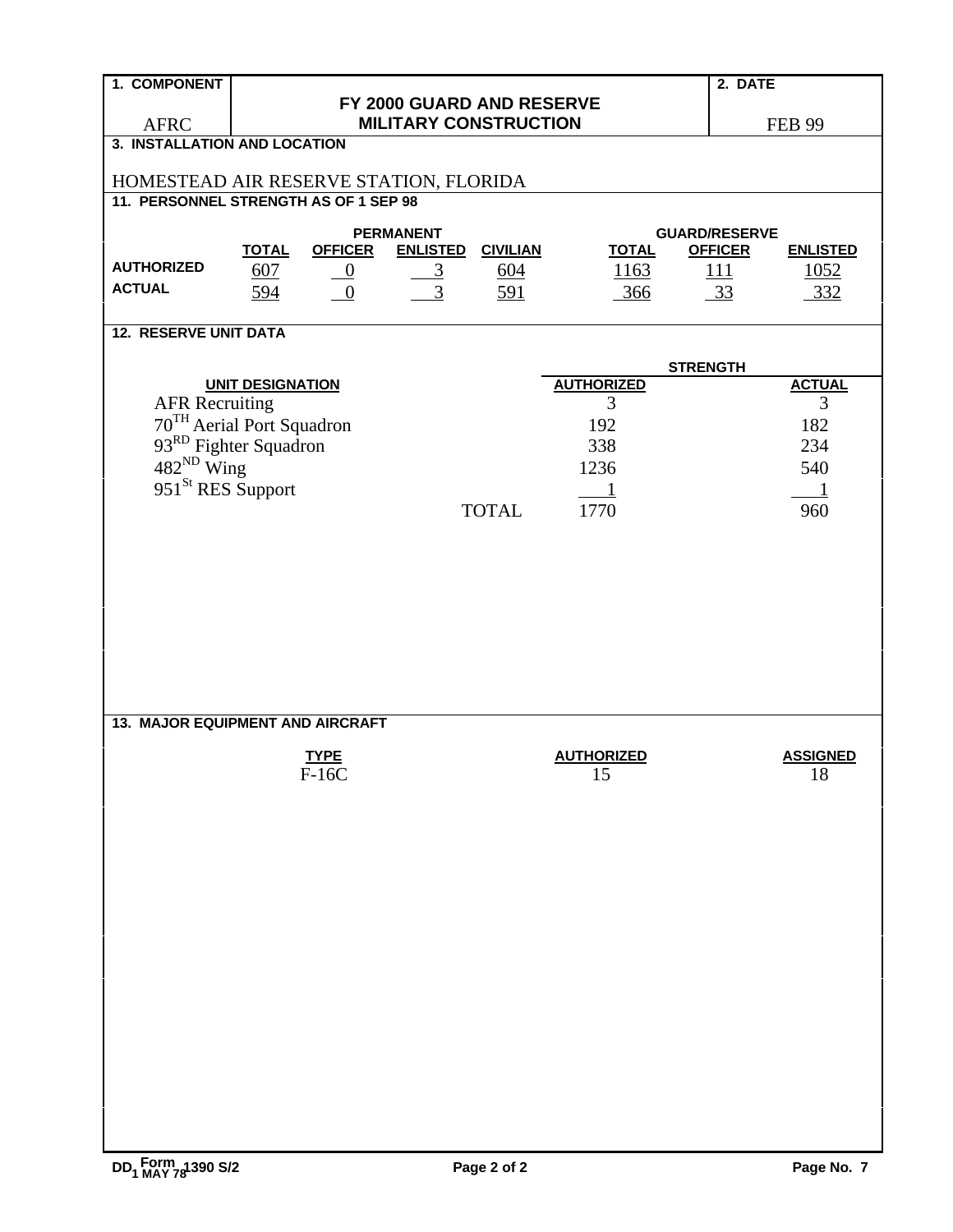| 1.                                |                                                                                                        |                                                                                                         |  |  |                          |  |                 | 2. DATE                        |               |  |
|-----------------------------------|--------------------------------------------------------------------------------------------------------|---------------------------------------------------------------------------------------------------------|--|--|--------------------------|--|-----------------|--------------------------------|---------------|--|
| <b>COMPONENT</b>                  |                                                                                                        | FY 2000 MILITARY CONSTRUCTION PROJECT DATA                                                              |  |  |                          |  |                 |                                |               |  |
|                                   |                                                                                                        | (computer generated)                                                                                    |  |  |                          |  |                 |                                | <b>FEB 99</b> |  |
| <b>AFRC</b>                       |                                                                                                        |                                                                                                         |  |  |                          |  |                 |                                |               |  |
| 3. INSTALLATION AND LOCATION      |                                                                                                        |                                                                                                         |  |  | <b>4. PROJECT TITLE</b>  |  |                 |                                |               |  |
|                                   |                                                                                                        | HOMESTEAD AIR RESERVE STATION,                                                                          |  |  |                          |  |                 |                                |               |  |
| <b>FLORIDA</b>                    |                                                                                                        |                                                                                                         |  |  |                          |  |                 | FIRE FIGHTER TRAINING FACILITY |               |  |
| <b>5. PROGRAM ELEMENT</b>         |                                                                                                        | <b>6. CATEGORY CODE</b>                                                                                 |  |  | <b>7. PROJECT NUMBER</b> |  |                 | 8. PROJECT COST (\$000)        |               |  |
|                                   |                                                                                                        |                                                                                                         |  |  |                          |  | Auth:           | 2,000                          |               |  |
| 55356F                            |                                                                                                        | 179-511                                                                                                 |  |  | HACC963025               |  | Appr:           | 524                            |               |  |
|                                   |                                                                                                        | 9. COST ESTIMATES                                                                                       |  |  |                          |  |                 | <b>UNIT</b>                    | <b>COST</b>   |  |
|                                   |                                                                                                        | <b>ITEM</b>                                                                                             |  |  | U/M                      |  | <b>QUANTITY</b> | <b>COST</b>                    | (\$000)       |  |
|                                   |                                                                                                        | FIRE FIGHTER TRAINING FACILITY                                                                          |  |  | <b>LS</b>                |  |                 |                                | 1,245         |  |
| AIRCRAFT MOCK-UP BURN PIT         |                                                                                                        |                                                                                                         |  |  | EA                       |  | 1               | 1,050,000                      | (1,050)       |  |
|                                   |                                                                                                        | <b>SEARCH &amp; CONFINED SPACE TRAINING BLDG</b>                                                        |  |  | EA                       |  | 1               | 150,000                        | 150)          |  |
| <b>DRAFTING PIT</b>               |                                                                                                        |                                                                                                         |  |  | EA                       |  | 1               | 45,000                         | 45)           |  |
| <b>SUPPORTING FACILITIES</b>      |                                                                                                        |                                                                                                         |  |  |                          |  |                 |                                | 557           |  |
|                                   |                                                                                                        | UTILITIES & OIL/WATER SEPARATOR                                                                         |  |  | LS                       |  |                 |                                | 112)          |  |
| <b>FUEL STORAGE TANKS</b>         |                                                                                                        |                                                                                                         |  |  | <b>CM</b>                |  | 42              | 2,238                          | 94)           |  |
| <b>SITE PREPARATION</b>           |                                                                                                        |                                                                                                         |  |  | <b>CM</b>                |  | 12,000          | 8                              | 96)           |  |
| <b>PAVEMENTS</b>                  |                                                                                                        |                                                                                                         |  |  | <b>SM</b>                |  | 850             | 153                            | 130)          |  |
| <b>SECURITY FENCE</b>             |                                                                                                        |                                                                                                         |  |  | LM                       |  | 1,050           | 119                            | 125)          |  |
| <b>SUBTOTAL</b>                   |                                                                                                        |                                                                                                         |  |  |                          |  |                 |                                | 1,802         |  |
| <b>CONTINGENCY (5%)</b>           |                                                                                                        |                                                                                                         |  |  |                          |  |                 |                                | 90            |  |
| TOTAL CONTRACT COST               |                                                                                                        |                                                                                                         |  |  |                          |  |                 |                                | 1,892         |  |
|                                   |                                                                                                        | SUPERVISION, INSPECTION & OVERHEAD (5.7%)                                                               |  |  |                          |  |                 |                                | 108           |  |
| <b>TOTAL REQUEST</b>              |                                                                                                        |                                                                                                         |  |  |                          |  |                 |                                | 2,000         |  |
|                                   |                                                                                                        |                                                                                                         |  |  |                          |  |                 |                                |               |  |
|                                   |                                                                                                        |                                                                                                         |  |  |                          |  |                 |                                |               |  |
|                                   |                                                                                                        | 10. Description of Proposed Construction: Construct a circular burn area with double flexible           |  |  |                          |  |                 |                                |               |  |
|                                   |                                                                                                        | membrane liners, water/fuel drainage systems, leak detection, propane gas tank, pumps, valves,          |  |  |                          |  |                 |                                |               |  |
|                                   |                                                                                                        | controls, piping, effluent holding pond, lighting, and compacted drive around the area. Also            |  |  |                          |  |                 |                                |               |  |
|                                   |                                                                                                        | construct a search $\&$ confined space training building of masonary concrete with movable partitions,  |  |  |                          |  |                 |                                |               |  |
|                                   |                                                                                                        | pipes, hatches, tanks, and small opening.                                                               |  |  |                          |  |                 |                                |               |  |
|                                   |                                                                                                        | 11. REQUIREMENT: 1 EA ADEQUATE: 0                                                                       |  |  | <b>SUBSTANDARD: 1 EA</b> |  |                 |                                |               |  |
|                                   |                                                                                                        | <b>PROJECT:</b> Fire Fighter Training Facility. (Environmental Compliance)                              |  |  |                          |  |                 |                                |               |  |
|                                   |                                                                                                        | <b>REQUIREMENT:</b> This is a Level I environmental compliance requirement. A live-fire training        |  |  |                          |  |                 |                                |               |  |
|                                   |                                                                                                        | facility, meeting all environmental and safety regulations, is required. Live-fire training is required |  |  |                          |  |                 |                                |               |  |
|                                   |                                                                                                        | (Air Force, FAA, OSHA) to enable fire fighters to maintain a high level of proficiency by               |  |  |                          |  |                 |                                |               |  |
|                                   |                                                                                                        | extinguishing aircraft interior fires and mass fuel spills and running fuel fires. These exercises,     |  |  |                          |  |                 |                                |               |  |
|                                   |                                                                                                        | performed on mock-ups representing the mission-assigned aircraft, have historically created             |  |  |                          |  |                 |                                |               |  |
|                                   |                                                                                                        | compliance problems with the Clean Air and Clean Water Acts. An impermeable lining below the            |  |  |                          |  |                 |                                |               |  |
|                                   |                                                                                                        | training areas with associated oil/water separations and waste holding facilities are required to       |  |  |                          |  |                 |                                |               |  |
| prevent leaching into the ground. |                                                                                                        |                                                                                                         |  |  |                          |  |                 |                                |               |  |
|                                   |                                                                                                        | <b>CURRENT SITUATION:</b> The existing live-fire training facility violates Environmental Protection    |  |  |                          |  |                 |                                |               |  |
|                                   |                                                                                                        | Agency (EPA) regulations. The existing oil/water separator is not capable of adequately separating      |  |  |                          |  |                 |                                |               |  |
|                                   |                                                                                                        | the foaming agent and unburned fuel from the water. The existing facility has been closed for the       |  |  |                          |  |                 |                                |               |  |
|                                   |                                                                                                        | purposes of restoration and due to the environmental problems that occur from the use of the facility.  |  |  |                          |  |                 |                                |               |  |
|                                   |                                                                                                        | Live-fire training is mandatory for each military Fire Fighter to be eligible for deployment during a   |  |  |                          |  |                 |                                |               |  |
|                                   |                                                                                                        |                                                                                                         |  |  |                          |  |                 |                                |               |  |
|                                   | wartime commitment. Due to this facility being closed, our Fire Fighters are having to train off-site, |                                                                                                         |  |  |                          |  |                 |                                |               |  |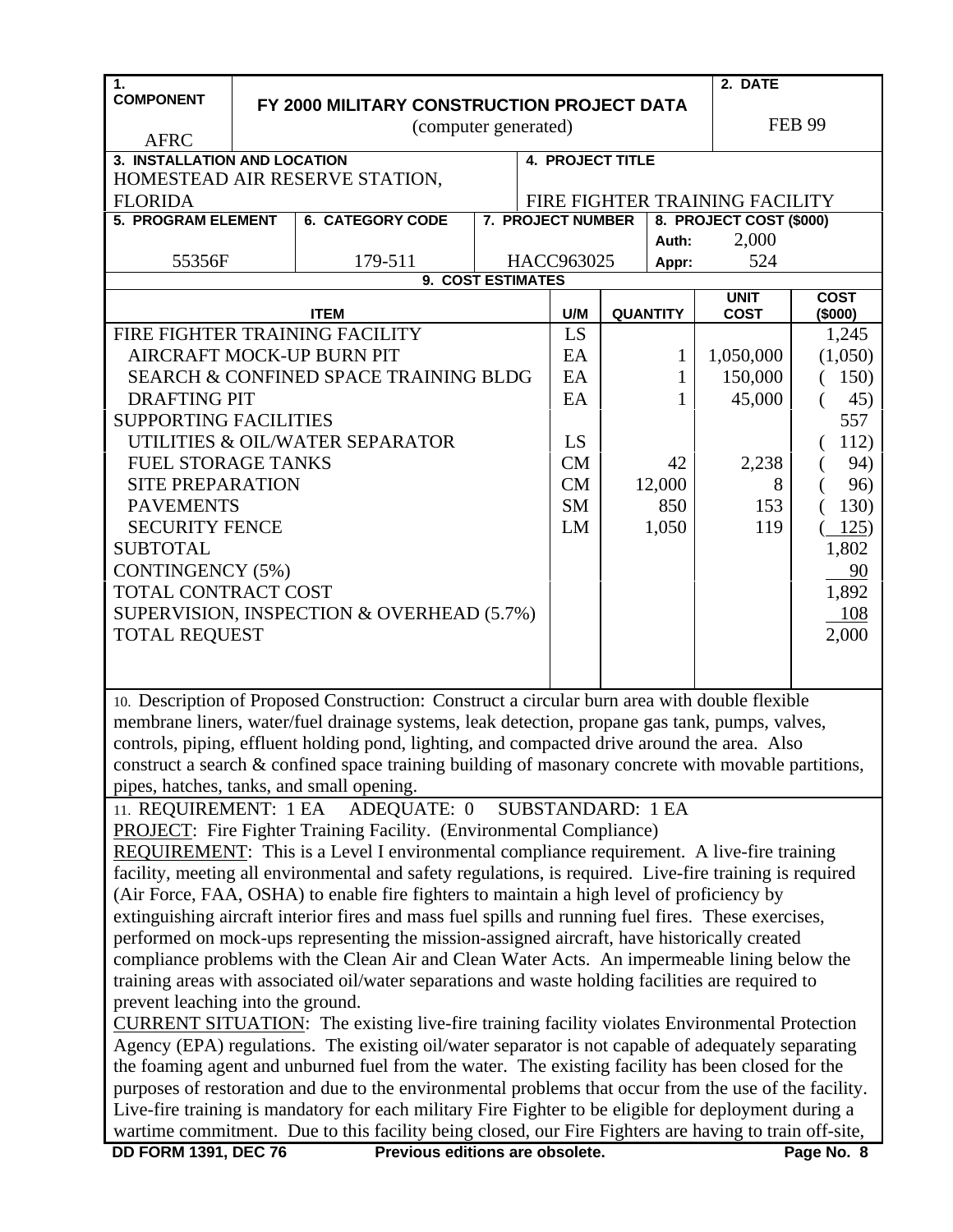#### **1. COMPONENT**

AFRC

#### **FY 2000 MILITARY CONSTRUCTION PROJECT DATA**

### **2. DATE**

**3. INSTALLATION AND LOCATION**

#### HOMESTEAD AIR RESERVE STATION, FLORIDA

#### **4. PROJECT TITLE 5. PROJECT NUMBER**

#### FIRE FIGHTER TRAINING FACILITY **HACC963025**

with less frequency, at greater expense and inconvenience.

IMPACT IF NOT PROVIDED: The inadequate fire training conditions at Homestead Air Reserve Station will continue and will affect the high level of proficiency required in aircraft crash-fire fighting. The required level and frequency of live-fire training for the assigned fire fighters is not available. Off-site training causes manning shortages and could pose problems if fires occur while fire fighters are absent. Without the stress and realism that comes only with live fires, fire fighters lose proficiency in combating fires. The potential for loss of aircraft and life is increased. ADDITIONAL: The Air Force has developed a "standard" or generic design for a Fire Fighter Training Facility which incorporates all of the requirements for fire fighter training and all environmental compliance standards. This estimate is based on the standard design for this location and this design will be used and site-adapted for this particular installation. The Search and Confined Space Training Facility is added to the standard design to satisfy recent confined space training requirements. POC: HQ AFRC/CEPD, Mr. Richard Eunice, DSN 497-1057.

This project is phased over two years. Both phases will be implemented as a continuous project using a single construction contract with full authorization amount of \$2.0 million in FY 2000. To finance both phases, an appropriation of \$524 thousand is requested in FY 2000 and an advance appropriation of \$1.476 million is requested for the balance of the project.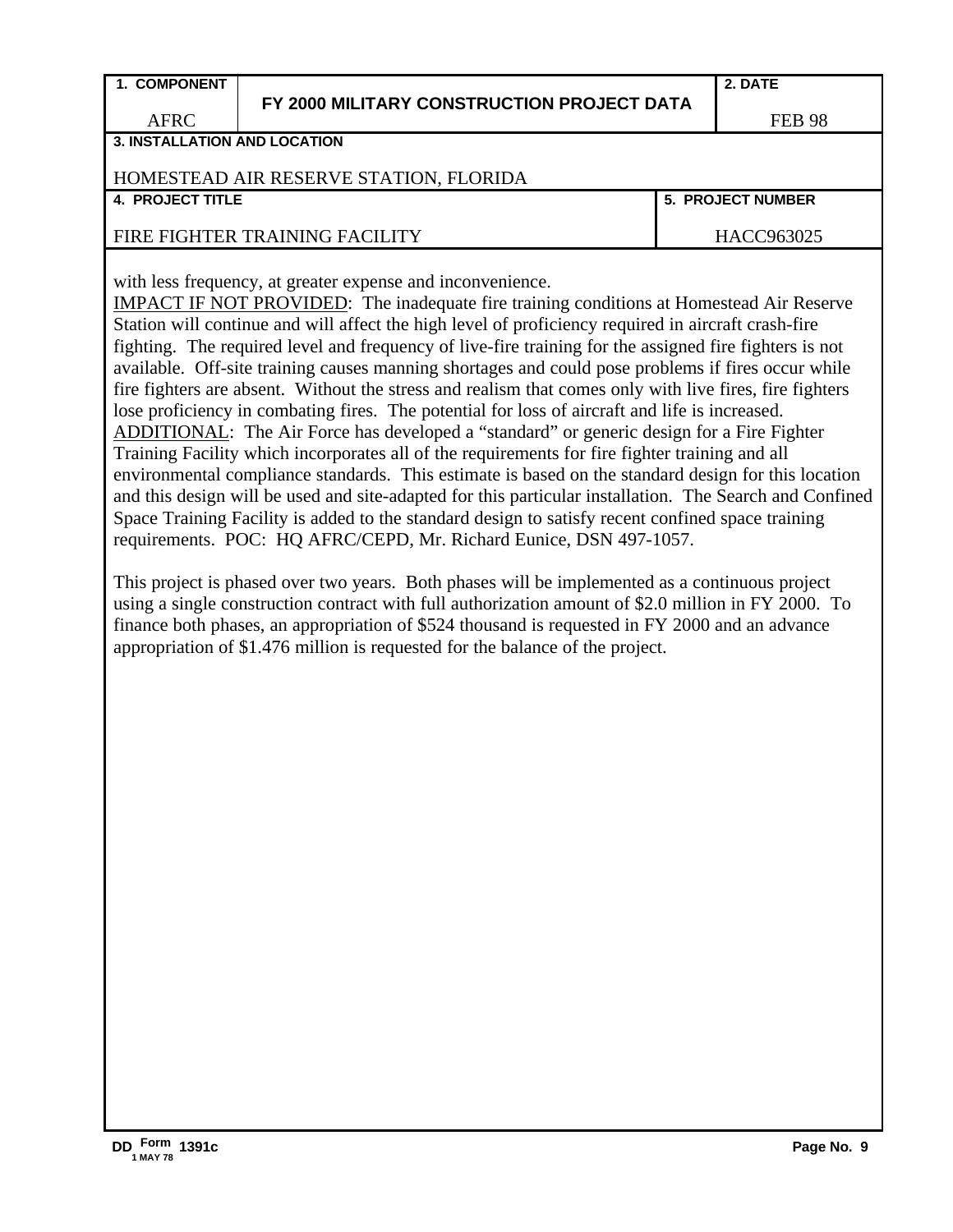| 1. COMPONENT                                        |                                                                                                       |  | 2. DATE                           |  |  |  |  |  |  |
|-----------------------------------------------------|-------------------------------------------------------------------------------------------------------|--|-----------------------------------|--|--|--|--|--|--|
|                                                     | FY 2000 MILITARY CONSTRUCTION PROJECT DATA                                                            |  |                                   |  |  |  |  |  |  |
| <b>AFRC</b><br><b>3. INSTALLATION AND LOCATION</b>  |                                                                                                       |  | <b>FEB 99</b>                     |  |  |  |  |  |  |
|                                                     |                                                                                                       |  |                                   |  |  |  |  |  |  |
|                                                     | HOMESTEAD AIR RESERVE STATION, FLORIDA                                                                |  |                                   |  |  |  |  |  |  |
| <b>4. PROJECT TITLE</b><br><b>5. PROJECT NUMBER</b> |                                                                                                       |  |                                   |  |  |  |  |  |  |
|                                                     | FIRE FIGHTER TRAINING FACILITY                                                                        |  | HACC963025                        |  |  |  |  |  |  |
| 12. SUPPLEMENTAL DATA:                              |                                                                                                       |  |                                   |  |  |  |  |  |  |
| A.                                                  | <b>DESIGN DATA (Estimated)</b>                                                                        |  |                                   |  |  |  |  |  |  |
| 1. STATUS                                           |                                                                                                       |  |                                   |  |  |  |  |  |  |
|                                                     | a. Date Design Started                                                                                |  | 94 AUG 01                         |  |  |  |  |  |  |
|                                                     | b. Parametric Cost Estimate used to develop costs                                                     |  | Y                                 |  |  |  |  |  |  |
|                                                     | c. Percentage Complete as of January 1, 1999                                                          |  | 65%                               |  |  |  |  |  |  |
|                                                     | d. Date Design 35% Complete                                                                           |  | 94 SEP 15                         |  |  |  |  |  |  |
|                                                     | e. Date Design Complete                                                                               |  | <b>99 JUN 01</b>                  |  |  |  |  |  |  |
| <b>BASIS</b><br>2.                                  |                                                                                                       |  |                                   |  |  |  |  |  |  |
|                                                     | a. Standard or Definitive Design - Yes $\_\_\_\$ No X.<br>b. Where Design Was Most Recently Used N/A. |  |                                   |  |  |  |  |  |  |
|                                                     | 3. COST (Total) = $c = a + b$ or $d + e$                                                              |  | $(\$000)$                         |  |  |  |  |  |  |
|                                                     | a. Production of Plans and Specifications                                                             |  | 145)                              |  |  |  |  |  |  |
|                                                     | b. All Other Design Costs                                                                             |  | <u>52</u> )                       |  |  |  |  |  |  |
| Total<br>$C_{\bullet}$                              |                                                                                                       |  | 197)                              |  |  |  |  |  |  |
| d.                                                  | Contract                                                                                              |  | $\left( 0\right)$                 |  |  |  |  |  |  |
| In-house<br>e.                                      |                                                                                                       |  | 197)                              |  |  |  |  |  |  |
| 4.                                                  | <b>CONSTRUCTION START</b>                                                                             |  | <b>99 NOV</b><br>(year and month) |  |  |  |  |  |  |
| <b>B.</b>                                           | EQUIPMENT ASSOCIATED WITH THIS PROJECT WHICH WILL BE PROVIDED FROM<br><b>OTHER APPROPRIATIONS:</b>    |  |                                   |  |  |  |  |  |  |
|                                                     | <b>Fiscal Year</b>                                                                                    |  |                                   |  |  |  |  |  |  |
| Equipment                                           | Appropriated<br>Procuring                                                                             |  | Cost                              |  |  |  |  |  |  |
| Nomenclature                                        | <b>Or Requested</b><br>Appropriation                                                                  |  | $(\$000)$                         |  |  |  |  |  |  |
| <b>NONE</b>                                         |                                                                                                       |  |                                   |  |  |  |  |  |  |
|                                                     |                                                                                                       |  |                                   |  |  |  |  |  |  |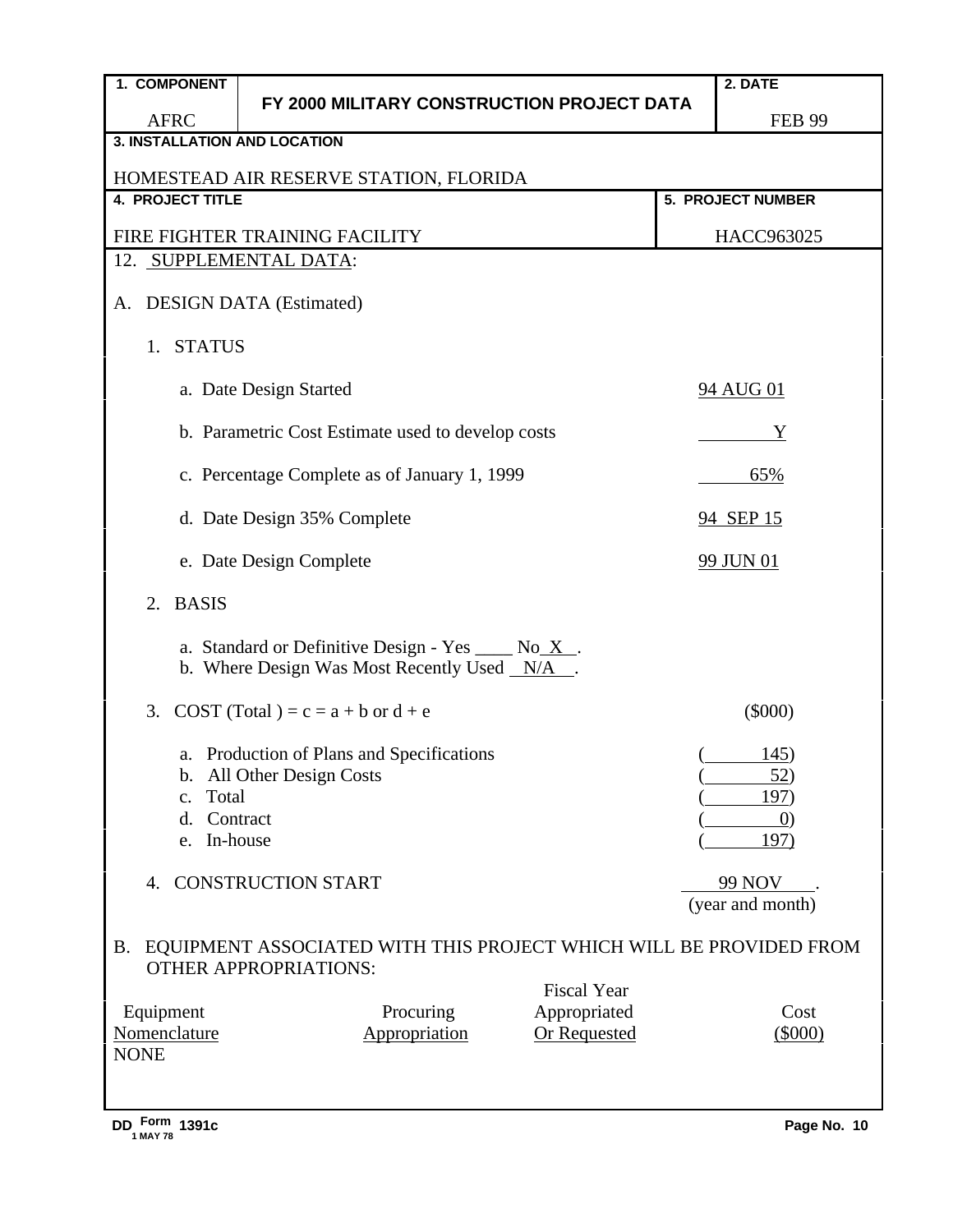| 1. COMPONENT                |                                                                                                  |                  | 2. DATE                          |                          |
|-----------------------------|--------------------------------------------------------------------------------------------------|------------------|----------------------------------|--------------------------|
|                             | FY 2000 GUARD AND RESERVE                                                                        |                  |                                  |                          |
| <b>AFRC</b>                 | <b>MILITARY CONSTRUCTION</b>                                                                     |                  |                                  | <b>FEB 99</b>            |
|                             | 3. INSTALLATION AND LOCATION                                                                     |                  | <b>4. AREA CONSTR</b>            |                          |
|                             |                                                                                                  |                  | <b>COST INDEX</b>                |                          |
|                             | DOBBINS AIR RESERVE BASE, GEORGIA                                                                |                  |                                  | 0.93                     |
|                             | 5. FREQUENCY AND TYPE UTILIZATION                                                                |                  |                                  |                          |
|                             |                                                                                                  |                  |                                  |                          |
|                             | Facility to be used daily. Unit training assemblies are two days per month and field training is |                  |                                  |                          |
| conducted 15 days per year. |                                                                                                  |                  |                                  |                          |
|                             |                                                                                                  |                  |                                  |                          |
|                             |                                                                                                  |                  |                                  |                          |
|                             |                                                                                                  |                  |                                  |                          |
|                             | 6. OTHER ACTIVE/GUARD/RESERVE INSTALLATIONS WITHIN 15 MILE RADIUS                                |                  |                                  |                          |
|                             |                                                                                                  |                  |                                  |                          |
| 2 Army Installations        |                                                                                                  |                  |                                  |                          |
| 1 Naval Air Station         |                                                                                                  |                  |                                  |                          |
| 1 Air National Guard Unit   |                                                                                                  |                  |                                  |                          |
|                             |                                                                                                  |                  |                                  |                          |
|                             | 7. PROJECTS REQUESTED IN THIS PROGRAM                                                            |                  |                                  |                          |
|                             |                                                                                                  |                  |                                  |                          |
| <b>CATEGORY</b>             |                                                                                                  | <b>AUTH</b>      | <b>DESIGN</b>                    | <b>DESIGN</b>            |
| <b>CODE</b><br>171-211      | <b>PROJECT TITLE</b><br><b>SCOPE</b><br>Add/Alter Facilities for C-130H<br>1,585 SM              | (\$000)<br>2,130 | <b>START</b><br>03/99            | <b>COMPLETE</b><br>11/99 |
|                             |                                                                                                  |                  |                                  |                          |
|                             | <b>Aircrew Training</b>                                                                          |                  |                                  |                          |
|                             |                                                                                                  |                  |                                  |                          |
|                             |                                                                                                  |                  |                                  |                          |
|                             |                                                                                                  |                  |                                  |                          |
|                             |                                                                                                  |                  |                                  |                          |
|                             |                                                                                                  |                  |                                  |                          |
|                             |                                                                                                  |                  |                                  |                          |
|                             |                                                                                                  |                  |                                  |                          |
|                             | 8. STATE RESERVE FORCES FACILITIES BOARD RECOMMENDATION                                          |                  | 15 Jul 98                        |                          |
|                             |                                                                                                  |                  | (Date)                           |                          |
|                             | Approval for unilateral construction.<br>9. LAND ACQUISITION REQUIRED                            |                  |                                  |                          |
|                             |                                                                                                  |                  | <b>NONE</b><br>(Number of Acres) |                          |
|                             |                                                                                                  |                  |                                  |                          |
|                             | 10. PROJECTS PLANNED IN NEXT FOUR YEARS                                                          |                  |                                  |                          |
| <b>CATEGORY</b>             |                                                                                                  |                  | <b>AUTH</b>                      |                          |
| <b>CODE</b>                 | <b>PROJECT TITLE</b>                                                                             | <b>SCOPE</b>     | (\$000)                          | <b>YEAR</b>              |
| 111-111                     | C-130 Assault Strip                                                                              | 30,519 SM        | 6,350                            | 2001                     |
| 721-315                     | Base Visiting Airmen's Quarters                                                                  | 2,292 SM         | 5,100                            | 2002                     |
|                             |                                                                                                  |                  |                                  |                          |
|                             |                                                                                                  |                  |                                  |                          |
|                             |                                                                                                  |                  |                                  |                          |
|                             |                                                                                                  |                  |                                  |                          |
|                             |                                                                                                  |                  |                                  |                          |
|                             |                                                                                                  |                  |                                  |                          |
|                             | 11. RPM BACKLOG AT THIS INSTALLATION (\$000):                                                    |                  | 18,500                           |                          |
|                             |                                                                                                  |                  |                                  |                          |
|                             |                                                                                                  |                  |                                  |                          |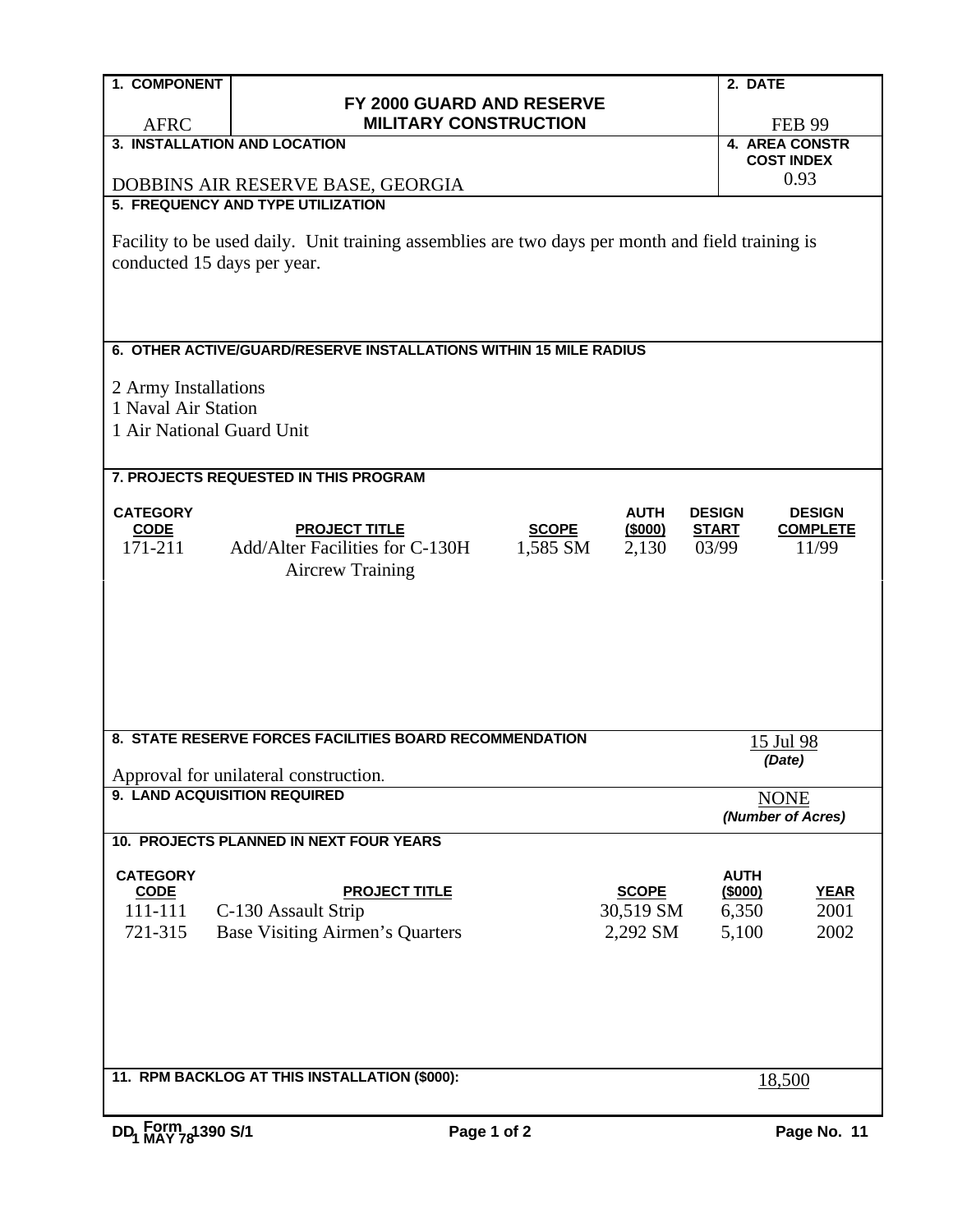| 1. COMPONENT                               |                                       |                                           |                                     |                 |                   |                                        | 2. DATE         |  |  |  |
|--------------------------------------------|---------------------------------------|-------------------------------------------|-------------------------------------|-----------------|-------------------|----------------------------------------|-----------------|--|--|--|
|                                            |                                       |                                           | FY 2000 GUARD AND RESERVE           |                 |                   |                                        |                 |  |  |  |
| <b>AFRC</b>                                |                                       |                                           | <b>MILITARY CONSTRUCTION</b>        |                 |                   |                                        | <b>FEB 99</b>   |  |  |  |
| 3. INSTALLATION AND LOCATION               |                                       |                                           |                                     |                 |                   |                                        |                 |  |  |  |
| DOBBINS AIR RESERVE BASE, GEORGIA          |                                       |                                           |                                     |                 |                   |                                        |                 |  |  |  |
| 11. PERSONNEL STRENGTH AS OF 1 SEP 98      |                                       |                                           |                                     |                 |                   |                                        |                 |  |  |  |
|                                            |                                       |                                           |                                     |                 |                   |                                        |                 |  |  |  |
|                                            | <b>TOTAL</b>                          | <b>OFFICER</b>                            | <b>PERMANENT</b><br><b>ENLISTED</b> | <b>CIVILIAN</b> | <b>TOTAL</b>      | <b>GUARD/RESERVE</b><br><b>OFFICER</b> | <b>ENLISTED</b> |  |  |  |
| <b>AUTHORIZED</b>                          | 629                                   |                                           | 21                                  | 606             | <u>1501</u>       | 259                                    | 1242            |  |  |  |
| <b>ACTUAL</b>                              | 668                                   | $\frac{2}{2}$                             | 21                                  | 645             | <u>1271</u>       | 206                                    | 1065            |  |  |  |
|                                            |                                       |                                           |                                     |                 |                   |                                        |                 |  |  |  |
| <b>12. RESERVE UNIT DATA</b>               |                                       |                                           |                                     |                 |                   |                                        |                 |  |  |  |
|                                            |                                       |                                           |                                     |                 |                   |                                        |                 |  |  |  |
|                                            |                                       |                                           |                                     |                 |                   | <b>STRENGTH</b>                        |                 |  |  |  |
|                                            | <b>UNIT DESIGNATION</b>               |                                           |                                     |                 | <b>AUTHORIZED</b> |                                        | <b>ACTUAL</b>   |  |  |  |
|                                            | <b>AFR Command OL-J</b>               |                                           |                                     |                 | 3                 |                                        | 5               |  |  |  |
| AFR Contract Accounting & Finance          |                                       |                                           |                                     |                 | 39                |                                        | 40              |  |  |  |
|                                            |                                       | <b>AFR Management Engineering</b>         |                                     |                 | 17                |                                        | 18              |  |  |  |
|                                            | <b>AFR Recruiting</b>                 |                                           |                                     |                 | 11                |                                        | 11              |  |  |  |
|                                            | 22 <sup>nd</sup> AF Headquarters      |                                           |                                     |                 | 115               |                                        | 81              |  |  |  |
|                                            | 80 <sup>th</sup> Aerial Port Squadron |                                           |                                     |                 | 214               |                                        | 191             |  |  |  |
|                                            | 700 <sup>th</sup> Airlift Flight      |                                           |                                     |                 | 121               |                                        | 106             |  |  |  |
|                                            | 94 <sup>th</sup> Wing Headquarters    |                                           |                                     |                 | 1,474             |                                        | 1,375           |  |  |  |
|                                            | 622 <sup>nd</sup> Regional Support    |                                           |                                     |                 | 91                |                                        | 73              |  |  |  |
|                                            |                                       | 628 <sup>th</sup> Civil Engineer Squadron |                                     |                 | 14                |                                        | 17              |  |  |  |
| 951 <sup>st</sup> Reserve Support Squadron |                                       |                                           |                                     |                 | 15                |                                        | 15              |  |  |  |
|                                            |                                       |                                           |                                     |                 |                   |                                        | 7               |  |  |  |
| 952 <sup>nd</sup> Reserve Support Squadron |                                       |                                           |                                     |                 | 16                |                                        |                 |  |  |  |
|                                            |                                       |                                           |                                     | Total           | 2,130             |                                        | 1,939           |  |  |  |
|                                            |                                       |                                           |                                     |                 |                   |                                        |                 |  |  |  |
| 13. MAJOR EQUIPMENT AND AIRCRAFT           |                                       |                                           |                                     |                 |                   |                                        |                 |  |  |  |
|                                            |                                       |                                           |                                     |                 |                   |                                        |                 |  |  |  |
|                                            |                                       | <b>TYPE</b>                               |                                     |                 | <b>AUTHORIZED</b> |                                        | <b>ASSIGNED</b> |  |  |  |
|                                            |                                       | C-130H                                    |                                     |                 | 8                 |                                        | 9               |  |  |  |
|                                            |                                       |                                           |                                     |                 |                   |                                        |                 |  |  |  |
|                                            |                                       |                                           |                                     |                 |                   |                                        |                 |  |  |  |
|                                            |                                       |                                           |                                     |                 |                   |                                        |                 |  |  |  |
|                                            |                                       |                                           |                                     |                 |                   |                                        |                 |  |  |  |
|                                            |                                       |                                           |                                     |                 |                   |                                        |                 |  |  |  |
|                                            |                                       |                                           |                                     |                 |                   |                                        |                 |  |  |  |
|                                            |                                       |                                           |                                     |                 |                   |                                        |                 |  |  |  |
|                                            |                                       |                                           |                                     |                 |                   |                                        |                 |  |  |  |
|                                            |                                       |                                           |                                     |                 |                   |                                        |                 |  |  |  |
|                                            |                                       |                                           |                                     |                 |                   |                                        |                 |  |  |  |
|                                            |                                       |                                           |                                     |                 |                   |                                        |                 |  |  |  |
|                                            |                                       |                                           |                                     |                 |                   |                                        |                 |  |  |  |
|                                            |                                       |                                           |                                     |                 |                   |                                        |                 |  |  |  |
|                                            |                                       |                                           |                                     |                 |                   |                                        |                 |  |  |  |
|                                            |                                       |                                           |                                     |                 |                   |                                        |                 |  |  |  |
|                                            |                                       |                                           |                                     |                 |                   |                                        |                 |  |  |  |
|                                            |                                       |                                           |                                     |                 |                   |                                        |                 |  |  |  |
|                                            |                                       |                                           |                                     |                 |                   |                                        |                 |  |  |  |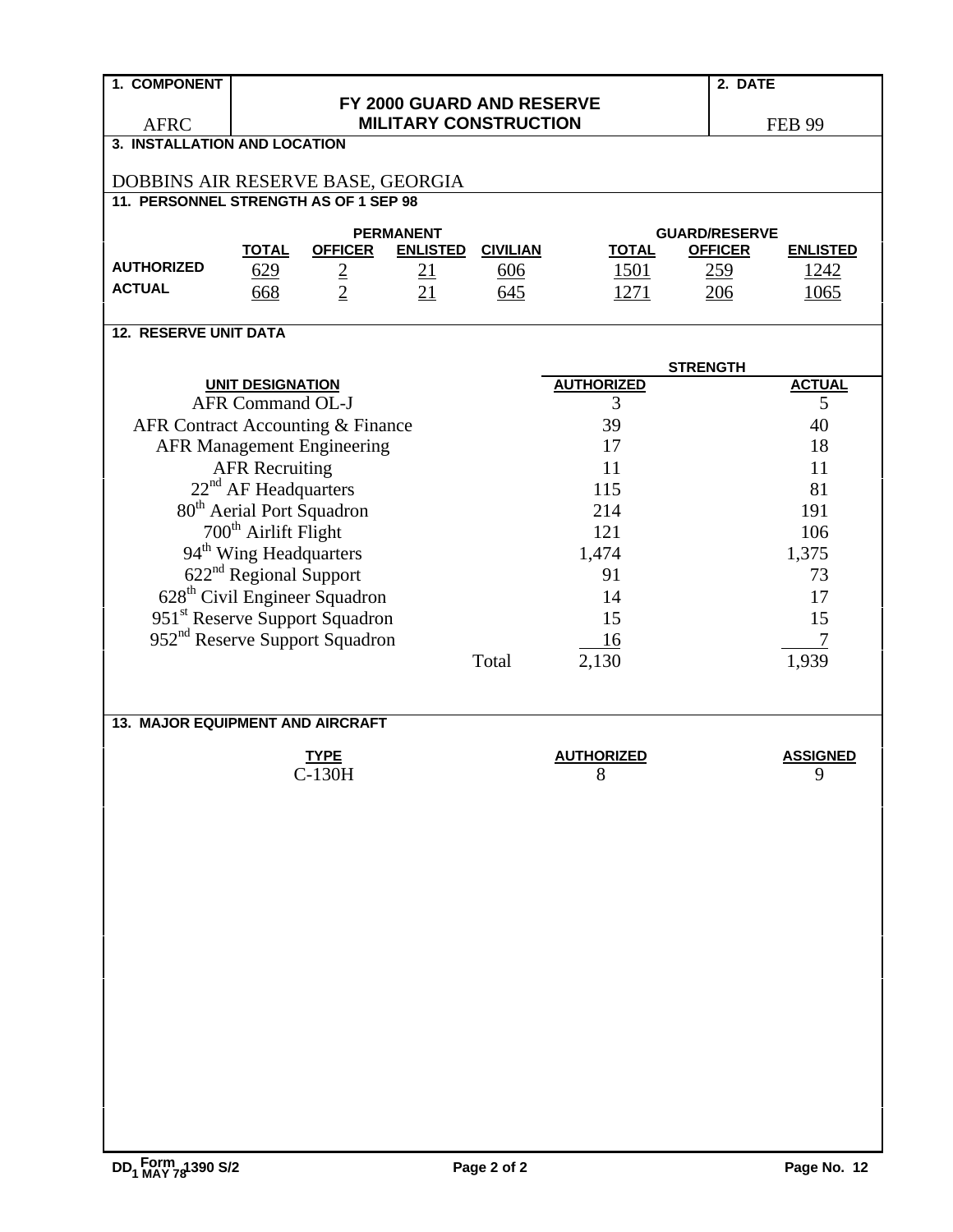| 1.                                  |                                            |                                                                                                          |  |  |                         |  |                 | 2. DATE                         |               |
|-------------------------------------|--------------------------------------------|----------------------------------------------------------------------------------------------------------|--|--|-------------------------|--|-----------------|---------------------------------|---------------|
| <b>COMPONENT</b>                    | FY 2000 MILITARY CONSTRUCTION PROJECT DATA |                                                                                                          |  |  |                         |  |                 |                                 |               |
|                                     |                                            | (computer generated)                                                                                     |  |  |                         |  |                 |                                 | <b>FEB 99</b> |
| <b>AFRC</b>                         |                                            |                                                                                                          |  |  |                         |  |                 |                                 |               |
| 3. INSTALLATION AND LOCATION        |                                            |                                                                                                          |  |  | <b>4. PROJECT TITLE</b> |  |                 |                                 |               |
|                                     |                                            |                                                                                                          |  |  |                         |  |                 | <b>ADD/ALTER FACILITIES FOR</b> |               |
|                                     |                                            | DOBBINS AIR RESERVE BASE, GEORGIA                                                                        |  |  |                         |  |                 | C-130H AIRCREW TRAINING         |               |
| <b>5. PROGRAM ELEMENT</b>           |                                            | <b>6. CATEGORY CODE</b>                                                                                  |  |  | 7. PROJECT NUMBER       |  |                 | 8. PROJECT COST (\$000)         |               |
| 54343F                              |                                            | 171-211                                                                                                  |  |  |                         |  | Auth:           | 2,130<br>558                    |               |
|                                     | FGWB990044<br>Appr:<br>9. COST ESTIMATES   |                                                                                                          |  |  |                         |  |                 |                                 |               |
|                                     |                                            |                                                                                                          |  |  |                         |  |                 | <b>UNIT</b>                     | <b>COST</b>   |
|                                     |                                            | <b>ITEM</b>                                                                                              |  |  | U/M                     |  | <b>QUANTITY</b> | <b>COST</b>                     | (\$000)       |
|                                     |                                            | ADD/ALTER FACILITIES FOR C-130 AIRCREW                                                                   |  |  |                         |  |                 |                                 |               |
| <b>TRAINING</b>                     |                                            |                                                                                                          |  |  |                         |  |                 |                                 | 1,756         |
| ADD TO TRAINING FACILITIES          |                                            |                                                                                                          |  |  | <b>SM</b>               |  | 387             | 1,752                           | (678)         |
| <b>ALTER TRAINING FACILITIES</b>    |                                            |                                                                                                          |  |  | <b>SM</b>               |  | 1,198           | 900                             | (1,078)       |
| <b>SUPPORTING FACILITIES</b>        |                                            |                                                                                                          |  |  |                         |  |                 |                                 | 76            |
| <b>UTILITIES</b>                    |                                            |                                                                                                          |  |  | LS                      |  |                 |                                 | 36)           |
| <b>PAVEMENTS</b>                    |                                            |                                                                                                          |  |  | LS                      |  |                 |                                 | 15)           |
| <b>SITE IMPROVEMENTS</b>            |                                            |                                                                                                          |  |  | LS                      |  |                 |                                 | 25)           |
| <b>SUBTOTAL</b>                     |                                            |                                                                                                          |  |  |                         |  |                 |                                 | 1,832         |
| <b>CONTINGENCY (10%)</b>            |                                            |                                                                                                          |  |  |                         |  |                 |                                 | 183           |
| TOTAL CONTRACT COST                 |                                            |                                                                                                          |  |  |                         |  |                 |                                 | 2,015         |
|                                     |                                            | SUPERVISION, INSPECTION & OVERHEAD (5.7%)                                                                |  |  |                         |  |                 |                                 | 115           |
| <b>TOTAL REQUEST</b>                |                                            |                                                                                                          |  |  |                         |  |                 |                                 | 2,130         |
|                                     |                                            | EQUIPMENT: From Other Appropriations (Non-Add)                                                           |  |  |                         |  |                 |                                 | (100)         |
|                                     |                                            |                                                                                                          |  |  |                         |  |                 |                                 |               |
|                                     |                                            |                                                                                                          |  |  |                         |  |                 |                                 |               |
|                                     |                                            |                                                                                                          |  |  |                         |  |                 |                                 |               |
|                                     |                                            |                                                                                                          |  |  |                         |  |                 |                                 |               |
|                                     |                                            | 10. Description of Proposed Construction: Reinforced concrete foundation and flooring. Steel             |  |  |                         |  |                 |                                 |               |
|                                     |                                            | frame/roof. Masonry walls. Includes all necessary site work and supporting utilities upgrade.            |  |  |                         |  |                 |                                 |               |
|                                     |                                            | 11. REQUIREMENT: 2,275 SM ADEQUATE: 690 SM SUBSTANDARD: 1,198 SM                                         |  |  |                         |  |                 |                                 |               |
|                                     |                                            | PROJECT: Add to and alter existing squadron operations and aircraft maintenance facilities to            |  |  |                         |  |                 |                                 |               |
|                                     |                                            | convert to a C-130H flying training mission. (New Mission)                                               |  |  |                         |  |                 |                                 |               |
|                                     |                                            | <b>REQUIREMENT:</b> Facilities are required to provide operations training classrooms and support        |  |  |                         |  |                 |                                 |               |
|                                     |                                            | space for C-130H aircrew training. Functions include classrooms, mission planning areas, instructor      |  |  |                         |  |                 |                                 |               |
|                                     |                                            | offices, life support, training load buildup areas, and training squadron command and administration.    |  |  |                         |  |                 |                                 |               |
|                                     |                                            | <b>CURRENT SITUATION:</b> The reserve squadron is currently a combat tasked tactical airlift squadron    |  |  |                         |  |                 |                                 |               |
|                                     |                                            | (8 PAA C-130H). In order to meet the growing C-130H aircrew training requirements for the active         |  |  |                         |  |                 |                                 |               |
|                                     |                                            | and reserve and to conserve training funds, the squadron is converting to a flying training squadron     |  |  |                         |  |                 |                                 |               |
|                                     |                                            | (8 PAA C-130H). This will result in an increase in the number of full time aircrews within the           |  |  |                         |  |                 |                                 |               |
|                                     |                                            | squadron, necessitating additional offices for instructors. To support the influx of students, estimated |  |  |                         |  |                 |                                 |               |
|                                     |                                            | at 250 per year, the facilities must be altered and added to for classroom and life support space as     |  |  |                         |  |                 |                                 |               |
|                                     |                                            | well as training administrative and support space, to include aerial delivery load buildup and storage.  |  |  |                         |  |                 |                                 |               |
|                                     |                                            | <b>IMPACT IF NOT PROVIDED:</b> The unit will be unable to train a sufficient number of students to       |  |  |                         |  |                 |                                 |               |
|                                     |                                            | justify the change in mission. The backlog of aircrew training requirements cannot be reduced and        |  |  |                         |  |                 |                                 |               |
| training funds cannot be conserved. |                                            |                                                                                                          |  |  |                         |  |                 |                                 |               |
|                                     |                                            | ADDITIONAL: POC: HQ AFRC/CEPD, Mr. Richard Eunice, DSN 497-1057. ADDITION                                |  |  |                         |  |                 |                                 |               |
|                                     |                                            | WORK: $387 \text{ SM} = 4,164 \text{ SF. ALTERATION WORK: } 1,198 \text{ SM} = 12,890 \text{ SF.}$       |  |  |                         |  |                 |                                 |               |
| <b>DD FORM 1391, DEC 76</b>         |                                            | Previous editions are obsolete.                                                                          |  |  |                         |  |                 |                                 | Page No. 13   |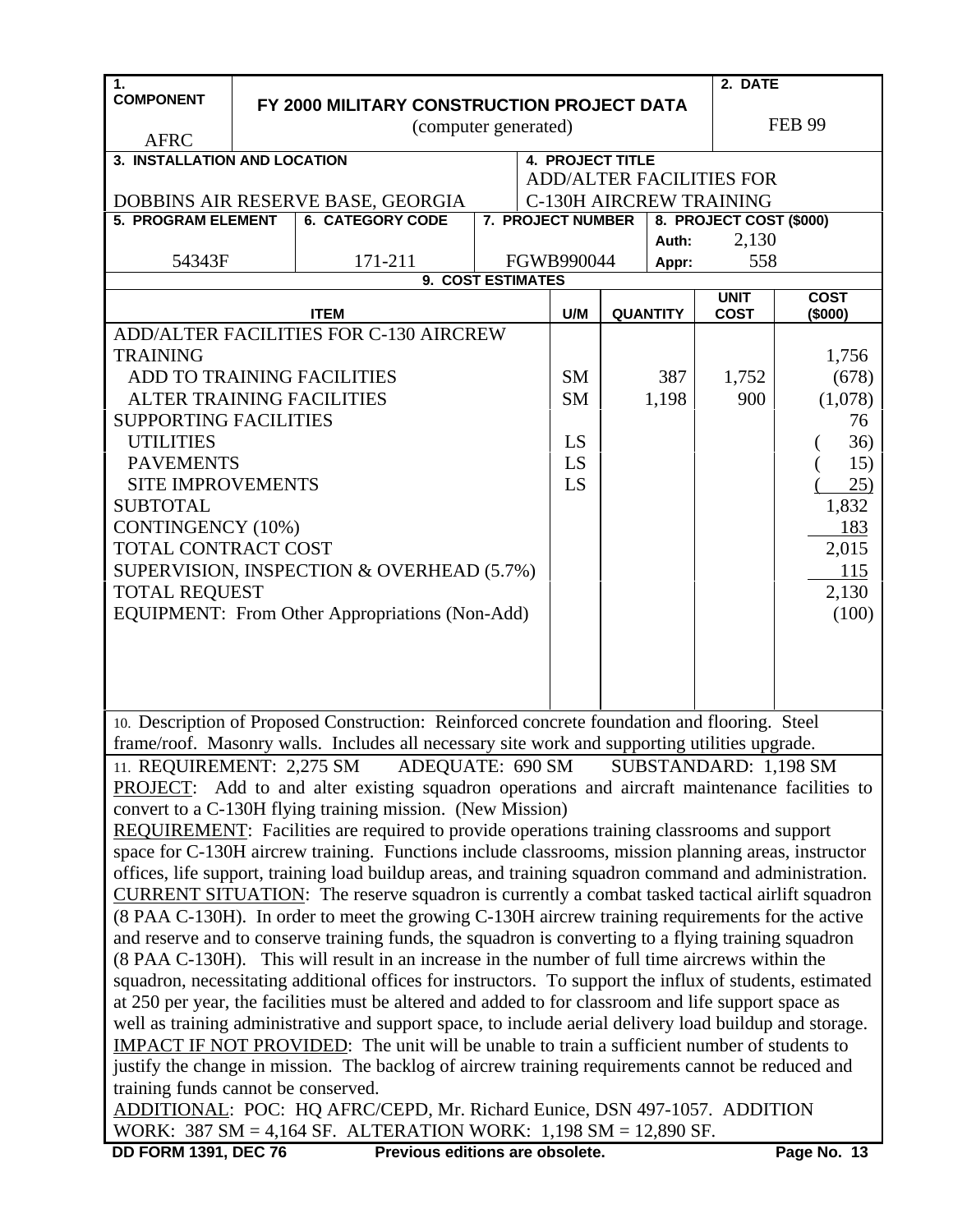#### **FY 2000 MILITARY CONSTRUCTION PROJECT DATA**

**2. DATE**

**5. PROJECT NUMBER** 

**3. INSTALLATION AND LOCATION**

### DOBBINS AIR RESERVE BASE, GEORGIA

ADD/ALTER FACILITIES FOR C-130H AIRCREW TRAINING FGWB990044

ADDITIONAL (continued): This project is phased over two years. Both phases will be implemented as a continuous project using a single construction contract with full authorization amount of \$2.130 million in FY 2000. To finance both phases, an appropriation of \$558 thousand is requested in FY 2000 and an advance appropriation of \$1.572 million is requested for the balance of the project.

#### **1. COMPONENT**

AFRC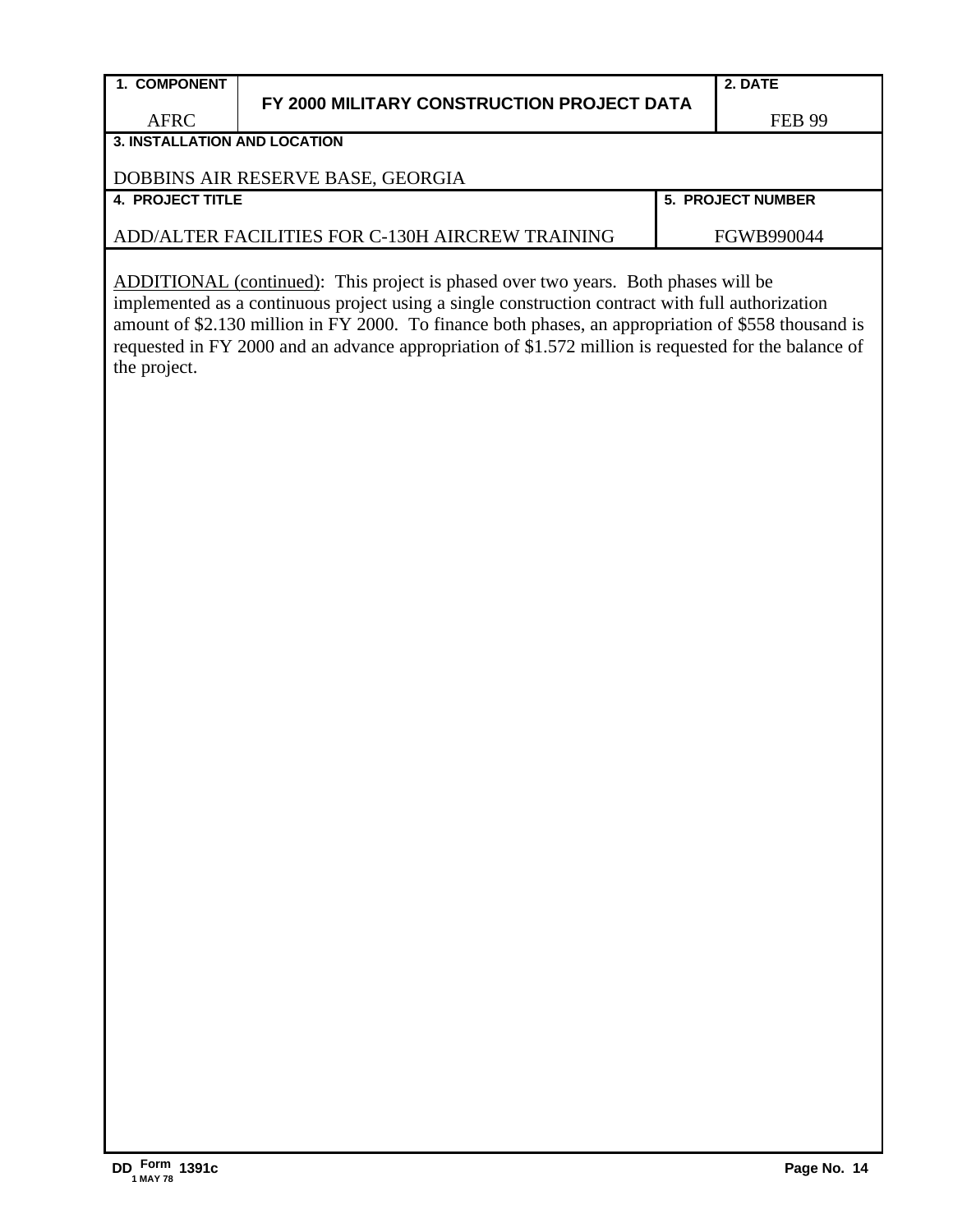| 1. COMPONENT                        |                                                                                                |                                                                                                       |                     | 2. DATE                                                            |  |  |  |  |
|-------------------------------------|------------------------------------------------------------------------------------------------|-------------------------------------------------------------------------------------------------------|---------------------|--------------------------------------------------------------------|--|--|--|--|
| <b>AFRC</b>                         |                                                                                                | FY 2000 MILITARY CONSTRUCTION PROJECT DATA                                                            |                     | <b>FEB 99</b>                                                      |  |  |  |  |
| <b>3. INSTALLATION AND LOCATION</b> |                                                                                                |                                                                                                       |                     |                                                                    |  |  |  |  |
|                                     | DOBBINS AIR RESERVE BASE, GEORGIA                                                              |                                                                                                       |                     |                                                                    |  |  |  |  |
| <b>4. PROJECT TITLE</b>             |                                                                                                |                                                                                                       |                     | 5. PROJECT NUMBER                                                  |  |  |  |  |
|                                     |                                                                                                | ADD/ALTER FACILITIES FOR C-130H AIRCREW TRAINING                                                      |                     | FGWB990044                                                         |  |  |  |  |
|                                     | 12. SUPPLEMENTAL DATA:                                                                         |                                                                                                       |                     |                                                                    |  |  |  |  |
| А.                                  | <b>DESIGN DATA (Estimated)</b>                                                                 |                                                                                                       |                     |                                                                    |  |  |  |  |
| <b>STATUS</b><br>1.                 |                                                                                                |                                                                                                       |                     |                                                                    |  |  |  |  |
|                                     | a. Date Design Started<br>99 MAR 01                                                            |                                                                                                       |                     |                                                                    |  |  |  |  |
|                                     |                                                                                                | b. Parametric Cost Estimate used to develop costs                                                     |                     | Y                                                                  |  |  |  |  |
|                                     |                                                                                                | c. Percentage Complete as of January 1, 1999                                                          |                     | 0%                                                                 |  |  |  |  |
|                                     | d. Date Design 35% Complete<br>99 MAY 01                                                       |                                                                                                       |                     |                                                                    |  |  |  |  |
|                                     | e. Date Design Complete                                                                        |                                                                                                       |                     | 99 NOV 01                                                          |  |  |  |  |
| <b>BASIS</b><br>2.                  |                                                                                                |                                                                                                       |                     |                                                                    |  |  |  |  |
|                                     |                                                                                                | a. Standard or Definitive Design - Yes $\_\_$ No X.<br>b. Where Design Was Most Recently Used $N/A$ . |                     |                                                                    |  |  |  |  |
| 3.                                  | COST (Total) = $c = a + b$ or $d + e$                                                          |                                                                                                       |                     | $(\$000)$                                                          |  |  |  |  |
| Total<br>$\mathbf{c}$ .<br>d.<br>e. | a. Production of Plans and Specifications<br>b. All Other Design Costs<br>Contract<br>In-house |                                                                                                       |                     | <u>5</u> )<br>187)<br>192)<br>135)<br>57)                          |  |  |  |  |
| 4.                                  | <b>CONSTRUCTION START</b>                                                                      |                                                                                                       |                     | 00 JAN<br>(year and month)                                         |  |  |  |  |
| <b>B.</b>                           | <b>OTHER APPROPRIATIONS:</b>                                                                   |                                                                                                       | <b>Fiscal Year</b>  | EQUIPMENT ASSOCIATED WITH THIS PROJECT WHICH WILL BE PROVIDED FROM |  |  |  |  |
| Equipment                           |                                                                                                | Procuring                                                                                             | Appropriated        | Cost                                                               |  |  |  |  |
| Nomenclature                        |                                                                                                | Appropriation                                                                                         | <b>Or Requested</b> | (5000)                                                             |  |  |  |  |
| Furnishings                         |                                                                                                | 3740                                                                                                  | 2000                | 100                                                                |  |  |  |  |
|                                     |                                                                                                |                                                                                                       |                     |                                                                    |  |  |  |  |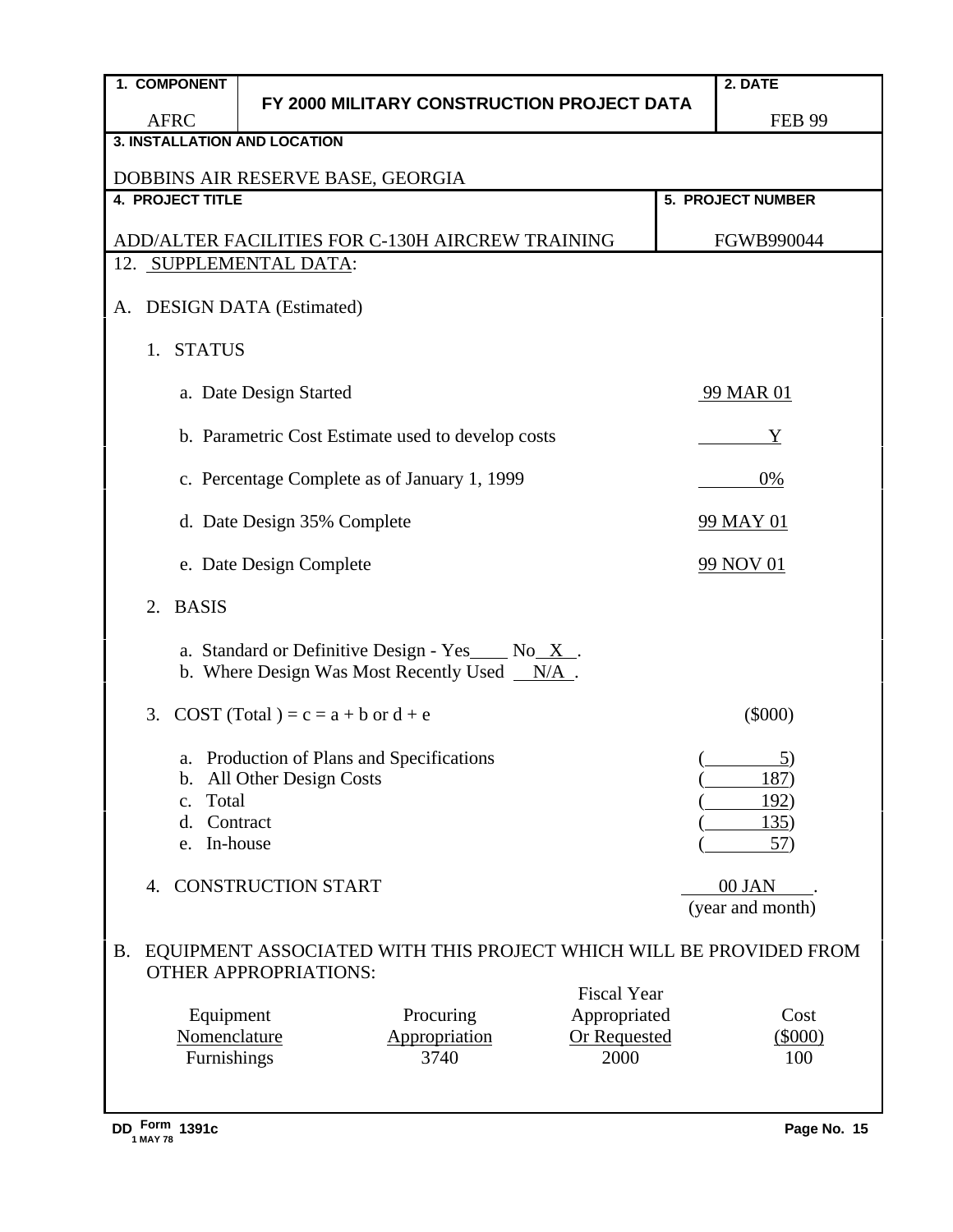| 1. COMPONENT                 |                                                                                                        |               | 2. DATE     |                                     |
|------------------------------|--------------------------------------------------------------------------------------------------------|---------------|-------------|-------------------------------------|
|                              | FY 2000 GUARD AND RESERVE                                                                              |               |             |                                     |
| <b>AFRC</b>                  | <b>MILITARY CONSTRUCTION</b>                                                                           |               |             | <b>FEB 99</b>                       |
| 3. INSTALLATION AND LOCATION |                                                                                                        |               |             | 4. AREA CONSTR<br><b>COST INDEX</b> |
|                              | ROBINS AIR FORCE BASE, GEORGIA                                                                         |               |             | 0.82                                |
|                              | 5. FREQUENCY AND TYPE UTILIZATION                                                                      |               |             |                                     |
|                              |                                                                                                        |               |             |                                     |
|                              | Facility to be used daily as a full time major command. Facility occupied by civilian, active duty and |               |             |                                     |
| reserve personnel.           |                                                                                                        |               |             |                                     |
|                              |                                                                                                        |               |             |                                     |
|                              |                                                                                                        |               |             |                                     |
|                              | 6. OTHER ACTIVE/GUARD/RESERVE INSTALLATIONS WITHIN 15 MILE RADIUS                                      |               |             |                                     |
|                              |                                                                                                        |               |             |                                     |
| 1 Air National Guard Unit    |                                                                                                        |               |             |                                     |
|                              |                                                                                                        |               |             |                                     |
|                              |                                                                                                        |               |             |                                     |
|                              |                                                                                                        |               |             |                                     |
|                              | 7. PROJECTS REQUESTED IN THIS PROGRAM                                                                  |               |             |                                     |
| <b>CATEGORY</b>              | <b>AUTH</b>                                                                                            | <b>DESIGN</b> |             | <b>DESIGN</b>                       |
| <b>CODE</b>                  | <b>PROJECT TITLE</b><br><b>SCOPE</b><br>(\$000)                                                        | <b>START</b>  |             | <b>COMPLETE</b>                     |
| 610-284                      | Add/Alter AFRC HQ & ATACC<br>14,943 SM<br>14,000                                                       | 10/97         |             | 04/99                               |
|                              |                                                                                                        |               |             |                                     |
|                              |                                                                                                        |               |             |                                     |
|                              |                                                                                                        |               |             |                                     |
|                              |                                                                                                        |               |             |                                     |
|                              |                                                                                                        |               |             |                                     |
|                              |                                                                                                        |               |             |                                     |
|                              | 8. STATE RESERVE FORCES FACILITIES BOARD RECOMMENDATION                                                |               |             | 15 Jul 98                           |
|                              |                                                                                                        |               |             | (Date)                              |
| 9. LAND ACQUISITION REQUIRED | Re-approved for unilateral construction.                                                               |               |             |                                     |
|                              |                                                                                                        |               |             | <b>NONE</b><br>(Number of Acres)    |
|                              | 10. PROJECTS PLANNED IN NEXT FOUR YEARS                                                                |               |             |                                     |
|                              |                                                                                                        |               |             |                                     |
| <b>CATEGORY</b>              |                                                                                                        |               | <b>AUTH</b> |                                     |
| <b>CODE</b><br><b>NONE</b>   | <b>PROJECT TITLE</b><br><b>SCOPE</b>                                                                   |               | (\$000)     | <b>YEAR</b>                         |
|                              |                                                                                                        |               |             |                                     |
|                              |                                                                                                        |               |             |                                     |
|                              |                                                                                                        |               |             |                                     |
|                              |                                                                                                        |               |             |                                     |
|                              |                                                                                                        |               |             |                                     |
|                              |                                                                                                        |               |             |                                     |
|                              |                                                                                                        |               |             |                                     |
|                              |                                                                                                        |               |             |                                     |
|                              | 11. RPM BACKLOG AT THIS INSTALLATION (\$000):                                                          |               |             | N/A                                 |
|                              | RPM at an Active Air Force installation is the responsibility of the host.                             |               |             |                                     |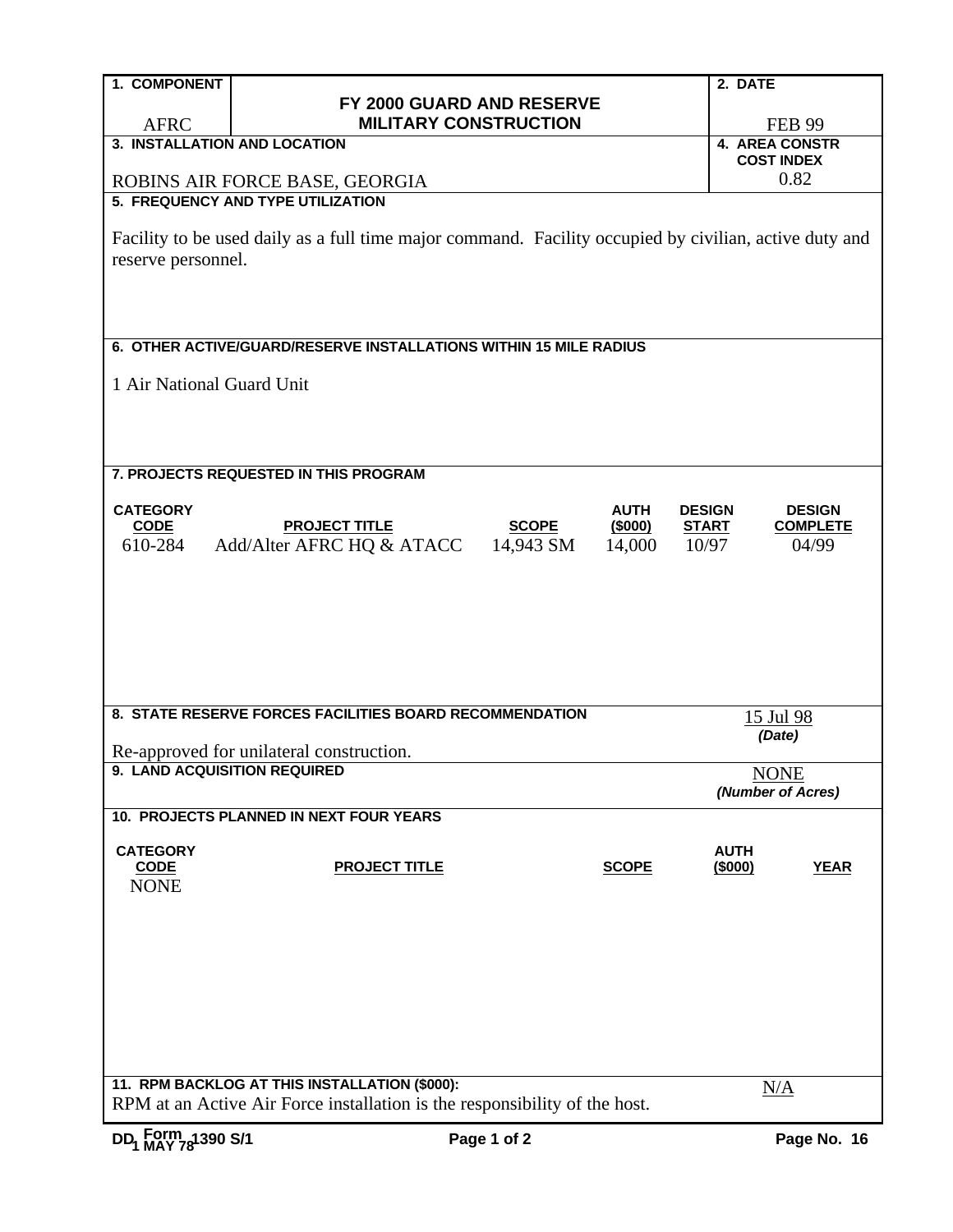| 1. COMPONENT                             |                         | 2. DATE                   |                              |                 |                   |                 |                 |  |  |
|------------------------------------------|-------------------------|---------------------------|------------------------------|-----------------|-------------------|-----------------|-----------------|--|--|
|                                          |                         | FY 2000 GUARD AND RESERVE |                              |                 |                   |                 |                 |  |  |
| <b>AFRC</b>                              |                         |                           | <b>MILITARY CONSTRUCTION</b> |                 |                   |                 | <b>FEB 99</b>   |  |  |
| 3. INSTALLATION AND LOCATION             |                         |                           |                              |                 |                   |                 |                 |  |  |
| ROBINS AIR FORCE BASE, GEORGIA           |                         |                           |                              |                 |                   |                 |                 |  |  |
| 11. PERSONNEL STRENGTH AS OF 1 SEP 98    |                         |                           |                              |                 |                   |                 |                 |  |  |
| <b>PERMANENT</b><br><b>GUARD/RESERVE</b> |                         |                           |                              |                 |                   |                 |                 |  |  |
|                                          | <b>TOTAL</b>            | <b>OFFICER</b>            | <b>ENLISTED</b>              | <b>CIVILIAN</b> | <b>TOTAL</b>      | <b>OFFICER</b>  | <b>ENLISTED</b> |  |  |
| <b>AUTHORIZED</b>                        | 740                     | <u>128</u>                | <u>197</u>                   | 415             |                   |                 |                 |  |  |
| <b>ACTUAL</b>                            | 774                     | 125                       | 241                          | 408             | $\frac{0}{0}$     | $\frac{0}{0}$   | $\frac{0}{0}$   |  |  |
|                                          |                         |                           |                              |                 |                   |                 |                 |  |  |
| <b>12. RESERVE UNIT DATA</b>             |                         |                           |                              |                 |                   |                 |                 |  |  |
|                                          |                         |                           |                              |                 |                   | <b>STRENGTH</b> |                 |  |  |
|                                          | <b>UNIT DESIGNATION</b> |                           |                              |                 | <b>AUTHORIZED</b> |                 | <b>ACTUAL</b>   |  |  |
|                                          | <b>HQ AFRC</b>          |                           |                              |                 | 740               |                 | 774             |  |  |
|                                          |                         |                           |                              |                 |                   |                 |                 |  |  |
|                                          |                         |                           |                              |                 |                   |                 |                 |  |  |
|                                          |                         |                           |                              |                 |                   |                 |                 |  |  |
|                                          |                         |                           |                              |                 |                   |                 |                 |  |  |
|                                          |                         |                           |                              |                 |                   |                 |                 |  |  |
|                                          |                         |                           |                              |                 |                   |                 |                 |  |  |
|                                          |                         |                           |                              |                 |                   |                 |                 |  |  |
|                                          |                         |                           |                              |                 |                   |                 |                 |  |  |
|                                          |                         |                           |                              |                 |                   |                 |                 |  |  |
|                                          |                         |                           |                              |                 |                   |                 |                 |  |  |
|                                          |                         |                           |                              |                 |                   |                 |                 |  |  |
|                                          |                         |                           |                              |                 |                   |                 |                 |  |  |
|                                          |                         |                           |                              |                 |                   |                 |                 |  |  |
| 13. MAJOR EQUIPMENT AND AIRCRAFT         |                         |                           |                              |                 |                   |                 |                 |  |  |
|                                          |                         | <b>TYPE</b>               |                              |                 | <b>AUTHORIZED</b> |                 | <b>ASSIGNED</b> |  |  |
|                                          |                         | <b>NONE</b>               |                              |                 |                   |                 |                 |  |  |
|                                          |                         |                           |                              |                 |                   |                 |                 |  |  |
|                                          |                         |                           |                              |                 |                   |                 |                 |  |  |
|                                          |                         |                           |                              |                 |                   |                 |                 |  |  |
|                                          |                         |                           |                              |                 |                   |                 |                 |  |  |
|                                          |                         |                           |                              |                 |                   |                 |                 |  |  |
|                                          |                         |                           |                              |                 |                   |                 |                 |  |  |
|                                          |                         |                           |                              |                 |                   |                 |                 |  |  |
|                                          |                         |                           |                              |                 |                   |                 |                 |  |  |
|                                          |                         |                           |                              |                 |                   |                 |                 |  |  |
|                                          |                         |                           |                              |                 |                   |                 |                 |  |  |
|                                          |                         |                           |                              |                 |                   |                 |                 |  |  |
|                                          |                         |                           |                              |                 |                   |                 |                 |  |  |
|                                          |                         |                           |                              |                 |                   |                 |                 |  |  |
|                                          |                         |                           |                              |                 |                   |                 |                 |  |  |
|                                          |                         |                           |                              |                 |                   |                 |                 |  |  |
|                                          |                         |                           |                              |                 |                   |                 |                 |  |  |
| DD <sub>1</sub> Form 1390 S/2            |                         |                           |                              | Page 2 of 2     |                   |                 | Page No. 17     |  |  |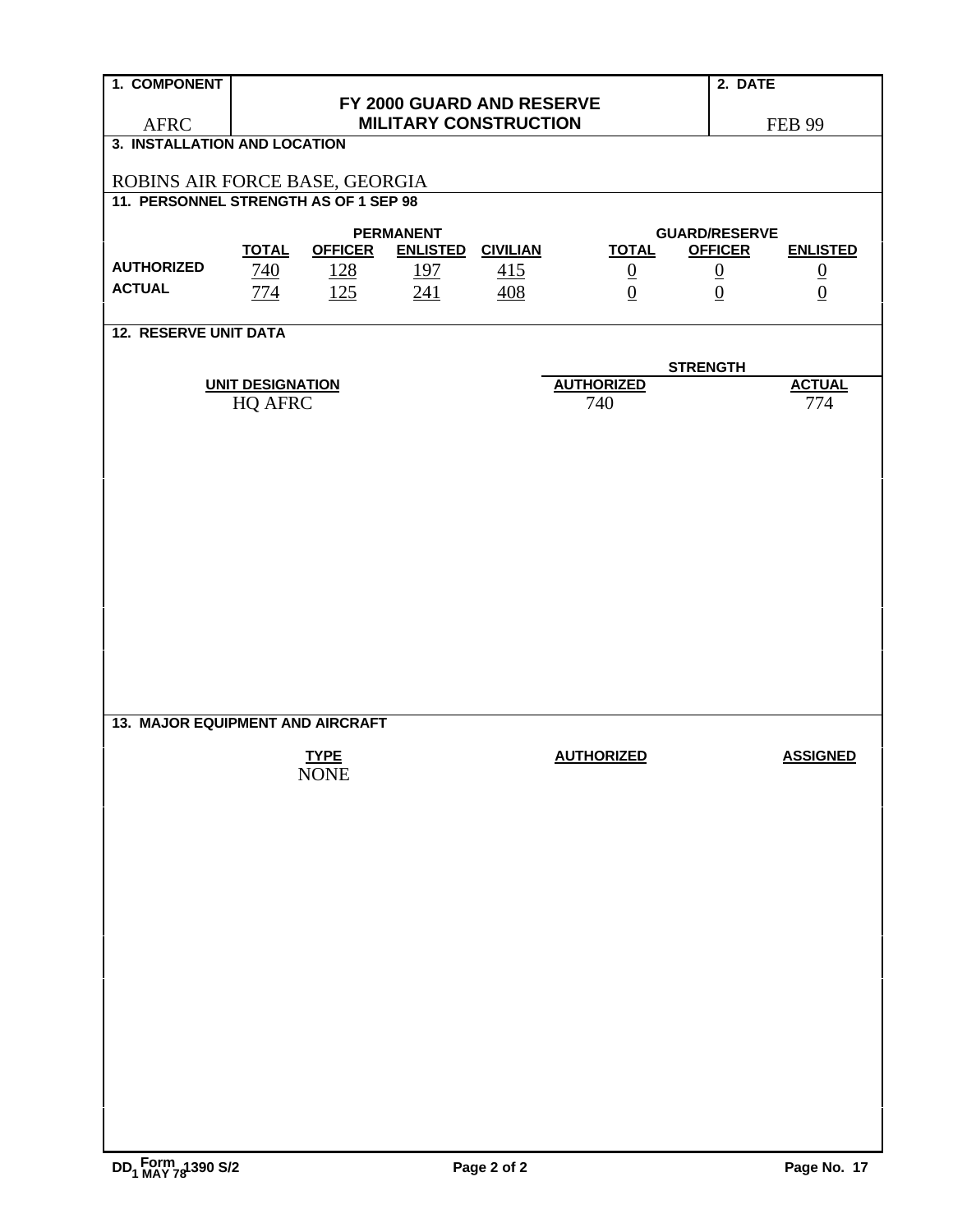| $\mathbf{1}$ .                       |  |                                                                                                        |  |  |                         |  |                 | 2. DATE                    |                   |  |
|--------------------------------------|--|--------------------------------------------------------------------------------------------------------|--|--|-------------------------|--|-----------------|----------------------------|-------------------|--|
| <b>COMPONENT</b>                     |  | FY 2000 MILITARY CONSTRUCTION PROJECT DATA                                                             |  |  |                         |  |                 |                            |                   |  |
|                                      |  | (computer generated)                                                                                   |  |  |                         |  |                 |                            | <b>FEB 99</b>     |  |
| <b>AFRC</b>                          |  |                                                                                                        |  |  |                         |  |                 |                            |                   |  |
| 3. INSTALLATION AND LOCATION         |  |                                                                                                        |  |  | <b>4. PROJECT TITLE</b> |  |                 |                            |                   |  |
|                                      |  | ROBINS AIR FORCE BASE, GEORGIA                                                                         |  |  |                         |  |                 | ADD/ALTER AFRC HQ & ATACC  |                   |  |
| <b>5. PROGRAM ELEMENT</b>            |  | <b>6. CATEGORY CODE</b>                                                                                |  |  | 7. PROJECT NUMBER       |  |                 | 8. PROJECT COST (\$000)    |                   |  |
|                                      |  |                                                                                                        |  |  |                         |  | Auth:           | 14,000                     |                   |  |
| 55396F                               |  | 610-284                                                                                                |  |  | <b>UHHZ959210</b>       |  | Appr:           | 3,666                      |                   |  |
|                                      |  | 9. COST ESTIMATES                                                                                      |  |  |                         |  |                 |                            |                   |  |
|                                      |  |                                                                                                        |  |  |                         |  |                 | <b>UNIT</b><br><b>COST</b> | <b>COST</b>       |  |
| ADD / ALTER AFRC HQ & ATACC          |  | <b>ITEM</b>                                                                                            |  |  | U/M                     |  | <b>QUANTITY</b> |                            | (\$000)<br>10,902 |  |
|                                      |  | ADD TO EAST ANNEX (3 <sup>RD</sup> FLOOR)                                                              |  |  | SM                      |  | 815             | 836                        | 681)              |  |
|                                      |  | ADD TO WEST ANNEX (3RD FLOOR)                                                                          |  |  | <b>SM</b>               |  | 730             | 879                        | 642)              |  |
|                                      |  | <b>ADDITION: 3-STORY INFILL AREA</b>                                                                   |  |  | <b>SM</b>               |  | 1,338           | 835                        |                   |  |
|                                      |  |                                                                                                        |  |  |                         |  |                 |                            | (1,117)           |  |
|                                      |  | ADDITION: RESTROOMS/MECHANICAL ROOM                                                                    |  |  | SM                      |  | 410             | 659                        | 270)              |  |
| <b>UPGRADE EXTERIOR</b>              |  |                                                                                                        |  |  | SM                      |  | 2,859           | 168                        | 480)              |  |
|                                      |  | HVAC/PLUMBING/MECHANICAL/ELECT/COMM                                                                    |  |  | SM                      |  | 11,650          | 442                        | (5,149)           |  |
|                                      |  | <b>INTERIOR ALTERATIONS/FINISHES</b>                                                                   |  |  | <b>SM</b>               |  | 11,650          | 220                        | (2,563)           |  |
| <b>SUPPORTING FACILITIES</b>         |  |                                                                                                        |  |  |                         |  |                 |                            | 1,139             |  |
|                                      |  | UTILITIES/PAVEMENTS/SITE WORK/TRAILERS                                                                 |  |  | LS                      |  |                 |                            | (1,139)           |  |
| <b>SUBTOTAL</b>                      |  |                                                                                                        |  |  |                         |  |                 |                            | 12,041            |  |
| <b>CONTINGENCY</b> (10%)             |  |                                                                                                        |  |  |                         |  |                 |                            | 1,204             |  |
| TOTAL CONTRACT COST                  |  |                                                                                                        |  |  |                         |  |                 |                            | 13,245            |  |
|                                      |  | SUPERVISION, INSPECTION & OVERHEAD (5.7%)                                                              |  |  |                         |  |                 |                            | 755               |  |
| <b>TOTAL REQUEST</b>                 |  |                                                                                                        |  |  |                         |  |                 |                            | 14,000            |  |
|                                      |  | EQUIPMENT: From Other Appropriations (Non-Add)                                                         |  |  |                         |  |                 |                            | (9, 415)          |  |
|                                      |  |                                                                                                        |  |  |                         |  |                 |                            |                   |  |
|                                      |  |                                                                                                        |  |  |                         |  |                 |                            |                   |  |
|                                      |  | 10. Description of Proposed Construction: Add third floor to east and west annexes. Add a 3-story      |  |  |                         |  |                 |                            |                   |  |
|                                      |  | infill between two interior wings. Add mechanical equipment space. Add an area for Alternate           |  |  |                         |  |                 |                            |                   |  |
|                                      |  | Tanker Airlift Control Center. Remove/replace all electrical and mechanical subsystems to support      |  |  |                         |  |                 |                            |                   |  |
|                                      |  | new floor plan and new system furniture. Upgrade all ceilings, floors, wallcoverings, and restrooms.   |  |  |                         |  |                 |                            |                   |  |
|                                      |  | Upgrade exterior with low-maintenance textured finish. Includes landscaping, primary utilities, and    |  |  |                         |  |                 |                            |                   |  |
| all necessary supporting facilities. |  |                                                                                                        |  |  |                         |  |                 |                            |                   |  |
|                                      |  | 11. REQUIREMENT: 14,943 SM ADEQUATE: 0                                                                 |  |  |                         |  |                 | SUBSTANDARD: 11,650 SM     |                   |  |
|                                      |  | <b>PROJECT:</b> Add to and Alter Air Force Reserve Command Headquarters (AFRC HQ) and Add              |  |  |                         |  |                 |                            |                   |  |
|                                      |  | Alternate Tanker Airlift Control Center (ATACC).                                                       |  |  |                         |  |                 |                            |                   |  |
|                                      |  | <b>REQUIREMENT:</b> Adequate facility space is required for the AFRC staff to provide needed support   |  |  |                         |  |                 |                            |                   |  |
|                                      |  | to field units and to train deployable staff members in their wartime taskings (Current Mission).      |  |  |                         |  |                 |                            |                   |  |
|                                      |  | Space is required for ATACC activation should TACC operations be lost at Scott AFB, IL (New            |  |  |                         |  |                 |                            |                   |  |
|                                      |  | Mission). The wing infill is required to offset the space given to ATACC.                              |  |  |                         |  |                 |                            |                   |  |
|                                      |  | <b>CURRENT SITUATION:</b> HQ AFRC currently occupies building 210, an 11,650 SM building               |  |  |                         |  |                 |                            |                   |  |
|                                      |  | constructed in 1955. Currently, AFRC is leasing off-base space and overcrowding exists in this         |  |  |                         |  |                 |                            |                   |  |
|                                      |  | facility. Space within building 210 must be rearranged to relieve overcrowding and to match the        |  |  |                         |  |                 |                            |                   |  |
|                                      |  | same standard in the renovated HQ AFRC Annex (building 220). Workstation size in building 210 is       |  |  |                         |  |                 |                            |                   |  |
|                                      |  | 4.6 SM compared to the Air Force minimum standard of 6.3 SM. Additionally, the utility                 |  |  |                         |  |                 |                            |                   |  |
|                                      |  | subsystems in building 210 (HVAC/electrical/plumbing/communications/etc.) are antiquated and           |  |  |                         |  |                 |                            |                   |  |
|                                      |  | severely undersized for their current loading. The facility is structurally sound and can be renovated |  |  |                         |  |                 |                            |                   |  |
| <b>DD FORM 1391, DEC 76</b>          |  | Previous editions are obsolete.                                                                        |  |  |                         |  |                 |                            | Page No. 18       |  |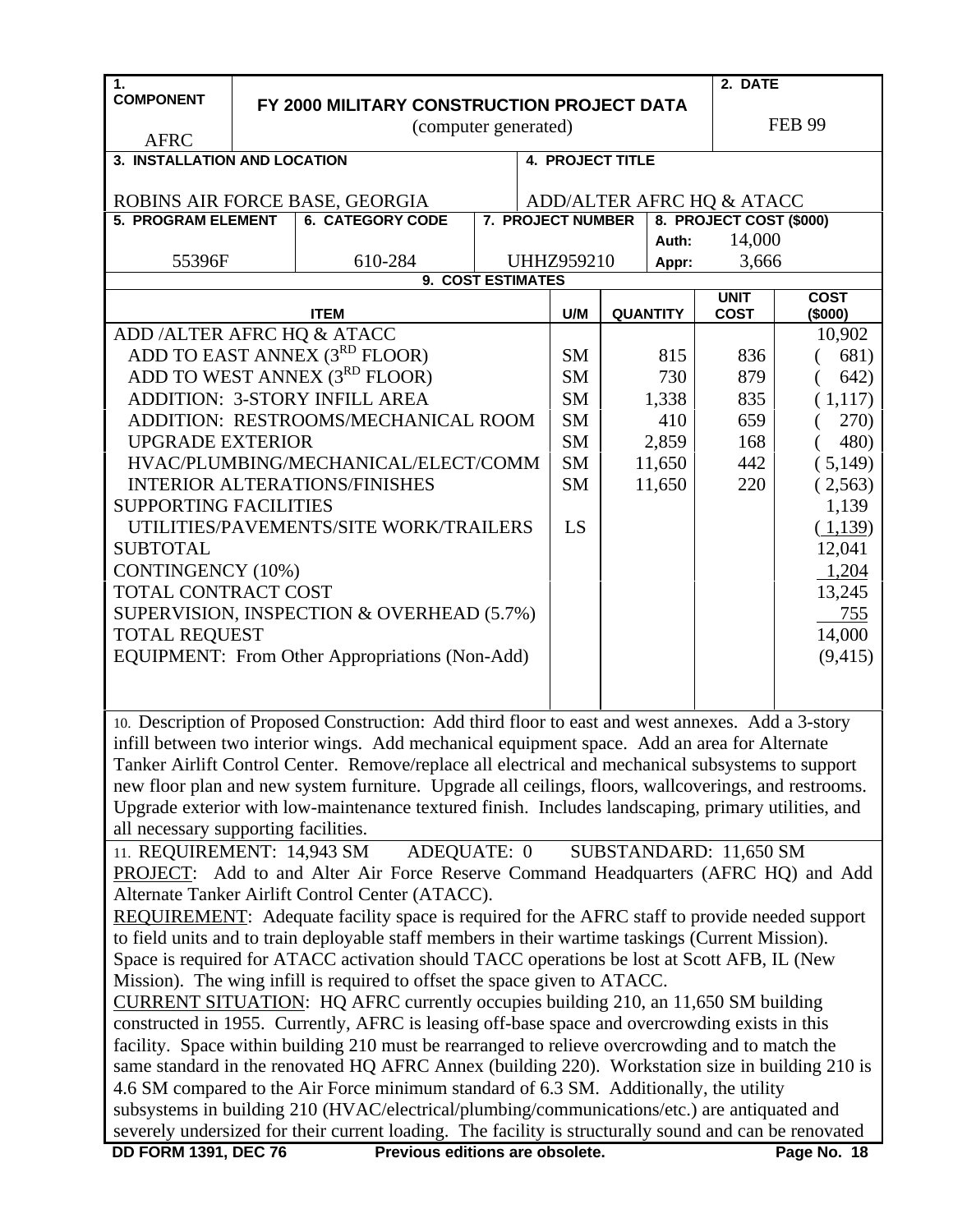|  |  |  |  | <b>1. COMPONENT</b> |
|--|--|--|--|---------------------|
|--|--|--|--|---------------------|

#### **FY 2000 MILITARY CONSTRUCTION PROJECT DATA**

FEB 99

#### AFRC **3. INSTALLATION AND LOCATION**

#### ROBINS AIR FORCE BASE, GEORGIA

#### **4. PROJECT TITLE 5. PROJECT NUMBER**

#### ADD/ALTER AFRC HQ & ATACC UHHZ959210

for less cost than new construction. The ATACC facility is currently located at Travis AFB, CA and is scheduled for demolition by FY 1999, requiring a move to another site. Locating the ATACC within the AFRC HQ facility will enhance the synergy between Air Mobility Command (AMC) and reserve forces. Should the TACC go down, HQ AFRC personnel can immediately pick up flightfollowing responsibility for priority AMC missions. Upon relocating to building 210, TACC personnel can stand-up the ATACC and assume control of AMC airlift operations in progress. The TACC provides two-way connectivity between United States Transportation Command (USTRANSCOM) and AMC's global forces executing missions worldwide. It provides USTRANSCOM visibility over AMC operations as well as in-transit visibility for the airlift/air refueling user. The total or partial loss of the TACC would, within 24 hours, adversely affect AMC's capability to continue its global reach mission. Co-location with HQ AFRC would provide efficiency through joint use of space during exercise training periods.

IMPACT IF NOT PROVIDED: Off base leasing will significantly increase at a cost of \$300,000 to \$350,000 per year. Overcrowding in the existing facility will continue to degrade training while increasing safety risks. A new replacement facility will have to be constructed at a higher cost. The TACC could lose its continuity of operations capability. Once the existing ATACC at Travis AFB is demolished by 1999, the TACC will not have a viable relocation site should operations be lost at Scott AFB. USTRANSCOM visibility over AMC global assets would be degraded. ADDITIONAL: POC: HQ AFRC/CEPD, Mr. Steve Albert, DSN 497-1055. ADDITION WORK: 3,293 SM = 35,427 SF. ALTERATION WORK: 11,650 SM = 125,335 SF.

This project is phased over two years. Both phases will be implemented as a continuous project using a single construction contract with full authorization amount of \$14.0 million project in FY 2000. To finance both phases, an appropriation of \$3.666 million is requested in FY 2000 and an advance appropriation of \$10.334 million is requested for the balance of the project.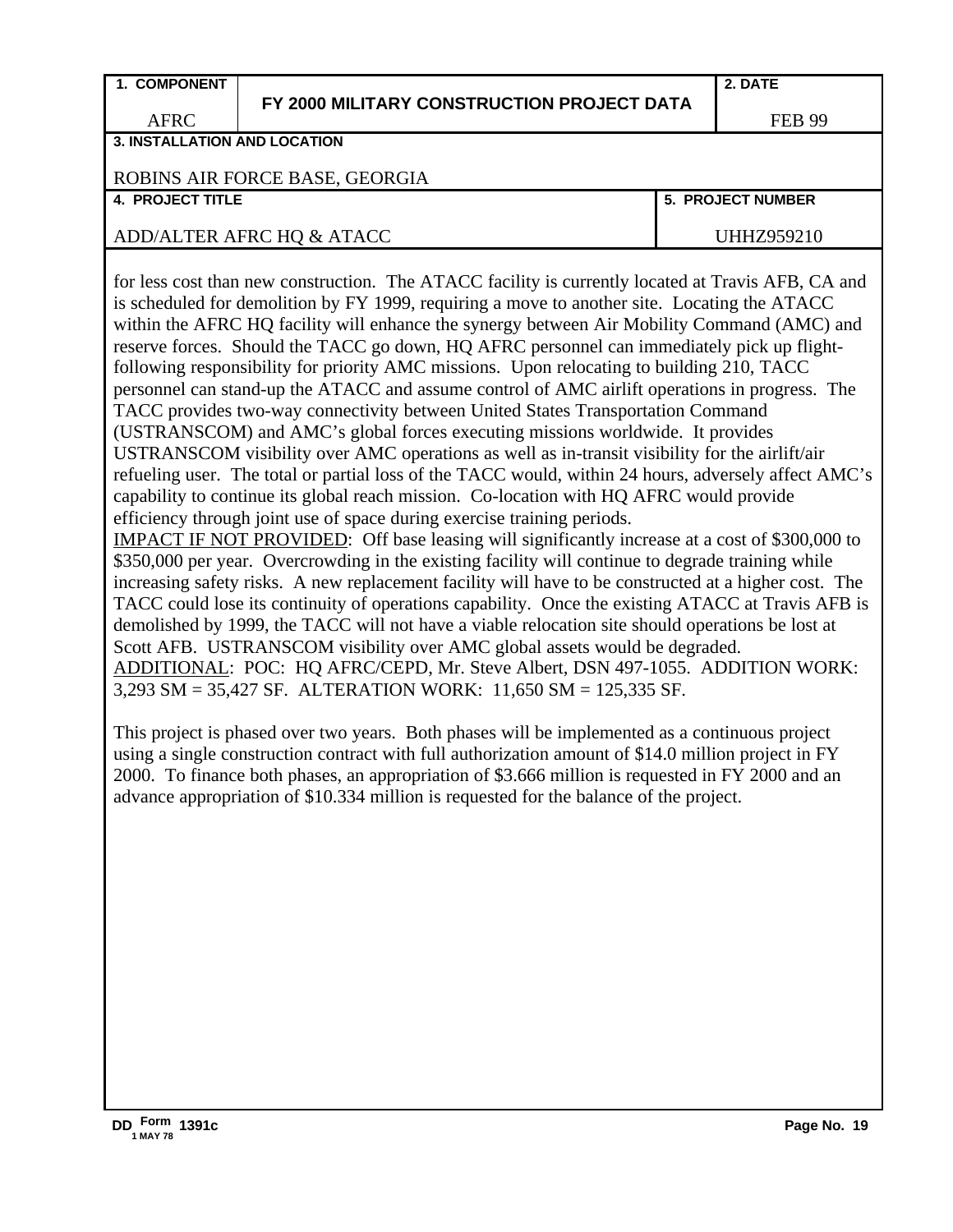| FY 2000 MILITARY CONSTRUCTION PROJECT DATA<br><b>AFRC</b><br><b>FEB 99</b><br><b>3. INSTALLATION AND LOCATION</b><br>ROBINS AIR FORCE BASE, GEORGIA<br><b>4. PROJECT TITLE</b><br>5. PROJECT NUMBER<br>ADD/ALTER AFRC HQ & ATACC<br><b>UHHZ959210</b><br>12. SUPPLEMENTAL DATA:<br><b>DESIGN DATA</b> (Estimated)<br>A.<br><b>STATUS</b><br>1.<br>a. Date Design Started<br>97 OCT 01<br>b. Parametric Cost Estimate used to develop costs<br>Y<br>c. Percentage Complete as of January 1, 1999<br>60%<br>d. Date Design 35% Complete<br><b>98 APR 28</b><br>e. Date Design Complete<br><b>99 APR 12</b><br>2.<br><b>BASIS</b><br>a. Standard or Definitive Design - Yes $\_\text{No} \times$ .<br>b. Where Design Was Most Recently Used $N/A$ .<br>COST (Total) = $c = a + b$ or $d + e$<br>$(\$000)$<br>3.<br>a. Production of Plans and Specifications<br>960)<br>b. All Other Design Costs<br>812)<br>Total<br>1772)<br>$C_{\bullet}$<br>Contract<br><u>1556</u> )<br>d.<br>In-house<br>216)<br>e.<br><b>CONSTRUCTION START</b><br><b>99 NOV</b><br>4.<br>(year and month)<br><b>B.</b><br>EQUIPMENT ASSOCIATED WITH THIS PROJECT WHICH WILL BE PROVIDED FROM<br><b>OTHER APPROPRIATIONS:</b><br><b>Fiscal Year</b><br>Appropriated<br>Equipment<br>Procuring<br>Cost<br>Nomenclature<br><b>Or Requested</b><br>Appropriation<br>$(\$000)$<br><b>HQ AFRC Furnishings</b><br>3740<br>2000<br>3,496<br><b>ATACC Furnishings/Equipment</b><br>3400/3080<br>2000<br>5,919<br>TOTAL:<br>9,415<br>DD Form 1391c<br>Page No 20 | 1. COMPONENT |  |  | 2. DATE |
|------------------------------------------------------------------------------------------------------------------------------------------------------------------------------------------------------------------------------------------------------------------------------------------------------------------------------------------------------------------------------------------------------------------------------------------------------------------------------------------------------------------------------------------------------------------------------------------------------------------------------------------------------------------------------------------------------------------------------------------------------------------------------------------------------------------------------------------------------------------------------------------------------------------------------------------------------------------------------------------------------------------------------------------------------------------------------------------------------------------------------------------------------------------------------------------------------------------------------------------------------------------------------------------------------------------------------------------------------------------------------------------------------------------------------------------------------------------------------------------------------------------------------|--------------|--|--|---------|
|                                                                                                                                                                                                                                                                                                                                                                                                                                                                                                                                                                                                                                                                                                                                                                                                                                                                                                                                                                                                                                                                                                                                                                                                                                                                                                                                                                                                                                                                                                                              |              |  |  |         |
|                                                                                                                                                                                                                                                                                                                                                                                                                                                                                                                                                                                                                                                                                                                                                                                                                                                                                                                                                                                                                                                                                                                                                                                                                                                                                                                                                                                                                                                                                                                              |              |  |  |         |
|                                                                                                                                                                                                                                                                                                                                                                                                                                                                                                                                                                                                                                                                                                                                                                                                                                                                                                                                                                                                                                                                                                                                                                                                                                                                                                                                                                                                                                                                                                                              |              |  |  |         |
|                                                                                                                                                                                                                                                                                                                                                                                                                                                                                                                                                                                                                                                                                                                                                                                                                                                                                                                                                                                                                                                                                                                                                                                                                                                                                                                                                                                                                                                                                                                              |              |  |  |         |
|                                                                                                                                                                                                                                                                                                                                                                                                                                                                                                                                                                                                                                                                                                                                                                                                                                                                                                                                                                                                                                                                                                                                                                                                                                                                                                                                                                                                                                                                                                                              |              |  |  |         |
|                                                                                                                                                                                                                                                                                                                                                                                                                                                                                                                                                                                                                                                                                                                                                                                                                                                                                                                                                                                                                                                                                                                                                                                                                                                                                                                                                                                                                                                                                                                              |              |  |  |         |
|                                                                                                                                                                                                                                                                                                                                                                                                                                                                                                                                                                                                                                                                                                                                                                                                                                                                                                                                                                                                                                                                                                                                                                                                                                                                                                                                                                                                                                                                                                                              |              |  |  |         |
|                                                                                                                                                                                                                                                                                                                                                                                                                                                                                                                                                                                                                                                                                                                                                                                                                                                                                                                                                                                                                                                                                                                                                                                                                                                                                                                                                                                                                                                                                                                              |              |  |  |         |
|                                                                                                                                                                                                                                                                                                                                                                                                                                                                                                                                                                                                                                                                                                                                                                                                                                                                                                                                                                                                                                                                                                                                                                                                                                                                                                                                                                                                                                                                                                                              |              |  |  |         |
|                                                                                                                                                                                                                                                                                                                                                                                                                                                                                                                                                                                                                                                                                                                                                                                                                                                                                                                                                                                                                                                                                                                                                                                                                                                                                                                                                                                                                                                                                                                              |              |  |  |         |
|                                                                                                                                                                                                                                                                                                                                                                                                                                                                                                                                                                                                                                                                                                                                                                                                                                                                                                                                                                                                                                                                                                                                                                                                                                                                                                                                                                                                                                                                                                                              |              |  |  |         |
|                                                                                                                                                                                                                                                                                                                                                                                                                                                                                                                                                                                                                                                                                                                                                                                                                                                                                                                                                                                                                                                                                                                                                                                                                                                                                                                                                                                                                                                                                                                              |              |  |  |         |
|                                                                                                                                                                                                                                                                                                                                                                                                                                                                                                                                                                                                                                                                                                                                                                                                                                                                                                                                                                                                                                                                                                                                                                                                                                                                                                                                                                                                                                                                                                                              |              |  |  |         |
|                                                                                                                                                                                                                                                                                                                                                                                                                                                                                                                                                                                                                                                                                                                                                                                                                                                                                                                                                                                                                                                                                                                                                                                                                                                                                                                                                                                                                                                                                                                              |              |  |  |         |
|                                                                                                                                                                                                                                                                                                                                                                                                                                                                                                                                                                                                                                                                                                                                                                                                                                                                                                                                                                                                                                                                                                                                                                                                                                                                                                                                                                                                                                                                                                                              |              |  |  |         |
|                                                                                                                                                                                                                                                                                                                                                                                                                                                                                                                                                                                                                                                                                                                                                                                                                                                                                                                                                                                                                                                                                                                                                                                                                                                                                                                                                                                                                                                                                                                              |              |  |  |         |
|                                                                                                                                                                                                                                                                                                                                                                                                                                                                                                                                                                                                                                                                                                                                                                                                                                                                                                                                                                                                                                                                                                                                                                                                                                                                                                                                                                                                                                                                                                                              |              |  |  |         |
|                                                                                                                                                                                                                                                                                                                                                                                                                                                                                                                                                                                                                                                                                                                                                                                                                                                                                                                                                                                                                                                                                                                                                                                                                                                                                                                                                                                                                                                                                                                              |              |  |  |         |
|                                                                                                                                                                                                                                                                                                                                                                                                                                                                                                                                                                                                                                                                                                                                                                                                                                                                                                                                                                                                                                                                                                                                                                                                                                                                                                                                                                                                                                                                                                                              |              |  |  |         |
|                                                                                                                                                                                                                                                                                                                                                                                                                                                                                                                                                                                                                                                                                                                                                                                                                                                                                                                                                                                                                                                                                                                                                                                                                                                                                                                                                                                                                                                                                                                              |              |  |  |         |
|                                                                                                                                                                                                                                                                                                                                                                                                                                                                                                                                                                                                                                                                                                                                                                                                                                                                                                                                                                                                                                                                                                                                                                                                                                                                                                                                                                                                                                                                                                                              |              |  |  |         |
|                                                                                                                                                                                                                                                                                                                                                                                                                                                                                                                                                                                                                                                                                                                                                                                                                                                                                                                                                                                                                                                                                                                                                                                                                                                                                                                                                                                                                                                                                                                              |              |  |  |         |
|                                                                                                                                                                                                                                                                                                                                                                                                                                                                                                                                                                                                                                                                                                                                                                                                                                                                                                                                                                                                                                                                                                                                                                                                                                                                                                                                                                                                                                                                                                                              |              |  |  |         |
|                                                                                                                                                                                                                                                                                                                                                                                                                                                                                                                                                                                                                                                                                                                                                                                                                                                                                                                                                                                                                                                                                                                                                                                                                                                                                                                                                                                                                                                                                                                              |              |  |  |         |
|                                                                                                                                                                                                                                                                                                                                                                                                                                                                                                                                                                                                                                                                                                                                                                                                                                                                                                                                                                                                                                                                                                                                                                                                                                                                                                                                                                                                                                                                                                                              |              |  |  |         |
|                                                                                                                                                                                                                                                                                                                                                                                                                                                                                                                                                                                                                                                                                                                                                                                                                                                                                                                                                                                                                                                                                                                                                                                                                                                                                                                                                                                                                                                                                                                              |              |  |  |         |
|                                                                                                                                                                                                                                                                                                                                                                                                                                                                                                                                                                                                                                                                                                                                                                                                                                                                                                                                                                                                                                                                                                                                                                                                                                                                                                                                                                                                                                                                                                                              |              |  |  |         |
|                                                                                                                                                                                                                                                                                                                                                                                                                                                                                                                                                                                                                                                                                                                                                                                                                                                                                                                                                                                                                                                                                                                                                                                                                                                                                                                                                                                                                                                                                                                              |              |  |  |         |
|                                                                                                                                                                                                                                                                                                                                                                                                                                                                                                                                                                                                                                                                                                                                                                                                                                                                                                                                                                                                                                                                                                                                                                                                                                                                                                                                                                                                                                                                                                                              |              |  |  |         |
|                                                                                                                                                                                                                                                                                                                                                                                                                                                                                                                                                                                                                                                                                                                                                                                                                                                                                                                                                                                                                                                                                                                                                                                                                                                                                                                                                                                                                                                                                                                              |              |  |  |         |
|                                                                                                                                                                                                                                                                                                                                                                                                                                                                                                                                                                                                                                                                                                                                                                                                                                                                                                                                                                                                                                                                                                                                                                                                                                                                                                                                                                                                                                                                                                                              |              |  |  |         |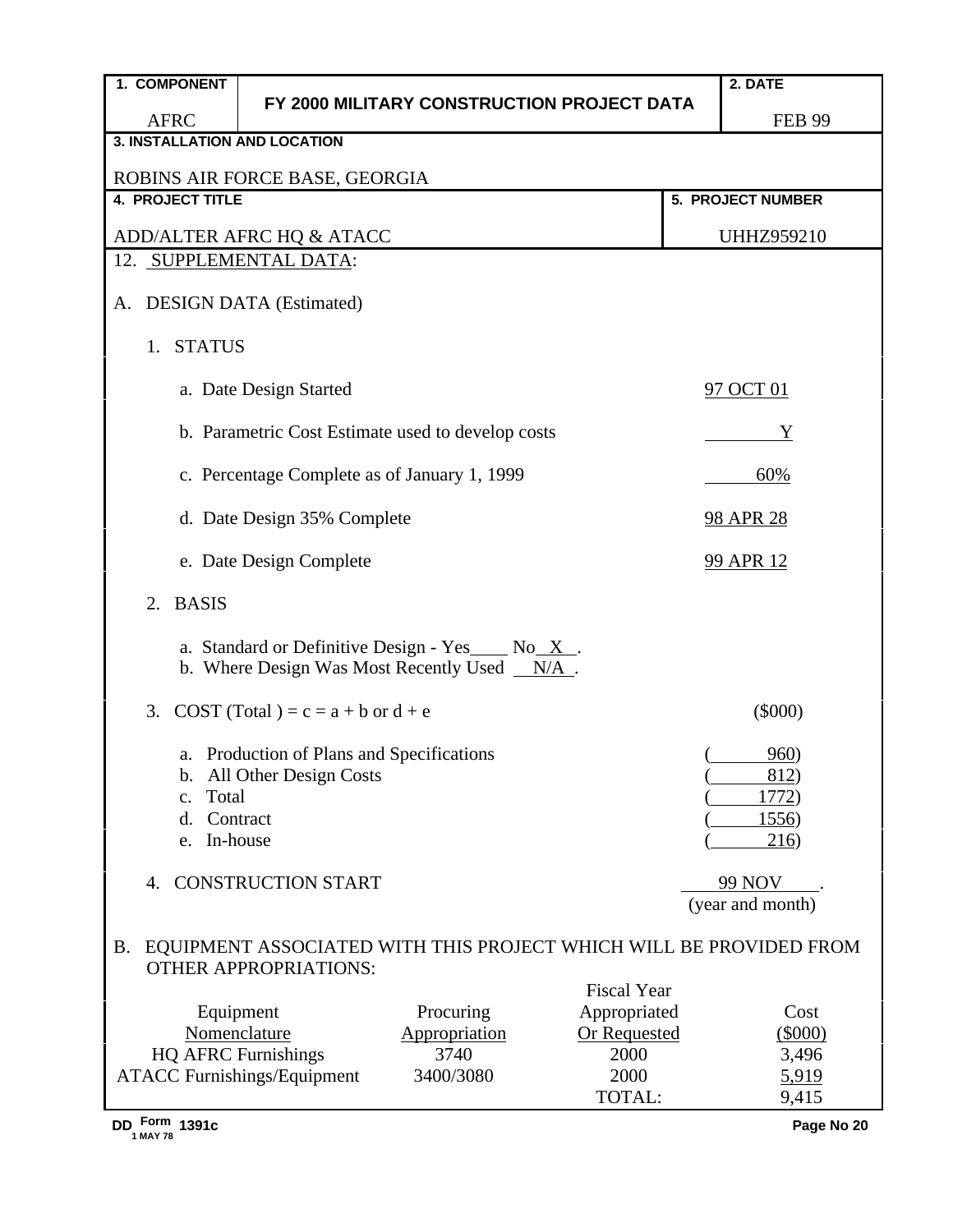| 1. COMPONENT                   |                                                                                                                             |                         | 2. DATE                               |  |  |  |  |  |  |  |
|--------------------------------|-----------------------------------------------------------------------------------------------------------------------------|-------------------------|---------------------------------------|--|--|--|--|--|--|--|
|                                | FY 2000 GUARD AND RESERVE                                                                                                   |                         |                                       |  |  |  |  |  |  |  |
| <b>AFRC</b>                    | <b>MILITARY CONSTRUCTION</b>                                                                                                |                         | <b>FEB 99</b>                         |  |  |  |  |  |  |  |
| 3. INSTALLATION AND LOCATION   |                                                                                                                             |                         | <b>4. AREA CONSTR</b>                 |  |  |  |  |  |  |  |
|                                | MCCHORD AIR FORCE BASE, WASHINGTON                                                                                          |                         | <b>COST INDEX</b><br>1.10             |  |  |  |  |  |  |  |
|                                | 5. FREQUENCY AND TYPE UTILIZATION                                                                                           |                         |                                       |  |  |  |  |  |  |  |
|                                |                                                                                                                             |                         |                                       |  |  |  |  |  |  |  |
|                                | Facility to be used daily. Unit training assemblies are two days per month and field training is                            |                         |                                       |  |  |  |  |  |  |  |
| conducted 15 days per year.    |                                                                                                                             |                         |                                       |  |  |  |  |  |  |  |
|                                |                                                                                                                             |                         |                                       |  |  |  |  |  |  |  |
|                                |                                                                                                                             |                         |                                       |  |  |  |  |  |  |  |
|                                | 6. OTHER ACTIVE/GUARD/RESERVE INSTALLATIONS WITHIN 15 MILE RADIUS                                                           |                         |                                       |  |  |  |  |  |  |  |
|                                |                                                                                                                             |                         |                                       |  |  |  |  |  |  |  |
| 1 Army Installation            |                                                                                                                             |                         |                                       |  |  |  |  |  |  |  |
|                                | 1 Army National Guard Headquarters                                                                                          |                         |                                       |  |  |  |  |  |  |  |
|                                |                                                                                                                             |                         |                                       |  |  |  |  |  |  |  |
|                                |                                                                                                                             |                         |                                       |  |  |  |  |  |  |  |
|                                | 7. PROJECTS REQUESTED IN THIS PROGRAM                                                                                       |                         |                                       |  |  |  |  |  |  |  |
| <b>CATEGORY</b>                |                                                                                                                             | <b>AUTH</b>             | <b>DESIGN</b><br><b>DESIGN</b>        |  |  |  |  |  |  |  |
| <b>CODE</b>                    | <b>PROJECT TITLE</b>                                                                                                        | <b>SCOPE</b><br>(\$000) | <b>START</b><br><b>COMPLETE</b>       |  |  |  |  |  |  |  |
| 141-753                        | Add/Alter C-17 Squad Ops/AMU                                                                                                | 1,750 SM<br>3,300       | 03/98<br>06/99                        |  |  |  |  |  |  |  |
|                                |                                                                                                                             |                         |                                       |  |  |  |  |  |  |  |
|                                |                                                                                                                             |                         |                                       |  |  |  |  |  |  |  |
|                                |                                                                                                                             |                         |                                       |  |  |  |  |  |  |  |
|                                |                                                                                                                             |                         |                                       |  |  |  |  |  |  |  |
|                                |                                                                                                                             |                         |                                       |  |  |  |  |  |  |  |
|                                |                                                                                                                             |                         |                                       |  |  |  |  |  |  |  |
|                                | 8. STATE RESERVE FORCES FACILITIES BOARD RECOMMENDATION                                                                     |                         | 28 Apr 98                             |  |  |  |  |  |  |  |
|                                |                                                                                                                             |                         | (Date)                                |  |  |  |  |  |  |  |
| 9. LAND ACQUISITION REQUIRED   | Re-approved for unilateral construction.                                                                                    |                         |                                       |  |  |  |  |  |  |  |
|                                |                                                                                                                             |                         | <b>NONE</b><br>(Number of Acres)      |  |  |  |  |  |  |  |
|                                | 10. PROJECTS PLANNED IN NEXT FOUR YEARS                                                                                     |                         |                                       |  |  |  |  |  |  |  |
|                                |                                                                                                                             |                         |                                       |  |  |  |  |  |  |  |
| <b>CATEGORY</b><br><b>CODE</b> | <b>PROJECT TITLE</b>                                                                                                        | <b>SCOPE</b>            | <b>AUTH</b><br>(\$000)<br><b>YEAR</b> |  |  |  |  |  |  |  |
| <b>NONE</b>                    |                                                                                                                             |                         |                                       |  |  |  |  |  |  |  |
|                                |                                                                                                                             |                         |                                       |  |  |  |  |  |  |  |
|                                |                                                                                                                             |                         |                                       |  |  |  |  |  |  |  |
|                                |                                                                                                                             |                         |                                       |  |  |  |  |  |  |  |
|                                |                                                                                                                             |                         |                                       |  |  |  |  |  |  |  |
|                                |                                                                                                                             |                         |                                       |  |  |  |  |  |  |  |
|                                |                                                                                                                             |                         |                                       |  |  |  |  |  |  |  |
|                                |                                                                                                                             |                         |                                       |  |  |  |  |  |  |  |
|                                |                                                                                                                             |                         |                                       |  |  |  |  |  |  |  |
|                                | 11. RPM BACKLOG AT THIS INSTALLATION (\$000):<br>RPM at an Active Air Force installation is the responsibility of the host. |                         | N/A                                   |  |  |  |  |  |  |  |
|                                |                                                                                                                             |                         |                                       |  |  |  |  |  |  |  |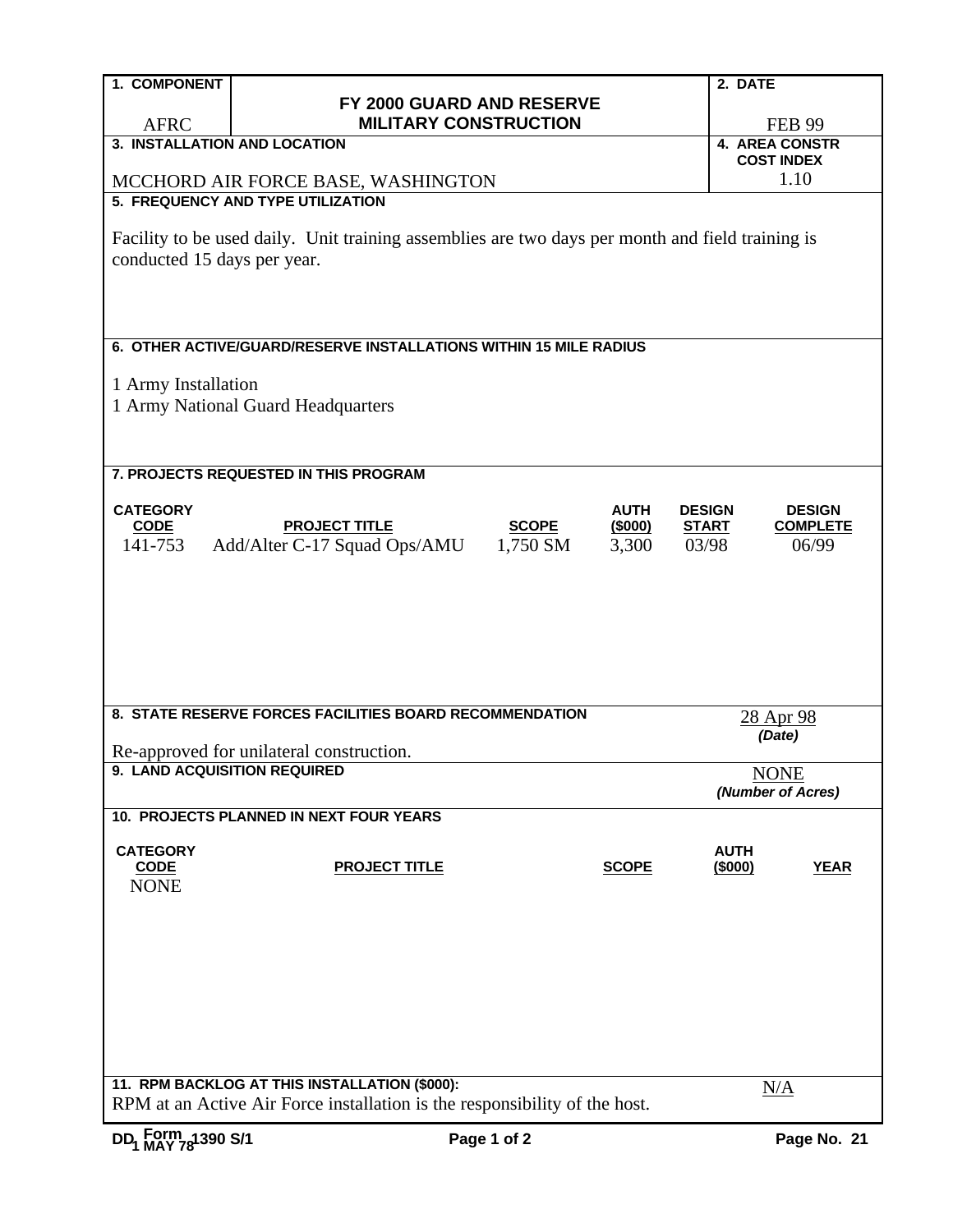| 1. COMPONENT                          |                                                                                                                                                                           |                                 |                                                    |                               |                                | 2. DATE                                              |                                   |
|---------------------------------------|---------------------------------------------------------------------------------------------------------------------------------------------------------------------------|---------------------------------|----------------------------------------------------|-------------------------------|--------------------------------|------------------------------------------------------|-----------------------------------|
|                                       |                                                                                                                                                                           |                                 | FY 2000 GUARD AND RESERVE                          |                               |                                |                                                      |                                   |
| <b>AFRC</b>                           |                                                                                                                                                                           |                                 | <b>MILITARY CONSTRUCTION</b>                       |                               |                                |                                                      | <b>FEB 99</b>                     |
| 3. INSTALLATION AND LOCATION          |                                                                                                                                                                           |                                 |                                                    |                               |                                |                                                      |                                   |
| MCCHORD AIR FORCE BASE, WASHINGTON    |                                                                                                                                                                           |                                 |                                                    |                               |                                |                                                      |                                   |
| 11. PERSONNEL STRENGTH AS OF 1 SEP 98 |                                                                                                                                                                           |                                 |                                                    |                               |                                |                                                      |                                   |
| <b>AUTHORIZED</b><br><b>ACTUAL</b>    | <b>TOTAL</b><br>323<br>320                                                                                                                                                | <b>OFFICER</b><br>$\frac{0}{0}$ | <b>PERMANENT</b><br><b>ENLISTED</b><br>$rac{7}{7}$ | <b>CIVILIAN</b><br>316<br>313 | <b>TOTAL</b><br>2,462<br>2,158 | <b>GUARD/RESERVE</b><br><b>OFFICER</b><br>420<br>391 | <b>ENLISTED</b><br>2,042<br>1,767 |
|                                       |                                                                                                                                                                           |                                 |                                                    |                               |                                |                                                      |                                   |
| <b>12. RESERVE UNIT DATA</b>          |                                                                                                                                                                           |                                 |                                                    |                               |                                |                                                      |                                   |
|                                       |                                                                                                                                                                           |                                 |                                                    |                               |                                | <b>STRENGTH</b>                                      |                                   |
|                                       | <b>UNIT DESIGNATION</b>                                                                                                                                                   |                                 |                                                    |                               | <b>AUTHORIZED</b>              |                                                      | <b>ACTUAL</b>                     |
| <b>AFR Recruiting</b>                 |                                                                                                                                                                           |                                 |                                                    |                               | $\tau$                         |                                                      | 7                                 |
|                                       | 36 <sup>TH</sup> Aerial Port Squadron                                                                                                                                     |                                 |                                                    |                               | 140                            |                                                      | 136                               |
|                                       | $86^{TH}$ Actian Fort Squadron<br>97 <sup>TH</sup> Airlift Squadron<br>313 <sup>TH</sup> Airlift Squadron<br>446 <sup>TH</sup> Wing<br>728 <sup>TH</sup> Airlift Squadron |                                 |                                                    |                               | 204                            |                                                      | 185                               |
|                                       |                                                                                                                                                                           |                                 |                                                    |                               | 193                            |                                                      | 185                               |
|                                       |                                                                                                                                                                           |                                 |                                                    |                               | 194                            |                                                      | 181                               |
|                                       |                                                                                                                                                                           |                                 |                                                    |                               | 1,854                          |                                                      | 1,627                             |
|                                       |                                                                                                                                                                           |                                 |                                                    |                               | 193                            |                                                      | 157                               |
|                                       |                                                                                                                                                                           |                                 |                                                    | <b>TOTAL</b>                  | 2,785                          |                                                      | 2,478                             |
|                                       |                                                                                                                                                                           |                                 |                                                    |                               |                                |                                                      |                                   |
|                                       |                                                                                                                                                                           |                                 |                                                    |                               |                                |                                                      |                                   |
|                                       |                                                                                                                                                                           |                                 |                                                    |                               |                                |                                                      |                                   |
|                                       |                                                                                                                                                                           |                                 |                                                    |                               |                                |                                                      |                                   |
|                                       |                                                                                                                                                                           |                                 |                                                    |                               |                                |                                                      |                                   |
|                                       |                                                                                                                                                                           |                                 |                                                    |                               |                                |                                                      |                                   |
|                                       |                                                                                                                                                                           |                                 |                                                    |                               |                                |                                                      |                                   |
| 13. MAJOR EQUIPMENT AND AIRCRAFT      |                                                                                                                                                                           |                                 |                                                    |                               |                                |                                                      |                                   |
|                                       |                                                                                                                                                                           | <b>TYPE</b>                     |                                                    |                               | <b>AUTHORIZED</b>              |                                                      | <b>ASSIGNED</b>                   |
|                                       |                                                                                                                                                                           | C-17 (Associate)                |                                                    |                               | $\overline{0}$                 |                                                      | $\overline{\mathbf{0}}$           |
|                                       |                                                                                                                                                                           |                                 |                                                    |                               |                                |                                                      |                                   |
|                                       |                                                                                                                                                                           |                                 |                                                    |                               |                                |                                                      |                                   |
|                                       |                                                                                                                                                                           |                                 |                                                    |                               |                                |                                                      |                                   |
|                                       |                                                                                                                                                                           |                                 |                                                    |                               |                                |                                                      |                                   |
|                                       |                                                                                                                                                                           |                                 |                                                    |                               |                                |                                                      |                                   |
|                                       |                                                                                                                                                                           |                                 |                                                    |                               |                                |                                                      |                                   |
|                                       |                                                                                                                                                                           |                                 |                                                    |                               |                                |                                                      |                                   |
|                                       |                                                                                                                                                                           |                                 |                                                    |                               |                                |                                                      |                                   |
|                                       |                                                                                                                                                                           |                                 |                                                    |                               |                                |                                                      |                                   |
|                                       |                                                                                                                                                                           |                                 |                                                    |                               |                                |                                                      |                                   |
|                                       |                                                                                                                                                                           |                                 |                                                    |                               |                                |                                                      |                                   |
|                                       |                                                                                                                                                                           |                                 |                                                    |                               |                                |                                                      |                                   |
|                                       |                                                                                                                                                                           |                                 |                                                    |                               |                                |                                                      |                                   |
|                                       |                                                                                                                                                                           |                                 |                                                    |                               |                                |                                                      |                                   |
|                                       |                                                                                                                                                                           |                                 |                                                    |                               |                                |                                                      |                                   |
|                                       |                                                                                                                                                                           |                                 |                                                    |                               |                                |                                                      |                                   |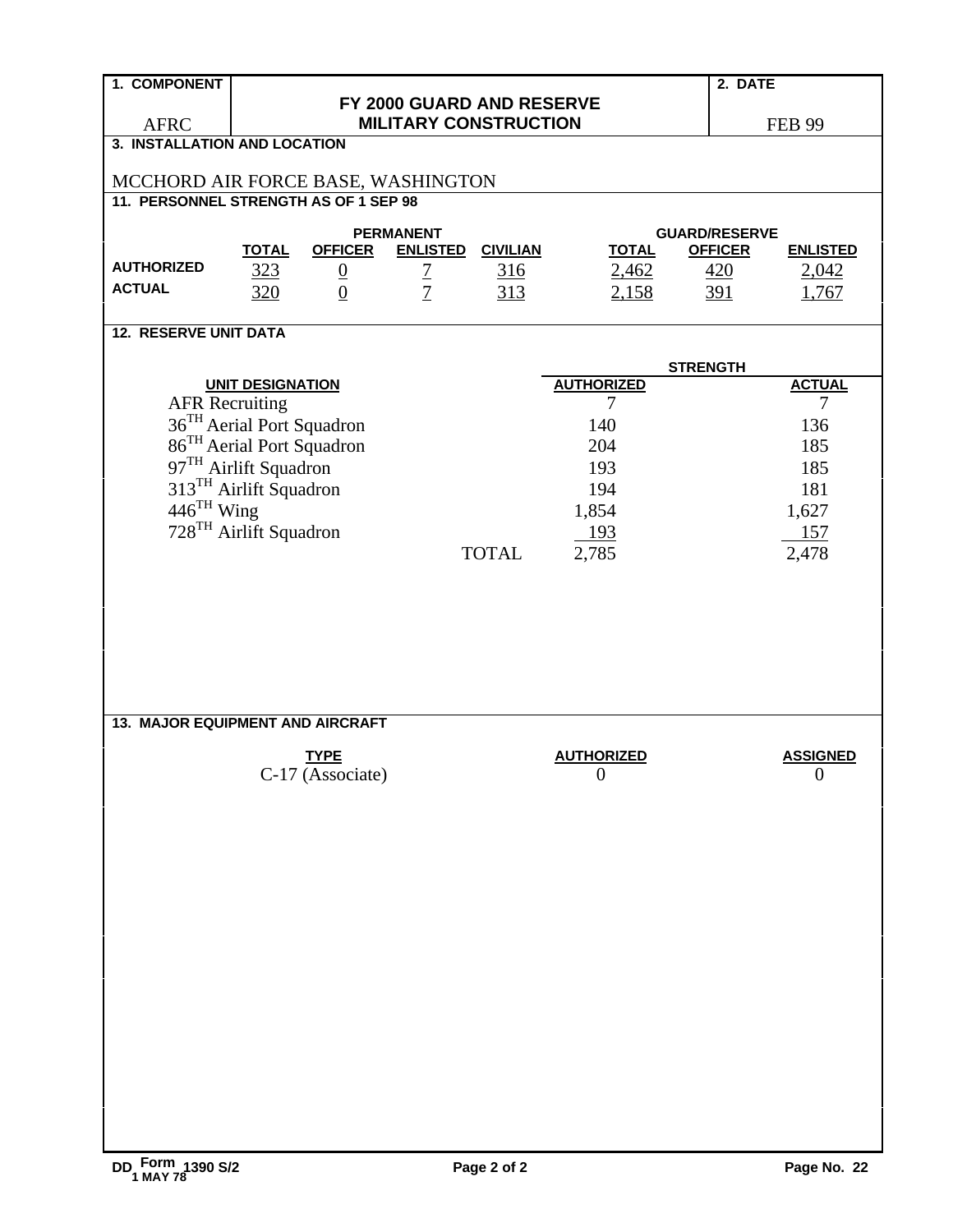| $\mathbf{1}$ .                                                            |  |                                                                                                                              |                                                            |  |                          |  |                 | 2. DATE                 |               |
|---------------------------------------------------------------------------|--|------------------------------------------------------------------------------------------------------------------------------|------------------------------------------------------------|--|--------------------------|--|-----------------|-------------------------|---------------|
| <b>COMPONENT</b>                                                          |  | FY 2000 MILITARY CONSTRUCTION PROJECT DATA                                                                                   |                                                            |  |                          |  |                 |                         |               |
|                                                                           |  | (computer generated)                                                                                                         |                                                            |  |                          |  |                 |                         | <b>FEB 99</b> |
| <b>AFRC</b>                                                               |  |                                                                                                                              |                                                            |  |                          |  |                 |                         |               |
| 3. INSTALLATION AND LOCATION                                              |  |                                                                                                                              |                                                            |  | <b>4. PROJECT TITLE</b>  |  |                 |                         |               |
|                                                                           |  |                                                                                                                              | ADD/ALTER C-17 SQUAD OPS/<br>AIRCRAFT MAINTENANCE UNIT FAC |  |                          |  |                 |                         |               |
| <b>5. PROGRAM ELEMENT</b>                                                 |  | MCCHORD AIR FORCE BASE, WASHINGTON<br><b>6. CATEGORY CODE</b>                                                                |                                                            |  | <b>7. PROJECT NUMBER</b> |  |                 | 8. PROJECT COST (\$000) |               |
|                                                                           |  |                                                                                                                              |                                                            |  |                          |  | Auth:           | 3,300                   |               |
| 54218F                                                                    |  | 141-753                                                                                                                      |                                                            |  | PQWY989006               |  | Appr:           | 864                     |               |
|                                                                           |  | 9. COST ESTIMATES                                                                                                            |                                                            |  |                          |  |                 |                         |               |
|                                                                           |  |                                                                                                                              |                                                            |  |                          |  |                 | <b>UNIT</b>             | <b>COST</b>   |
|                                                                           |  | <b>ITEM</b>                                                                                                                  |                                                            |  | U/M                      |  | <b>QUANTITY</b> | <b>COST</b>             | (\$000)       |
|                                                                           |  | ADD/ALTER C-17 SQUAD OPS/AMU FACILITY                                                                                        |                                                            |  | LS                       |  |                 |                         | 2,512         |
| ADD TO SQUADRON OPERATIONS FACILITY<br>ALTER SQUADRON OPERATIONS FACILITY |  |                                                                                                                              |                                                            |  | <b>SM</b><br><b>SM</b>   |  | 1,100<br>650    | 1,752<br>900            | (1,927)       |
| <b>SUPPORTING FACILITIES</b>                                              |  |                                                                                                                              |                                                            |  |                          |  |                 |                         | 585)<br>461   |
| <b>UTILITIES</b>                                                          |  |                                                                                                                              |                                                            |  | LS                       |  |                 |                         | 200)          |
| <b>PAVEMENTS</b>                                                          |  |                                                                                                                              |                                                            |  | LS                       |  |                 |                         | 108)          |
| <b>SITE IMPROVEMENTS</b>                                                  |  |                                                                                                                              |                                                            |  | LS                       |  |                 |                         | 65)           |
| <b>COMMUNICATIONS</b>                                                     |  |                                                                                                                              |                                                            |  | <b>SM</b>                |  | 1,100           | 80                      | 88)           |
| <b>SUBTOTAL</b>                                                           |  |                                                                                                                              |                                                            |  |                          |  |                 |                         | 2,973         |
| <b>CONTINGENCY (5%)</b>                                                   |  |                                                                                                                              |                                                            |  |                          |  |                 |                         | 149           |
| TOTAL CONTRACT COST                                                       |  |                                                                                                                              |                                                            |  |                          |  |                 |                         | 3,122         |
|                                                                           |  | SUPERVISION, INSPECTION & OVERHEAD (5.7%)                                                                                    |                                                            |  |                          |  |                 |                         | 178           |
| <b>TOTAL REQUEST</b>                                                      |  |                                                                                                                              |                                                            |  |                          |  |                 |                         | 3,300         |
|                                                                           |  | EQUIPMENT: From Other Appropriations (Non-Add)                                                                               |                                                            |  |                          |  |                 |                         | 320)          |
|                                                                           |  |                                                                                                                              |                                                            |  |                          |  |                 |                         |               |
|                                                                           |  |                                                                                                                              |                                                            |  |                          |  |                 |                         |               |
|                                                                           |  | 10. Description of Proposed Construction: Construct a 1,100 SM addition to the existing squadron                             |                                                            |  |                          |  |                 |                         |               |
|                                                                           |  | operations facility and alter approximately 650 SM for access to the proposed addition. Addition will                        |                                                            |  |                          |  |                 |                         |               |
|                                                                           |  | consist of reinforced concrete foundation, masonry walls, structural steel framing. Sloped metal roof,                       |                                                            |  |                          |  |                 |                         |               |
|                                                                           |  | fire protection systems, utilities, site improvements and all necessary support.                                             |                                                            |  |                          |  |                 |                         |               |
| Air Conditioning: 145 KW.                                                 |  |                                                                                                                              |                                                            |  |                          |  |                 |                         |               |
| 11. REQUIREMENT: 4,417 SM                                                 |  | ADEQUATE: 2,667 SM                                                                                                           |                                                            |  |                          |  |                 | SUBSTANDARD: 650 SM     |               |
|                                                                           |  | <b>PROJECT:</b> Add to and Alter C-17 Squadron Operations (Squad Ops)/Aircraft Maintenance Unit                              |                                                            |  |                          |  |                 |                         |               |
| (AMU) Facility. (New Mission)                                             |  |                                                                                                                              |                                                            |  |                          |  |                 |                         |               |
|                                                                           |  | <b>REQUIREMENT:</b> A properly sized and configured facility is required to consolidate three                                |                                                            |  |                          |  |                 |                         |               |
|                                                                           |  | operational C-17 squadrons. The facility will house squadron command and administration,                                     |                                                            |  |                          |  |                 |                         |               |
|                                                                           |  | briefing/debriefing, flight planning, operations scheduling, standardization/evaluation, intelligence,                       |                                                            |  |                          |  |                 |                         |               |
|                                                                           |  | records and flight data, tactics, training, testing, restrooms, physical fitness training, locker rooms,                     |                                                            |  |                          |  |                 |                         |               |
|                                                                           |  | mobility storage, and common use areas.                                                                                      |                                                            |  |                          |  |                 |                         |               |
|                                                                           |  | <b>CURRENT SITUATION:</b> Three reserve flying squadrons are currently housed in two existing                                |                                                            |  |                          |  |                 |                         |               |
|                                                                           |  | C-141 Squad Ops facilities. These three squadrons will be reorganized into three C-17 squadrons                              |                                                            |  |                          |  |                 |                         |               |
|                                                                           |  | with the beddown of the new aircraft at McChord AFB beginning in 1999. The two existing facilities                           |                                                            |  |                          |  |                 |                         |               |
|                                                                           |  | are geographically separated, undersized and improperly configured to support C-17 operations.                               |                                                            |  |                          |  |                 |                         |               |
|                                                                           |  | Neither structure is economically upgradable to meet these future requirements. An existing, three                           |                                                            |  |                          |  |                 |                         |               |
|                                                                           |  | squadron, active duty, C-141 Squad Ops building will become available with the construction of a                             |                                                            |  |                          |  |                 |                         |               |
|                                                                           |  | replacement C-17 facility on the flightline. This facility can be easily modified to house the reserve                       |                                                            |  |                          |  |                 |                         |               |
|                                                                           |  | squadrons, to include mobility storage, through execution of this proposed add/alter project. Follow-                        |                                                            |  |                          |  |                 |                         |               |
| <b>DD FORM 1391, DEC 76</b>                                               |  | on uses of the existing facilities have been identified to meet other space deficiencies.<br>Previous editions are obsolete. |                                                            |  |                          |  |                 |                         | Page No. 23   |
|                                                                           |  |                                                                                                                              |                                                            |  |                          |  |                 |                         |               |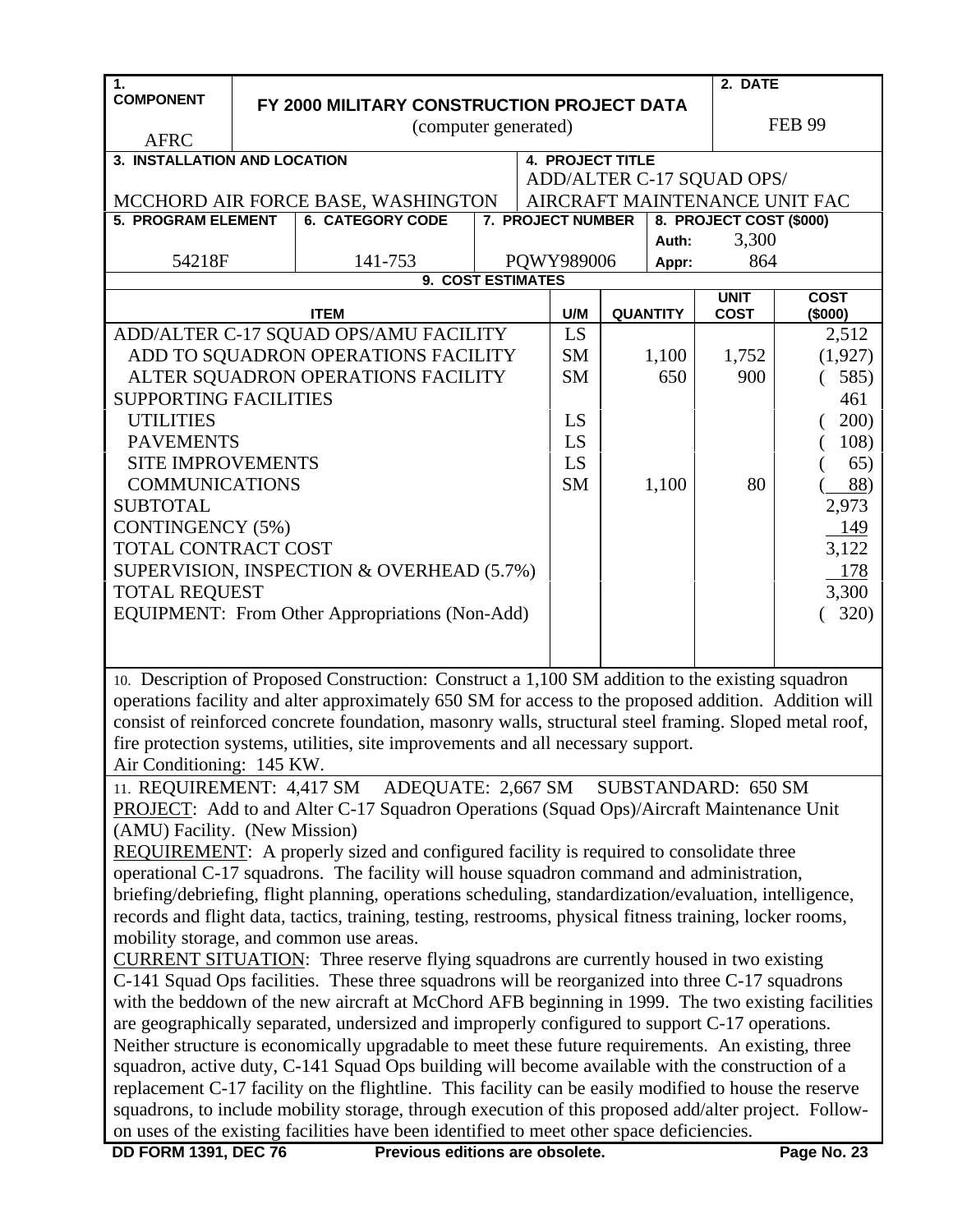#### **FY 2000 MILITARY CONSTRUCTION PROJECT DATA**

FEB 99

#### AFRC **3. INSTALLATION AND LOCATION**

#### MCCHORD AIR FORCE BASE, WASHINGTON

**4. PROJECT TITLE 5. PROJECT NUMBER** ADD/ALTER C-17 SQUAD OPS/AIRCRAFT MAINTENANCE UNIT FACILITY POWY989006

IMPACT IF NOT PROVIDED: Squadron operations will remain in separated, undersized and poorly configured facilities that will seriously degrade overall command and control and unit cohesiveness, necessary to develop and maintain efficient and effective flying operations. ADDITIONAL: POC: HQ AFRC/CEPD, Mr. Ceaser Gorman, DSN 497-1053. ADDITION WORK: 1,100 SM = 11,836 SF. ALTERATION WORK: 650 SM = 6,994 SF.

This project is phased over two years. Both phases will be implemented as a continuous project using a single construction contract with full authorization amount of \$3.3 million in FY 2000. To finance both phases, an appropriation of \$864 thousand is requested in FY 2000 and an advance appropriation of \$2.436 million is requested for the balance of the project.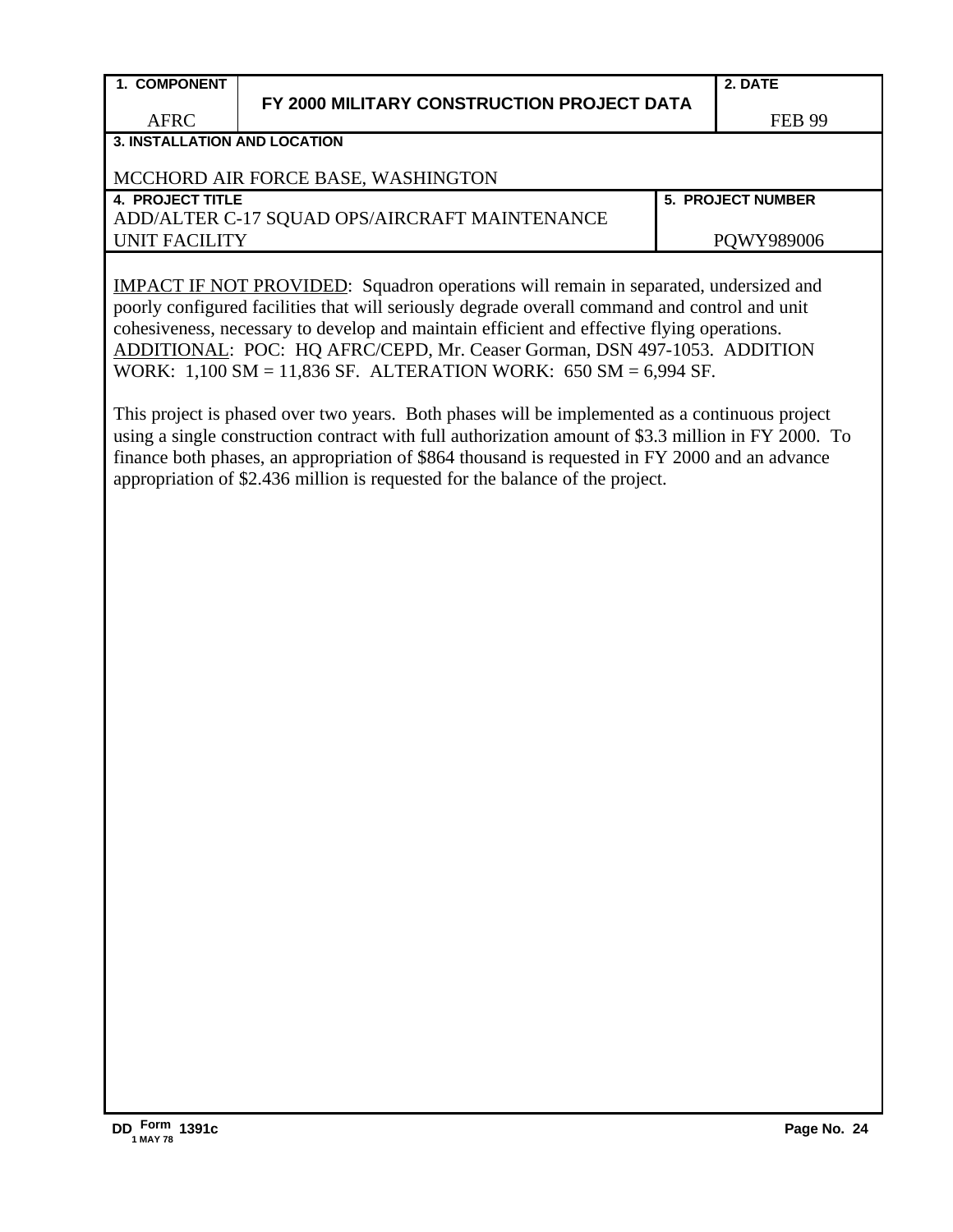| 1. COMPONENT              |                                                                                                         |                                                                                                                 |                     | 2. DATE                            |
|---------------------------|---------------------------------------------------------------------------------------------------------|-----------------------------------------------------------------------------------------------------------------|---------------------|------------------------------------|
|                           |                                                                                                         | FY 2000 MILITARY CONSTRUCTION PROJECT DATA                                                                      |                     |                                    |
| <b>AFRC</b>               |                                                                                                         |                                                                                                                 |                     | <b>FEB 99</b>                      |
|                           | <b>3. INSTALLATION AND LOCATION</b>                                                                     |                                                                                                                 |                     |                                    |
|                           | MCCHORD AIR FORCE BASE, WASHINGTON                                                                      |                                                                                                                 |                     |                                    |
| <b>4. PROJECT TITLE</b>   |                                                                                                         |                                                                                                                 |                     | 5. PROJECT NUMBER                  |
|                           |                                                                                                         | ADD/ALTER C-17 SQUADRON OPERATIONS/AIRCRAFT                                                                     |                     |                                    |
|                           | MAINTENANCE UNIT FACILITY                                                                               |                                                                                                                 |                     | PQWY989006                         |
|                           | 12. SUPPLEMENTAL DATA:                                                                                  |                                                                                                                 |                     |                                    |
| A.                        | <b>DESIGN DATA</b> (Estimated)                                                                          |                                                                                                                 |                     |                                    |
| 1.                        | <b>STATUS</b>                                                                                           |                                                                                                                 |                     |                                    |
|                           | a. Date Design Started                                                                                  |                                                                                                                 |                     | <b>98 MAR 20</b>                   |
|                           |                                                                                                         | b. Parametric Cost Estimate used to develop costs                                                               |                     | Y                                  |
|                           | c. Percentage Complete as of January 1, 1999                                                            |                                                                                                                 |                     | 60%                                |
|                           | d. Date Design 35% Complete                                                                             |                                                                                                                 |                     | <u>98 AUG 19</u>                   |
|                           | e. Date Design Complete                                                                                 |                                                                                                                 |                     | <u>99 JUN 21</u>                   |
| <b>BASIS</b><br>2.        |                                                                                                         |                                                                                                                 |                     |                                    |
|                           |                                                                                                         | a. Standard or Definitive Design - Yes $\_\text{No} \times$ .<br>b. Where Design Was Most Recently Used $N/A$ . |                     |                                    |
|                           | 3. COST (Total) = $c = a + b$ or $d + e$                                                                |                                                                                                                 |                     | $(\$000)$                          |
| $C_{\bullet}$<br>d.<br>e. | a. Production of Plans and Specifications<br>b. All Other Design Costs<br>Total<br>Contract<br>In-house |                                                                                                                 |                     | 58)<br>323)<br>381)<br>342)<br>39) |
| 4.                        | <b>CONSTRUCTION START</b>                                                                               |                                                                                                                 |                     | 99 NOV<br>(year and month)         |
| <b>B.</b>                 | <b>OTHER APPROPRIATIONS:</b>                                                                            | EQUIPMENT ASSOCIATED WITH THIS PROJECT WHICH WILL BE PROVIDED FROM                                              | <b>Fiscal Year</b>  |                                    |
|                           | Equipment                                                                                               | Procuring                                                                                                       | Appropriated        | Cost                               |
|                           | Nomenclature                                                                                            | Appropriation                                                                                                   | <b>Or Requested</b> | (5000)                             |
|                           | Furnishings                                                                                             | 3740                                                                                                            | 2000                | 320                                |
|                           |                                                                                                         |                                                                                                                 |                     |                                    |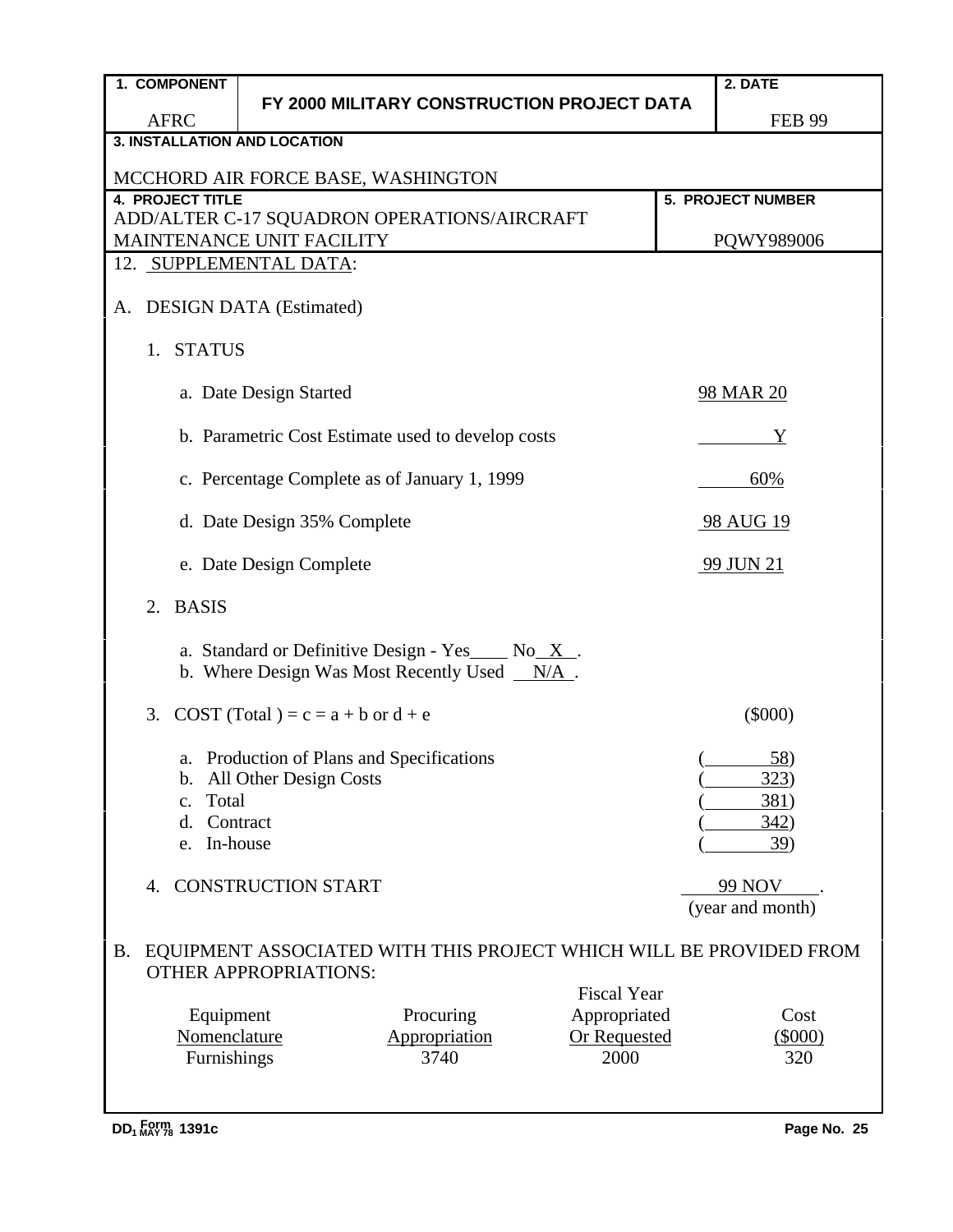#### **DEPARTMENT OF THE AIR FORCE AIR FORCE RESERVE COMMAND JUSTIFICATION OF ESTIMATES FOR FISCAL YEAR 2000**

#### **APPROPRIATION:** MILITARY CONSTRUCTION, AIR FORCE RESERVE

PROGRAM 341.020 UNSPECIFIED MINOR CONSTRUCTION \$4,467,000

#### **PART I - PURPOSE AND SCOPE**

The funds requested for unspecified minor construction will finance new construction projects having cost estimates less than \$1,500,000.

#### **PART II - JUSTIFICATION OF FUNDS REQUESTED**

The funds requested for unspecified minor construction will finance unforeseen projects generated during the year and are necessary to support mission requirements.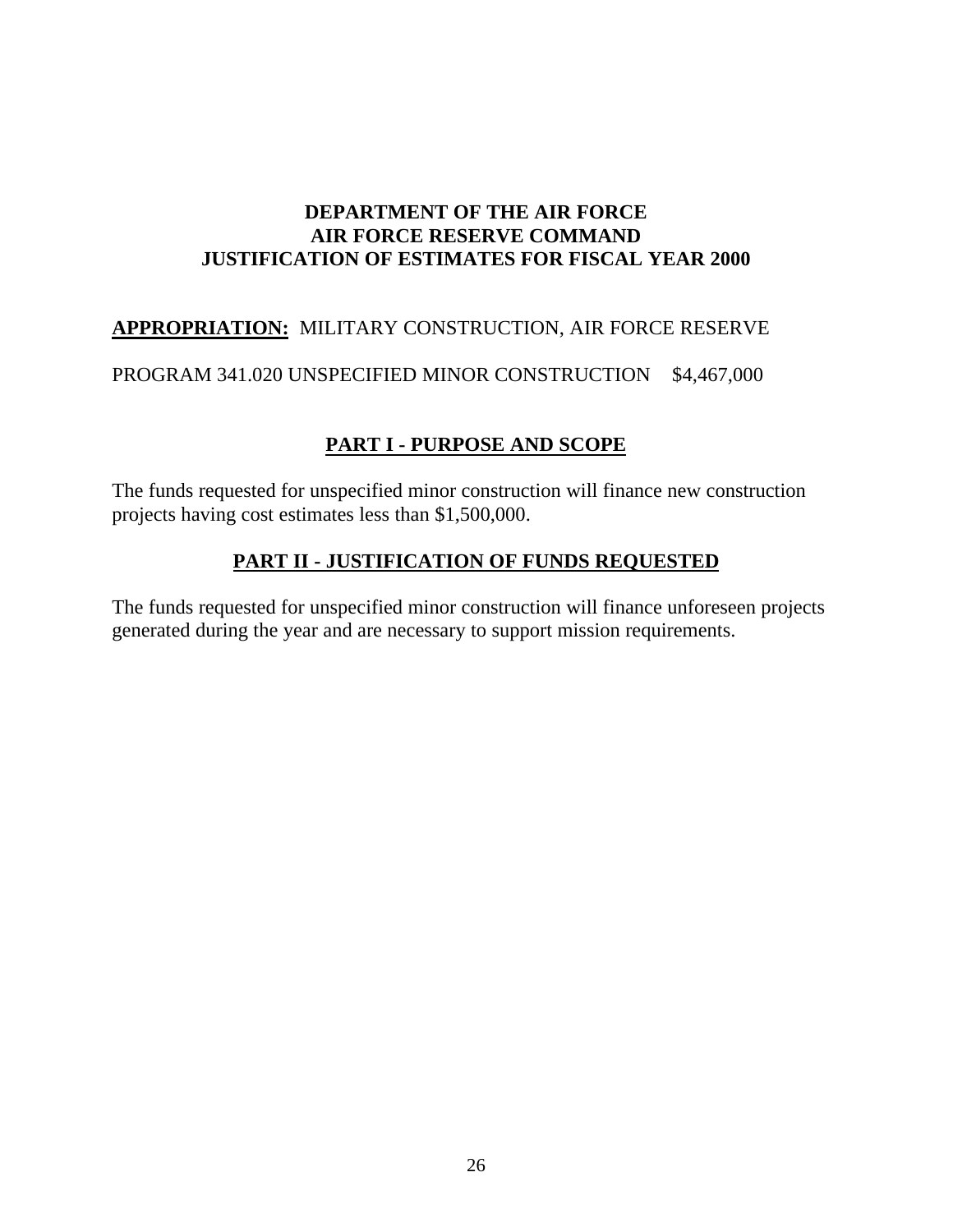| 1.                            |  |                                                                                                                                                                                                            |  |  |                   |                 | 2. DATE                    |                                |  |
|-------------------------------|--|------------------------------------------------------------------------------------------------------------------------------------------------------------------------------------------------------------|--|--|-------------------|-----------------|----------------------------|--------------------------------|--|
| <b>COMPONENT</b>              |  | FY 2000 MILITARY CONSTRUCTION PROJECT DATA                                                                                                                                                                 |  |  |                   |                 |                            |                                |  |
| <b>AFRC</b>                   |  | (computer generated)                                                                                                                                                                                       |  |  |                   |                 |                            | <b>FEB 99</b>                  |  |
| 3. INSTALLATION AND LOCATION  |  |                                                                                                                                                                                                            |  |  | 4. PROJECT TITLE  |                 |                            |                                |  |
|                               |  |                                                                                                                                                                                                            |  |  |                   |                 |                            |                                |  |
| <b>VARIOUS LOCATIONS</b>      |  |                                                                                                                                                                                                            |  |  |                   |                 |                            | UNSPECIFIED MINOR CONSTRUCTION |  |
| <b>5. PROGRAM ELEMENT</b>     |  | <b>6. CATEGORY CODE</b>                                                                                                                                                                                    |  |  | 7. PROJECT NUMBER |                 | 8. PROJECT COST (\$000)    |                                |  |
| 55396F                        |  | 010-211                                                                                                                                                                                                    |  |  | PAYZ000341        |                 | 4,467                      |                                |  |
|                               |  | 9. COST ESTIMATES                                                                                                                                                                                          |  |  |                   |                 |                            |                                |  |
|                               |  | <b>ITEM</b>                                                                                                                                                                                                |  |  | U/M               | <b>QUANTITY</b> | <b>UNIT</b><br><b>COST</b> | <b>COST</b><br>(\$000)         |  |
|                               |  | UNSPECIFIED MINOR CONSTRUCTION                                                                                                                                                                             |  |  | LS                |                 |                            | <u>4,467</u>                   |  |
| <b>SUBTOTAL</b>               |  |                                                                                                                                                                                                            |  |  |                   |                 |                            | 4,467                          |  |
| TOTAL CONTRACT COST           |  |                                                                                                                                                                                                            |  |  |                   |                 |                            | 4,467                          |  |
| <b>TOTAL REQUEST</b>          |  |                                                                                                                                                                                                            |  |  |                   |                 |                            | 4,467                          |  |
|                               |  |                                                                                                                                                                                                            |  |  |                   |                 |                            |                                |  |
|                               |  |                                                                                                                                                                                                            |  |  |                   |                 |                            |                                |  |
|                               |  |                                                                                                                                                                                                            |  |  |                   |                 |                            |                                |  |
|                               |  |                                                                                                                                                                                                            |  |  |                   |                 |                            |                                |  |
|                               |  |                                                                                                                                                                                                            |  |  |                   |                 |                            |                                |  |
|                               |  |                                                                                                                                                                                                            |  |  |                   |                 |                            |                                |  |
|                               |  |                                                                                                                                                                                                            |  |  |                   |                 |                            |                                |  |
|                               |  |                                                                                                                                                                                                            |  |  |                   |                 |                            |                                |  |
|                               |  |                                                                                                                                                                                                            |  |  |                   |                 |                            |                                |  |
|                               |  |                                                                                                                                                                                                            |  |  |                   |                 |                            |                                |  |
|                               |  | 10. Description of Proposed Construction:                                                                                                                                                                  |  |  |                   |                 |                            |                                |  |
| 11. REQUIREMENT: As required. |  |                                                                                                                                                                                                            |  |  |                   |                 |                            |                                |  |
|                               |  | <b>PROJECT:</b> Unspecified Minor Construction                                                                                                                                                             |  |  |                   |                 |                            |                                |  |
|                               |  | <b>REQUIREMENT:</b> This appropriation provides a lump sum amount for unspecified minor                                                                                                                    |  |  |                   |                 |                            |                                |  |
|                               |  | construction projects, not otherwise authorized by law, having a funded cost less than \$1,500,000.                                                                                                        |  |  |                   |                 |                            |                                |  |
|                               |  | Work includes construction, alteration or conversion of temporary facilities in accordance with Title                                                                                                      |  |  |                   |                 |                            |                                |  |
|                               |  | 10, USC 18233 and 18233a. These projects are not now identified but are expected to arise in FY 00.                                                                                                        |  |  |                   |                 |                            |                                |  |
|                               |  | <b>IMPACT IF NOT PROVIDED:</b> No means to accomplish exigent projects less than \$1,500,000 will<br>exist, severely degrading the ability of the Air Force Reserve Command to efficiently and effectively |  |  |                   |                 |                            |                                |  |
|                               |  | address unforeseen facility modifications, alteration and conversion requirements.                                                                                                                         |  |  |                   |                 |                            |                                |  |
|                               |  |                                                                                                                                                                                                            |  |  |                   |                 |                            |                                |  |
|                               |  |                                                                                                                                                                                                            |  |  |                   |                 |                            |                                |  |
|                               |  |                                                                                                                                                                                                            |  |  |                   |                 |                            |                                |  |
|                               |  |                                                                                                                                                                                                            |  |  |                   |                 |                            |                                |  |
|                               |  |                                                                                                                                                                                                            |  |  |                   |                 |                            |                                |  |
|                               |  |                                                                                                                                                                                                            |  |  |                   |                 |                            |                                |  |
|                               |  |                                                                                                                                                                                                            |  |  |                   |                 |                            |                                |  |
|                               |  |                                                                                                                                                                                                            |  |  |                   |                 |                            |                                |  |
|                               |  |                                                                                                                                                                                                            |  |  |                   |                 |                            |                                |  |
|                               |  |                                                                                                                                                                                                            |  |  |                   |                 |                            |                                |  |
|                               |  |                                                                                                                                                                                                            |  |  |                   |                 |                            |                                |  |
|                               |  |                                                                                                                                                                                                            |  |  |                   |                 |                            |                                |  |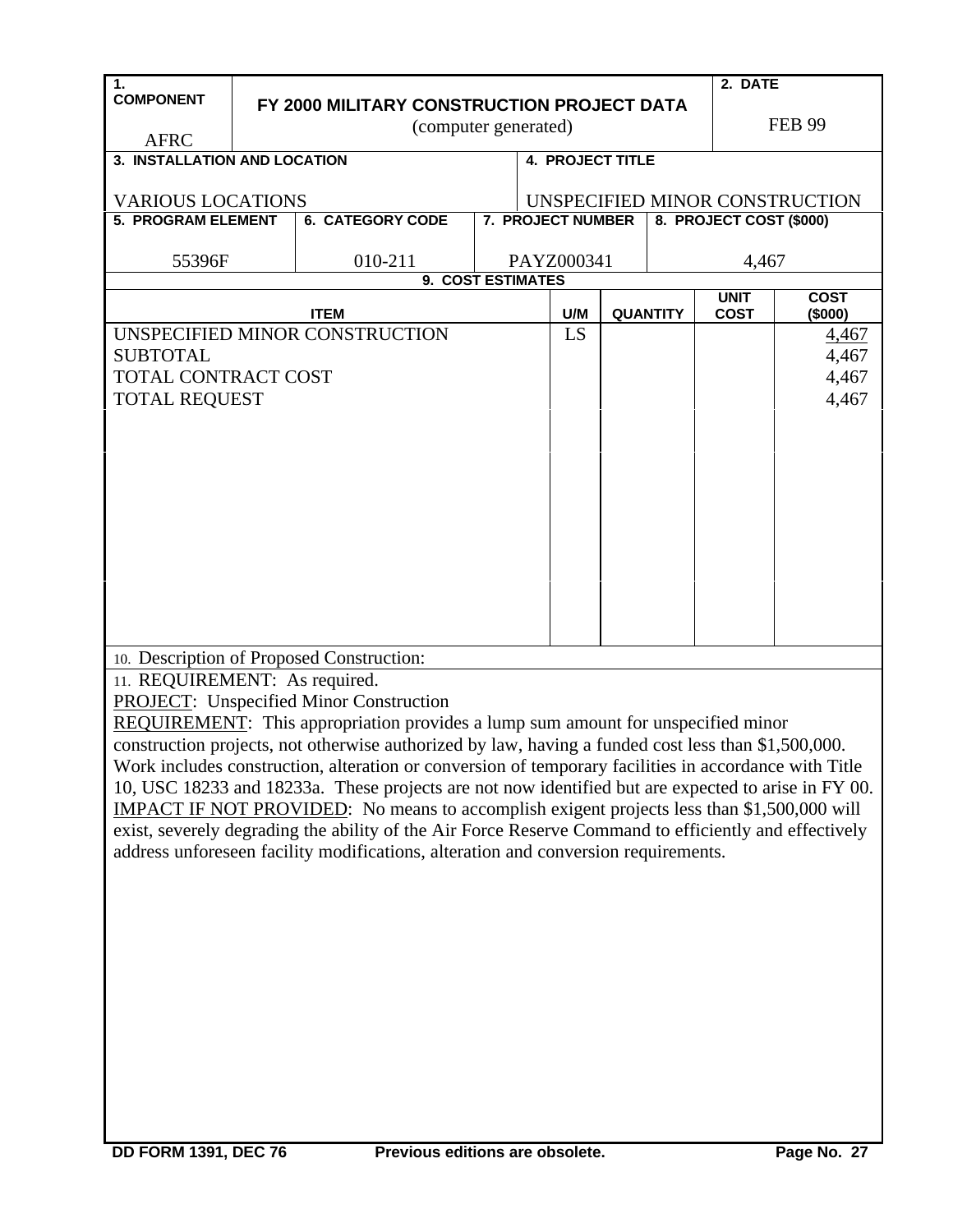#### **OTHER PROGRAM REQUIREMENTS**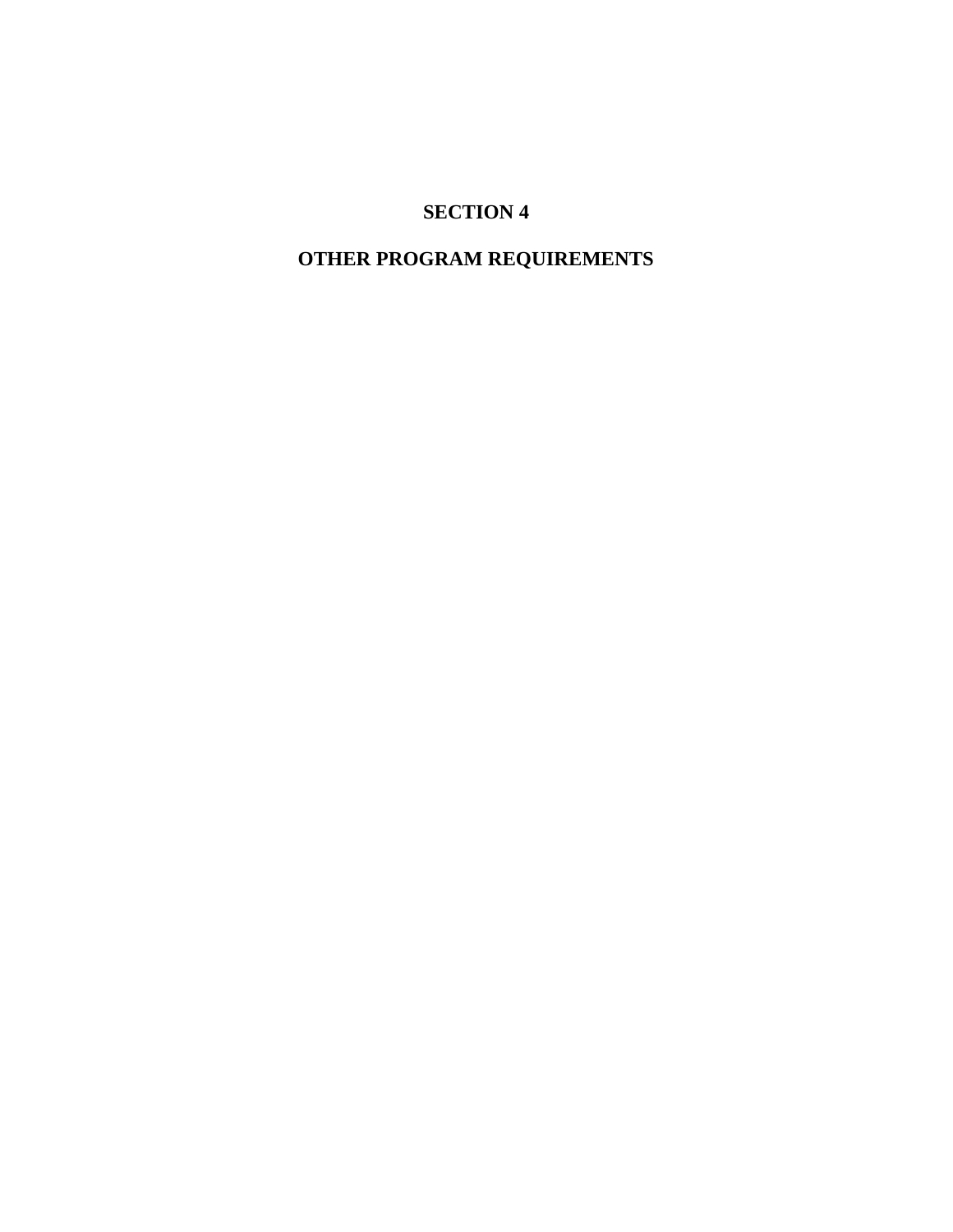| 1.                                     |  |                                                                                                       |  |                          |               |                 | 2. DATE                 |                |  |
|----------------------------------------|--|-------------------------------------------------------------------------------------------------------|--|--------------------------|---------------|-----------------|-------------------------|----------------|--|
| <b>COMPONENT</b>                       |  | FY 2000 MILITARY CONSTRUCTION PROJECT DATA                                                            |  |                          |               |                 |                         |                |  |
| <b>AFRC</b>                            |  | (computer generated)                                                                                  |  |                          | <b>FEB 99</b> |                 |                         |                |  |
| 3. INSTALLATION AND LOCATION           |  |                                                                                                       |  | <b>4. PROJECT TITLE</b>  |               |                 |                         |                |  |
| <b>VARIOUS LOCATIONS</b>               |  |                                                                                                       |  | PLANNING AND DESIGN      |               |                 |                         |                |  |
| <b>5. PROGRAM ELEMENT</b>              |  | <b>6. CATEGORY CODE</b>                                                                               |  | <b>7. PROJECT NUMBER</b> |               |                 | 8. PROJECT COST (\$000) |                |  |
|                                        |  |                                                                                                       |  |                          |               |                 |                         |                |  |
| 55396F                                 |  | 010-211                                                                                               |  | PAYZ000313               |               |                 | 1,867                   |                |  |
|                                        |  | 9. COST ESTIMATES                                                                                     |  |                          |               |                 | <b>UNIT</b>             | <b>COST</b>    |  |
|                                        |  | <b>ITEM</b>                                                                                           |  | U/M                      |               | <b>QUANTITY</b> | <b>COST</b>             | (\$000)        |  |
| PLANNING AND DESIGN                    |  |                                                                                                       |  | LS.                      |               |                 |                         | <u>1,867</u>   |  |
| <b>SUBTOTAL</b><br>TOTAL CONTRACT COST |  |                                                                                                       |  |                          |               |                 |                         | 1,867          |  |
|                                        |  |                                                                                                       |  |                          |               |                 |                         | 1,867<br>1,867 |  |
| <b>TOTAL REQUEST</b>                   |  |                                                                                                       |  |                          |               |                 |                         |                |  |
|                                        |  |                                                                                                       |  |                          |               |                 |                         |                |  |
|                                        |  |                                                                                                       |  |                          |               |                 |                         |                |  |
|                                        |  |                                                                                                       |  |                          |               |                 |                         |                |  |
|                                        |  |                                                                                                       |  |                          |               |                 |                         |                |  |
|                                        |  |                                                                                                       |  |                          |               |                 |                         |                |  |
|                                        |  |                                                                                                       |  |                          |               |                 |                         |                |  |
|                                        |  |                                                                                                       |  |                          |               |                 |                         |                |  |
|                                        |  |                                                                                                       |  |                          |               |                 |                         |                |  |
|                                        |  |                                                                                                       |  |                          |               |                 |                         |                |  |
|                                        |  | 10. Description of Proposed Construction:                                                             |  |                          |               |                 |                         |                |  |
| 11. REQUIREMENT: As required.          |  |                                                                                                       |  |                          |               |                 |                         |                |  |
|                                        |  | PROJECT: Planning and Design. (Current Mission)                                                       |  |                          |               |                 |                         |                |  |
|                                        |  | REQUIREMENT: Funds for architectural and engineering services and construction provide for the        |  |                          |               |                 |                         |                |  |
|                                        |  | completed design of facilities and evaluation of designs in terms of technical adequacy and estimated |  |                          |               |                 |                         |                |  |
|                                        |  | costs. In addition, these funds are required to prepare site surveys, develop master plans, working   |  |                          |               |                 |                         |                |  |
|                                        |  | drawings, specifications, project planning reports, and designs required for those construction       |  |                          |               |                 |                         |                |  |
|                                        |  | projects included in the Air Force Reserve Command (AFRC) Military Construction (MILCON)              |  |                          |               |                 |                         |                |  |
|                                        |  | Program. The advanced age and continued deterioration of the AFRC physical plant and                  |  |                          |               |                 |                         |                |  |
|                                        |  | infrastructure have generated numerous facility requirements, requiring these architectural and       |  |                          |               |                 |                         |                |  |
|                                        |  | engineering services for design. It is essential the AFRC be funded at the requested level to ensure  |  |                          |               |                 |                         |                |  |
|                                        |  | operational readiness is not hampered or degraded due to inadequate facilities.                       |  |                          |               |                 |                         |                |  |
| MILCON programs, will be impossible.   |  | <b>IMPACT IF NOT PROVIDED:</b> Continued design on this fiscal year program, as well as future year   |  |                          |               |                 |                         |                |  |
|                                        |  |                                                                                                       |  |                          |               |                 |                         |                |  |
|                                        |  |                                                                                                       |  |                          |               |                 |                         |                |  |
|                                        |  |                                                                                                       |  |                          |               |                 |                         |                |  |
|                                        |  |                                                                                                       |  |                          |               |                 |                         |                |  |
|                                        |  |                                                                                                       |  |                          |               |                 |                         |                |  |
|                                        |  |                                                                                                       |  |                          |               |                 |                         |                |  |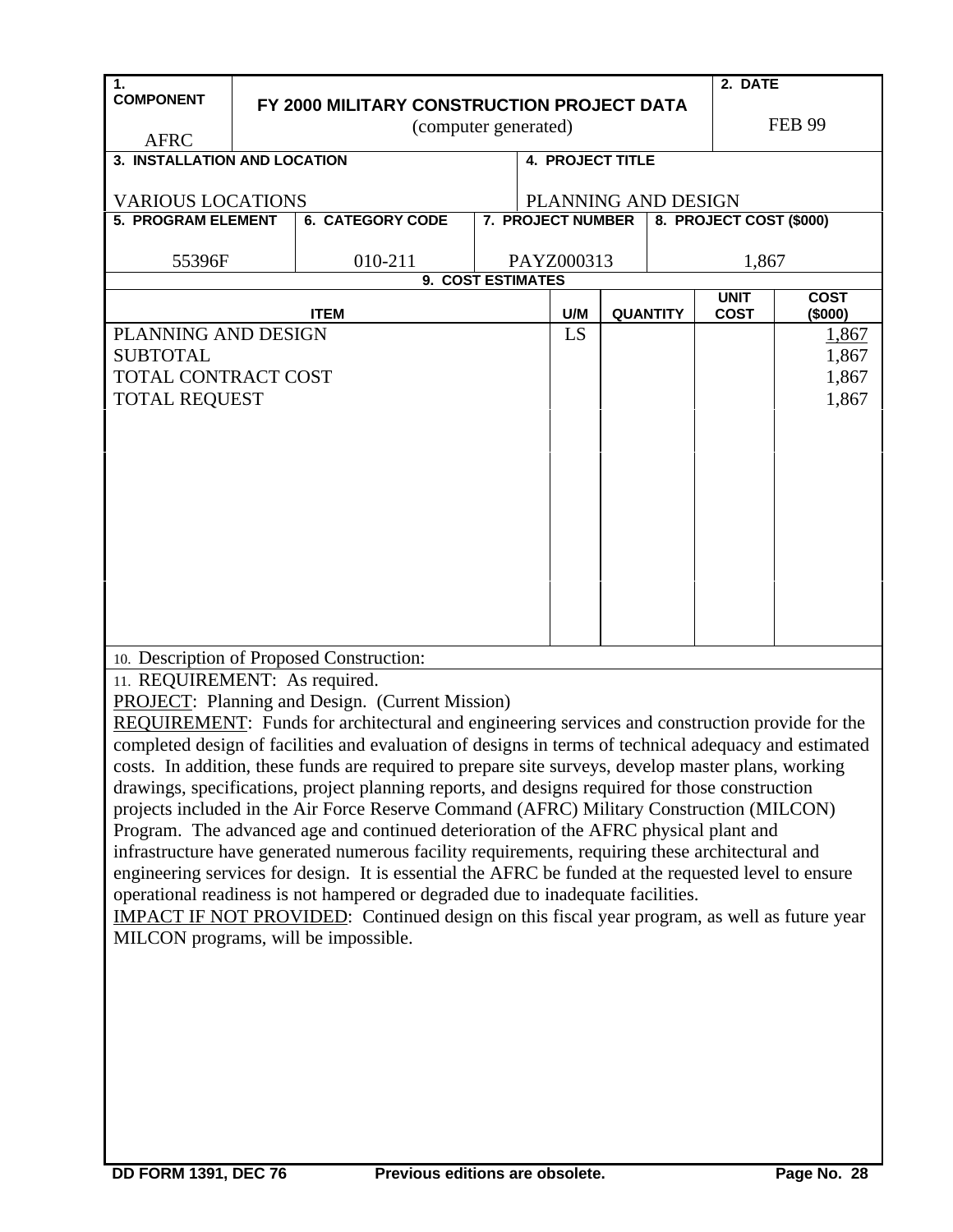| 1.                                    |  |                                            |  |  |                              |  |                 | 2. DATE                 |               |
|---------------------------------------|--|--------------------------------------------|--|--|------------------------------|--|-----------------|-------------------------|---------------|
| <b>COMPONENT</b>                      |  | FY 2000 MILITARY CONSTRUCTION PROJECT DATA |  |  |                              |  |                 |                         |               |
|                                       |  | (computer generated)                       |  |  |                              |  |                 |                         | <b>FEB 99</b> |
| <b>AFRC</b>                           |  |                                            |  |  |                              |  |                 |                         |               |
| 3. INSTALLATION AND LOCATION          |  |                                            |  |  | <b>4. PROJECT TITLE</b>      |  |                 |                         |               |
|                                       |  |                                            |  |  | SUPERVISION, INSPECTION, AND |  |                 |                         |               |
| <b>VARIOUS LOCATIONS</b>              |  |                                            |  |  | <b>OVERHEAD</b>              |  |                 |                         |               |
| <b>5. PROGRAM ELEMENT</b>             |  | <b>6. CATEGORY CODE</b>                    |  |  | 7. PROJECT NUMBER            |  |                 | 8. PROJECT COST (\$000) |               |
|                                       |  |                                            |  |  |                              |  | Auth:           | $\Omega$                |               |
|                                       |  |                                            |  |  |                              |  | Appr:           | $-407$                  |               |
|                                       |  | 9. COST ESTIMATES                          |  |  |                              |  |                 | <b>UNIT</b>             | <b>COST</b>   |
|                                       |  | <b>ITEM</b>                                |  |  | U/M                          |  | <b>QUANTITY</b> | <b>COST</b>             | (\$000)       |
| SUPERVISION, INSPECTION, AND OVERHEAD |  |                                            |  |  | LS                           |  |                 |                         | $-407$        |
| <b>SUBTOTAL</b>                       |  |                                            |  |  |                              |  |                 |                         | $-407$        |
| TOTAL CONTRACT COST                   |  |                                            |  |  |                              |  |                 |                         | $-407$        |
| <b>TOTAL REQUEST</b>                  |  |                                            |  |  |                              |  |                 |                         | $-407$        |
|                                       |  |                                            |  |  |                              |  |                 |                         |               |
|                                       |  |                                            |  |  |                              |  |                 |                         |               |
|                                       |  |                                            |  |  |                              |  |                 |                         |               |
|                                       |  |                                            |  |  |                              |  |                 |                         |               |
|                                       |  |                                            |  |  |                              |  |                 |                         |               |
|                                       |  |                                            |  |  |                              |  |                 |                         |               |
|                                       |  |                                            |  |  |                              |  |                 |                         |               |
|                                       |  |                                            |  |  |                              |  |                 |                         |               |
|                                       |  |                                            |  |  |                              |  |                 |                         |               |
|                                       |  |                                            |  |  |                              |  |                 |                         |               |
|                                       |  |                                            |  |  |                              |  |                 |                         |               |
| 10 December of Deeperad Construction  |  |                                            |  |  |                              |  |                 |                         |               |

10. Description of Proposed Construction:

The funds requested will be used to finance the Supervision, Inspection, and Overhead (SIOH) associated with Air Force Reserve Command Military Construction funded projects and will be executed in Budget Activity 3.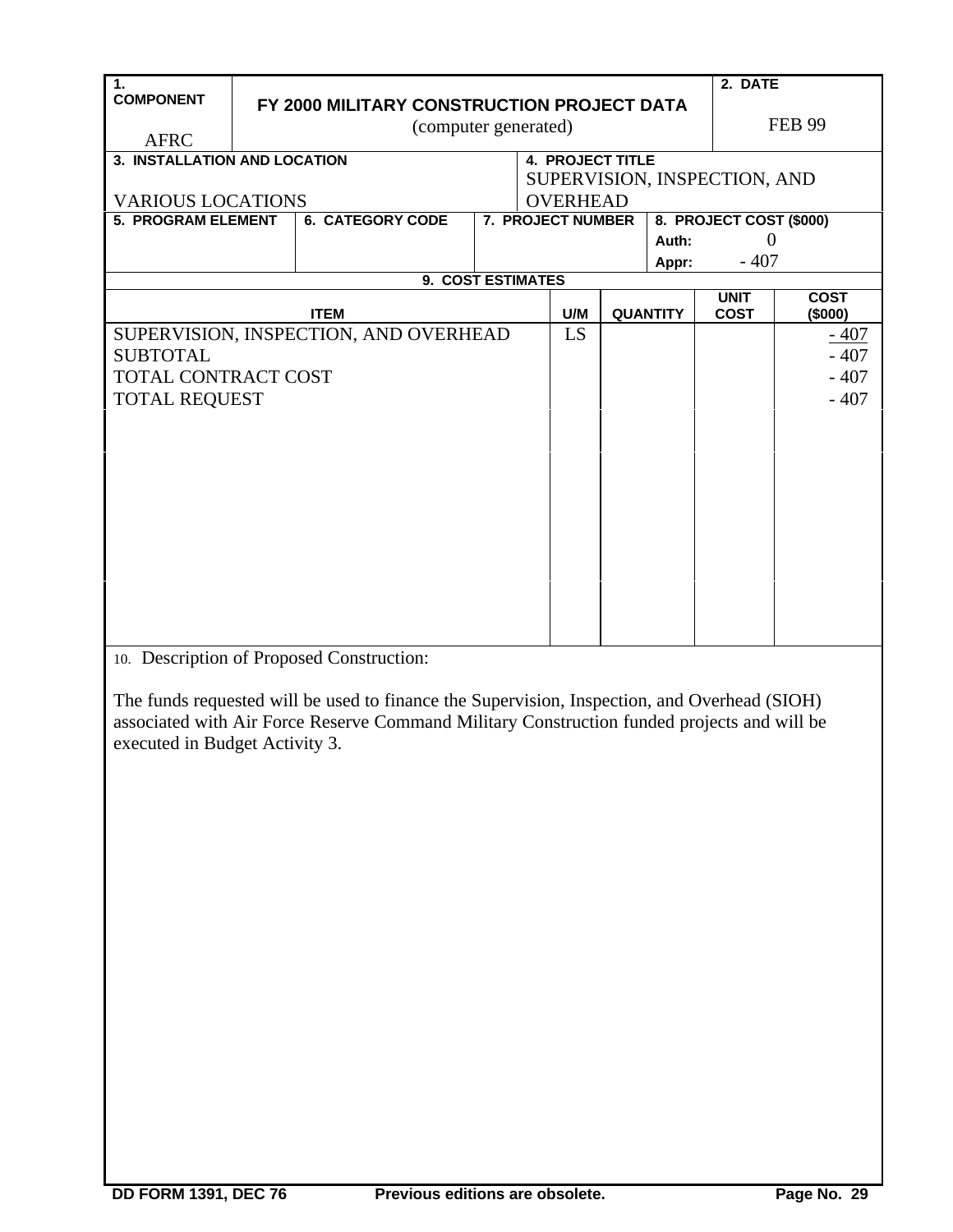| $\mathbf 1$ .                         |                          |                                                                                                                                                                                                                                                                                                                                    |  |  |                          |  |                 | 2. DATE                      |               |  |
|---------------------------------------|--------------------------|------------------------------------------------------------------------------------------------------------------------------------------------------------------------------------------------------------------------------------------------------------------------------------------------------------------------------------|--|--|--------------------------|--|-----------------|------------------------------|---------------|--|
| <b>COMPONENT</b>                      |                          | FY 2000 MILITARY CONSTRUCTION PROJECT DATA                                                                                                                                                                                                                                                                                         |  |  |                          |  |                 |                              |               |  |
| <b>AFRC</b>                           |                          | (computer generated)                                                                                                                                                                                                                                                                                                               |  |  |                          |  |                 |                              | <b>FEB 99</b> |  |
| 3. INSTALLATION AND LOCATION          |                          |                                                                                                                                                                                                                                                                                                                                    |  |  | <b>4. PROJECT TITLE</b>  |  |                 |                              |               |  |
|                                       |                          |                                                                                                                                                                                                                                                                                                                                    |  |  |                          |  |                 | SUPERVISION, INSPECTION, AND |               |  |
|                                       | <b>VARIOUS LOCATIONS</b> |                                                                                                                                                                                                                                                                                                                                    |  |  | <b>OVERHEAD</b>          |  |                 |                              |               |  |
| <b>5. PROGRAM ELEMENT</b>             |                          | <b>6. CATEGORY CODE</b>                                                                                                                                                                                                                                                                                                            |  |  | <b>7. PROJECT NUMBER</b> |  |                 | 8. PROJECT COST (\$000)      |               |  |
|                                       |                          |                                                                                                                                                                                                                                                                                                                                    |  |  |                          |  | Auth:           | $\theta$                     |               |  |
|                                       |                          |                                                                                                                                                                                                                                                                                                                                    |  |  |                          |  | Appr:           | 407                          |               |  |
|                                       |                          | 9. COST ESTIMATES                                                                                                                                                                                                                                                                                                                  |  |  |                          |  |                 | <b>UNIT</b>                  | <b>COST</b>   |  |
|                                       |                          | <b>ITEM</b>                                                                                                                                                                                                                                                                                                                        |  |  | U/M                      |  | <b>QUANTITY</b> | <b>COST</b>                  | (\$000)       |  |
| SUPERVISION, INSPECTION, AND OVERHEAD |                          |                                                                                                                                                                                                                                                                                                                                    |  |  |                          |  |                 |                              | 407           |  |
| <b>SUBTOTAL</b>                       |                          |                                                                                                                                                                                                                                                                                                                                    |  |  |                          |  |                 |                              | 407           |  |
| TOTAL CONTRACT COST                   |                          |                                                                                                                                                                                                                                                                                                                                    |  |  |                          |  |                 |                              | 407           |  |
| <b>TOTAL REQUEST</b>                  |                          |                                                                                                                                                                                                                                                                                                                                    |  |  |                          |  |                 |                              | 407           |  |
|                                       |                          |                                                                                                                                                                                                                                                                                                                                    |  |  |                          |  |                 |                              |               |  |
|                                       |                          |                                                                                                                                                                                                                                                                                                                                    |  |  |                          |  |                 |                              |               |  |
|                                       |                          |                                                                                                                                                                                                                                                                                                                                    |  |  |                          |  |                 |                              |               |  |
|                                       |                          |                                                                                                                                                                                                                                                                                                                                    |  |  |                          |  |                 |                              |               |  |
|                                       |                          |                                                                                                                                                                                                                                                                                                                                    |  |  |                          |  |                 |                              |               |  |
|                                       |                          |                                                                                                                                                                                                                                                                                                                                    |  |  |                          |  |                 |                              |               |  |
|                                       |                          |                                                                                                                                                                                                                                                                                                                                    |  |  |                          |  |                 |                              |               |  |
|                                       |                          |                                                                                                                                                                                                                                                                                                                                    |  |  |                          |  |                 |                              |               |  |
|                                       |                          |                                                                                                                                                                                                                                                                                                                                    |  |  |                          |  |                 |                              |               |  |
|                                       |                          |                                                                                                                                                                                                                                                                                                                                    |  |  |                          |  |                 |                              |               |  |
|                                       |                          |                                                                                                                                                                                                                                                                                                                                    |  |  |                          |  |                 |                              |               |  |
|                                       |                          | 10. Description of Proposed Construction:                                                                                                                                                                                                                                                                                          |  |  |                          |  |                 |                              |               |  |
| $\sim$                                |                          | $\mathbf{r}$ $\mathbf{r}$ $\mathbf{r}$ $\mathbf{r}$ $\mathbf{r}$ $\mathbf{r}$ $\mathbf{r}$ $\mathbf{r}$ $\mathbf{r}$ $\mathbf{r}$ $\mathbf{r}$ $\mathbf{r}$ $\mathbf{r}$ $\mathbf{r}$ $\mathbf{r}$ $\mathbf{r}$ $\mathbf{r}$ $\mathbf{r}$ $\mathbf{r}$ $\mathbf{r}$ $\mathbf{r}$ $\mathbf{r}$ $\mathbf{r}$ $\mathbf{r}$ $\mathbf{$ |  |  |                          |  |                 |                              |               |  |

Supervision, Inspection, and Overhead (SIOH) costs are being annualized beginning with the FY 2000 budget. These costs will be managed and executed in Budget Activity 3.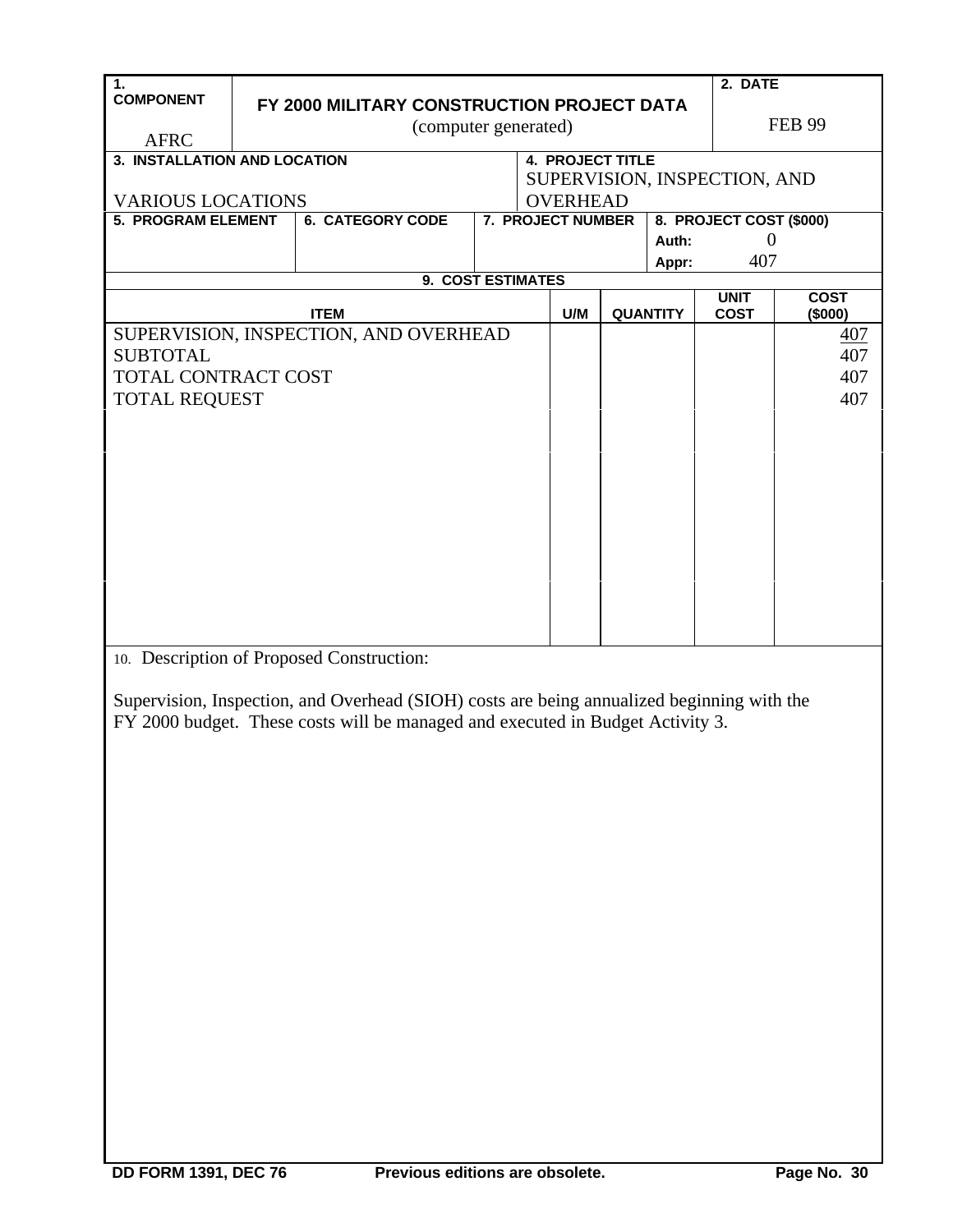#### **FUTURE-YEARS DEFENSE PROGRAM**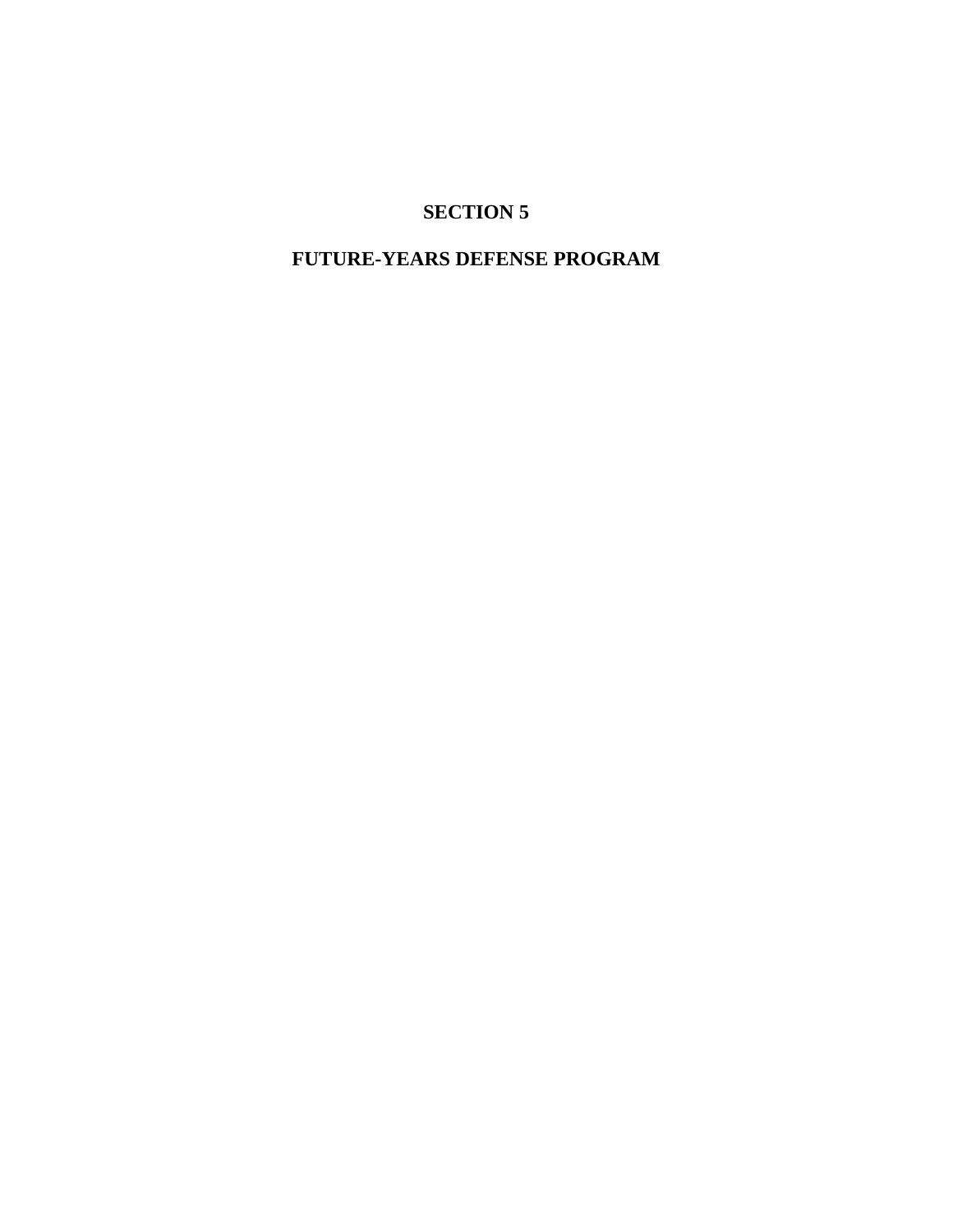#### **DEPARTMENT OF THE AIR FORCE AIR FORCE RESERVE COMMAND FY 2001 - FY 2005 FUTURE YEARS DEFENSE PROGRAM (FYDP) (DOLLARS IN THOUSANDS)**

| FY<br>00<br>00<br>00<br>00<br>00             | <b>State</b><br>AR<br>FL<br><b>GA</b><br><b>GA</b><br>WA          | <b>Installation</b><br><b>Little Rock ARB</b><br>Homestead ARS<br>Dobbins ARB<br><b>Robins AFB</b><br>McChord AFB                                    | <b>Project</b><br>Alter Aerial Port Training Facility (Phase 1)<br>Fire Fighter Training Facility (Phase 1)<br>Add/Alter Facilities for C-130H Training (Ph 1)<br>Add/Alter AFRC Headquarters/ATACC (Ph 1)<br>Add/Alter C-17 Squad Operations/AMU (Ph 1)                                                                            | <b>Type</b><br><b>Current Mission</b><br>Environmental<br>New Mission<br><b>Current Mission</b><br>New Mission<br><b>Total MILCON</b><br>Unspecified MC<br>Planning & Design                                                                     | <u>Appr</u><br>204<br>509<br>542<br>3,319<br>840<br>5,414<br>4,467<br>1,867                   |
|----------------------------------------------|-------------------------------------------------------------------|------------------------------------------------------------------------------------------------------------------------------------------------------|-------------------------------------------------------------------------------------------------------------------------------------------------------------------------------------------------------------------------------------------------------------------------------------------------------------------------------------|--------------------------------------------------------------------------------------------------------------------------------------------------------------------------------------------------------------------------------------------------|-----------------------------------------------------------------------------------------------|
| 01<br>01<br>01<br>01<br>01<br>01<br>01<br>01 | AR<br>FL<br><b>GA</b><br><b>GA</b><br><b>GA</b><br>MA<br>PA<br>WA | Little Rock ARB<br><b>Homestead ARS</b><br>Dobbins ARB<br>Dobbins ARB<br>Robins AFB<br><b>Westover ARB</b><br><b>Willow Grove ARS</b><br>McChord AFB | Alter Aerial Port Training Facility (Phase 2)<br>Fire Fighter Training Facility (Phase 2)<br>Add/Alter Facilities for C-130H Training (Ph 2)<br>C-130 Assault Strip<br>Add/Alter AFRC Headquarters/ATACC (Ph 2)<br><b>Control Tower</b><br>Alter Hangar/Add Aqueous Film Forming Foam<br>Add/Alter C-17 Squad Operations/AMU (Ph 2) | SIOH for FY 00 Projects<br>Total FY01 Program<br><b>Current Mission</b><br>Environmental<br>New Mission<br>New Mission<br><b>Current Mission</b><br><b>Current Mission</b><br><b>Current Mission</b><br>New Mission<br><b>Total MILCON</b>       | 407<br>12,155<br>553<br>1,381<br>1,472<br>6,008<br>9,677<br>3,973<br>2,365<br>2,281<br>27,710 |
| 02<br>02                                     | $\rm CO$<br><b>GA</b>                                             | Peterson AFB<br>Dobbins ARB                                                                                                                          | Aerial Port/Airlift Control Flight Facility<br><b>Base Visiting Airman Quarters</b>                                                                                                                                                                                                                                                 | Unspecified MC<br>Planning & Design<br>SIOH for FY 00-01 Projects<br>Total FY01 Program<br><b>Current Mission</b><br><b>Current Mission</b>                                                                                                      | 4,704<br>2,184<br>581<br>35,179<br>4,825<br>4,676                                             |
| 02                                           | MS                                                                | <b>Keesler AFB</b>                                                                                                                                   | C-130J Hangar                                                                                                                                                                                                                                                                                                                       | New Mission<br><b>Total MILCON</b><br>Unspecified MC<br>Planning & Design<br>SIOH for FY 00-02 Projects<br>Total FY02 Program                                                                                                                    | 5,960<br>15,461<br>4,996<br>2,664<br>694<br>23,815                                            |
| 03<br>03<br>03<br>03<br>03                   | DE<br>LA<br><b>MN</b><br>NJ<br>OK                                 | Dover AFB<br><b>Barksdale AFB</b><br>Minn-St. Paul ARS<br>McGuire AFB<br><b>Tinker ARB</b>                                                           | Wing Headquarters Facility<br>RED HORSE Vehicle Maintenance Facility<br>Consolidated Lodging Facility (Phase 2)<br>Add/Alter Wing Headquarters Facility<br>Add to Squadron Operations                                                                                                                                               | <b>Current Mission</b><br><b>Current Mission</b><br><b>Current Mission</b><br><b>Current Mission</b><br><b>Current Mission</b><br><b>Total MILCON</b><br>Unspecified MC<br>Planning & Design<br>SIOH for FY 00-03 Projects<br>Total FY03 Program | 2,741<br>2,933<br>10,880<br>2,271<br>3,690<br>22,515<br>5,160<br>2,806<br>898<br>31,379       |
| 04<br>04<br>04                               | <b>NY</b><br>PA<br>PA                                             | Niagara Falls ARS<br>Pittsburgh ARS                                                                                                                  | <b>Lodging Facility</b><br><b>Consolidated Lodging Facility</b><br>Willow Grove ARS Renovate Wing Headquarters Facility                                                                                                                                                                                                             | <b>Current Mission</b><br><b>Current Mission</b><br><b>Current Mission</b><br><b>Total MILCON</b><br>Unspecified MC<br>Planning & Design<br>SIOH for FY 00-04 Projects<br>Total FY04 Program                                                     | 6,055<br>16,840<br>3,298<br>26,193<br>5,274<br>2,868<br>1,119<br>35,454                       |